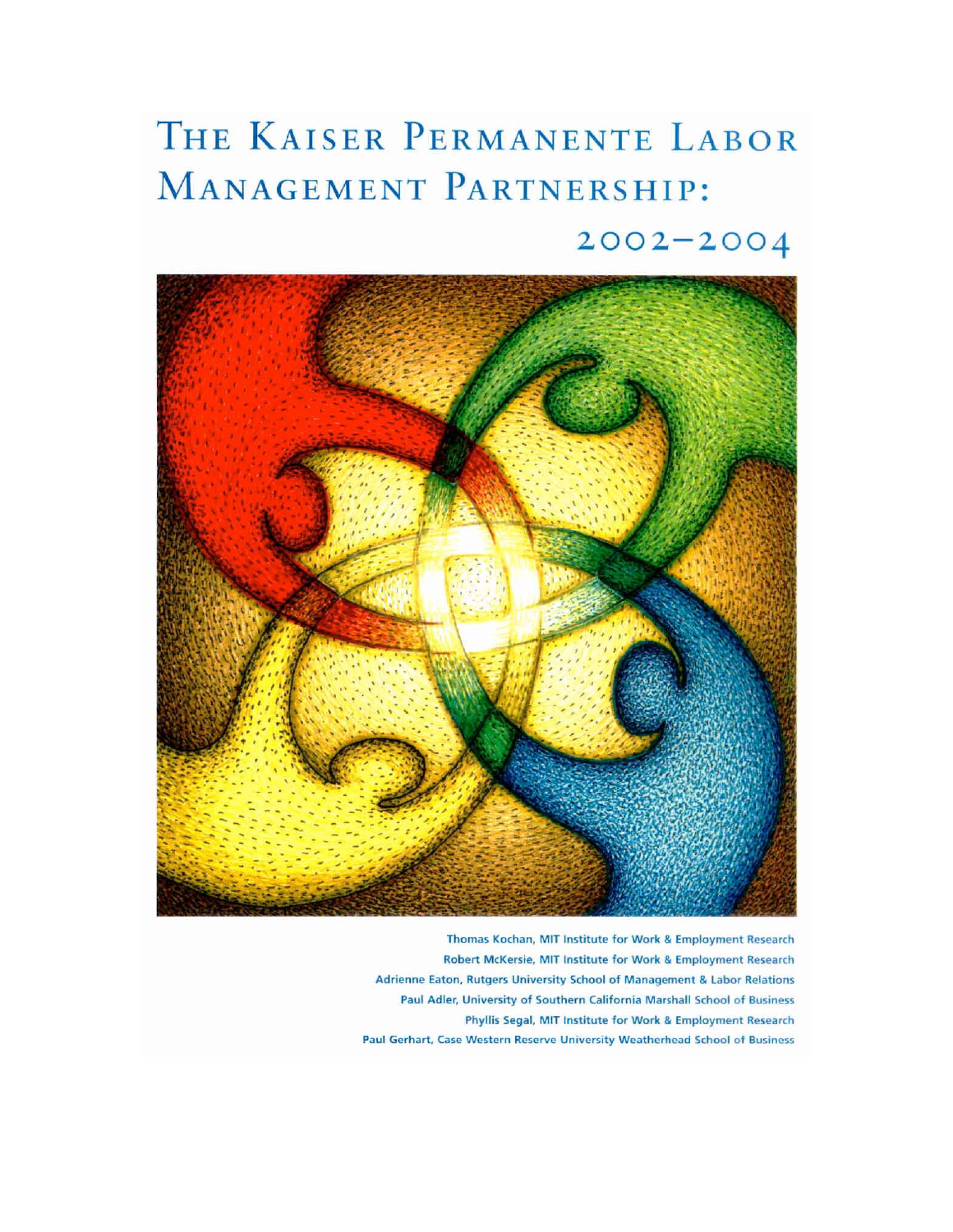## **The Kaiser Permanente Labor Management Partnership: 2002-2004\***





#### **Thomas Kochan, Robert McKersie, Thomas Kochan, Robert McKersie, Robert and Paul Gerhart Phyllis Segal**



School of Management and Labor Relations

**Adrienne Eaton Paul Adler** 

usc Marshall **SCHOOL OF BUSINESS** 

\*This research is funded by the Kaiser Permanente Labor Management Partnership Trust Fund. It continues the analysis presented in our first report: Susan Eaton, Thomas Kochan, and Robert McKersie, The Kaiser Permanente Labor Management Partnership: The First Five Years, MIT Institute for Work and Employment Research, 2003. Available at http://mitsloan.mit.edu/iwer. The views expressed here are solely those of the authors.

© MIT, Sloan School of Management, May 2005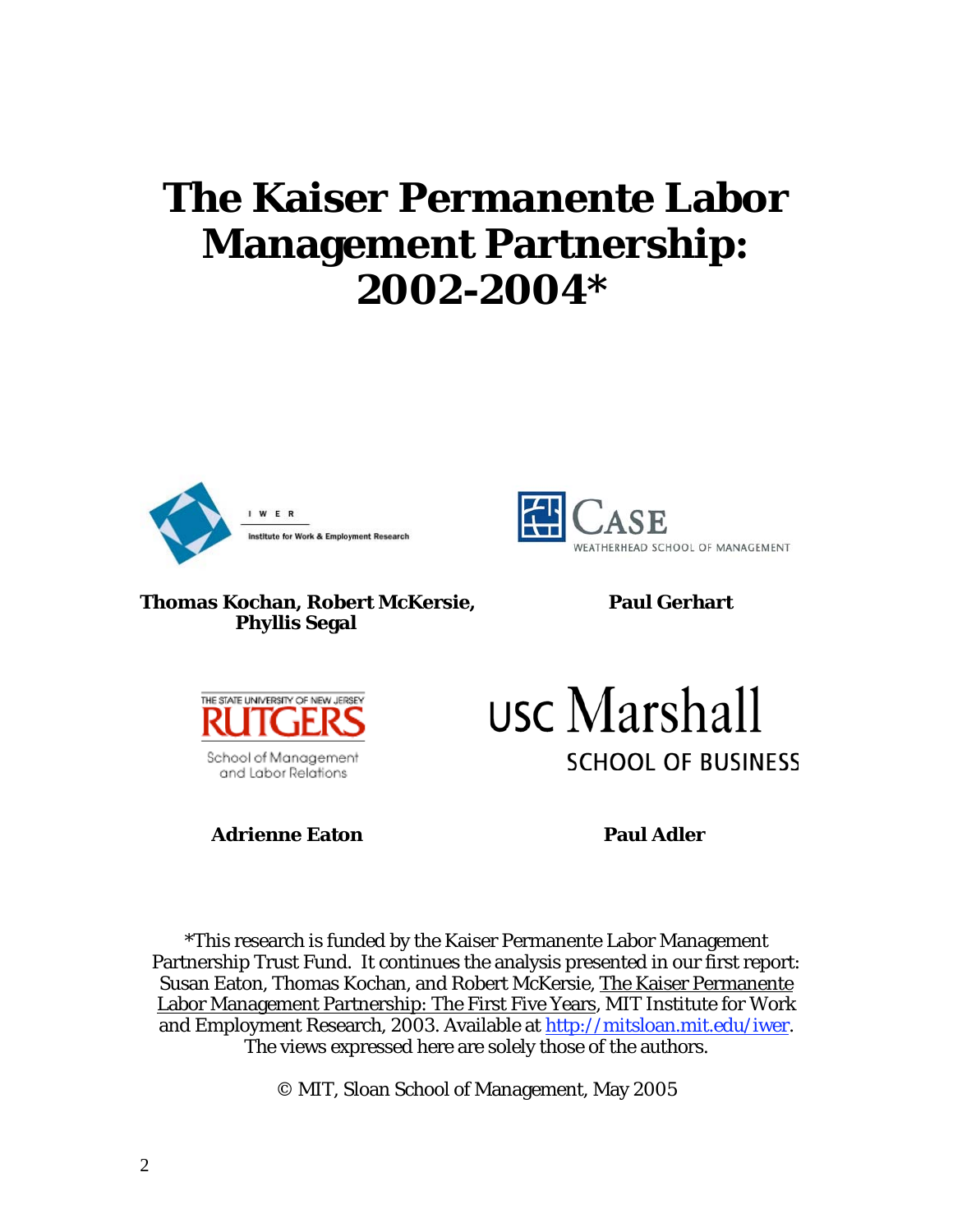| <b>Table of Contents</b>                                          |  |  |
|-------------------------------------------------------------------|--|--|
|                                                                   |  |  |
|                                                                   |  |  |
|                                                                   |  |  |
|                                                                   |  |  |
|                                                                   |  |  |
|                                                                   |  |  |
| Context: Financial Crisis as a Sense of Urgency                   |  |  |
| Initiating and Sustaining Partnership in the Absence of Crisis 14 |  |  |
|                                                                   |  |  |
|                                                                   |  |  |
|                                                                   |  |  |
|                                                                   |  |  |
|                                                                   |  |  |
|                                                                   |  |  |
|                                                                   |  |  |
|                                                                   |  |  |
|                                                                   |  |  |
|                                                                   |  |  |
|                                                                   |  |  |
|                                                                   |  |  |
|                                                                   |  |  |
|                                                                   |  |  |
|                                                                   |  |  |
|                                                                   |  |  |
|                                                                   |  |  |
|                                                                   |  |  |
|                                                                   |  |  |
|                                                                   |  |  |
|                                                                   |  |  |
| Moving from Top Down Partnership Projects to Generic              |  |  |
|                                                                   |  |  |
| American Health Care Crisis: Threat or Opportunity? 50            |  |  |
|                                                                   |  |  |
|                                                                   |  |  |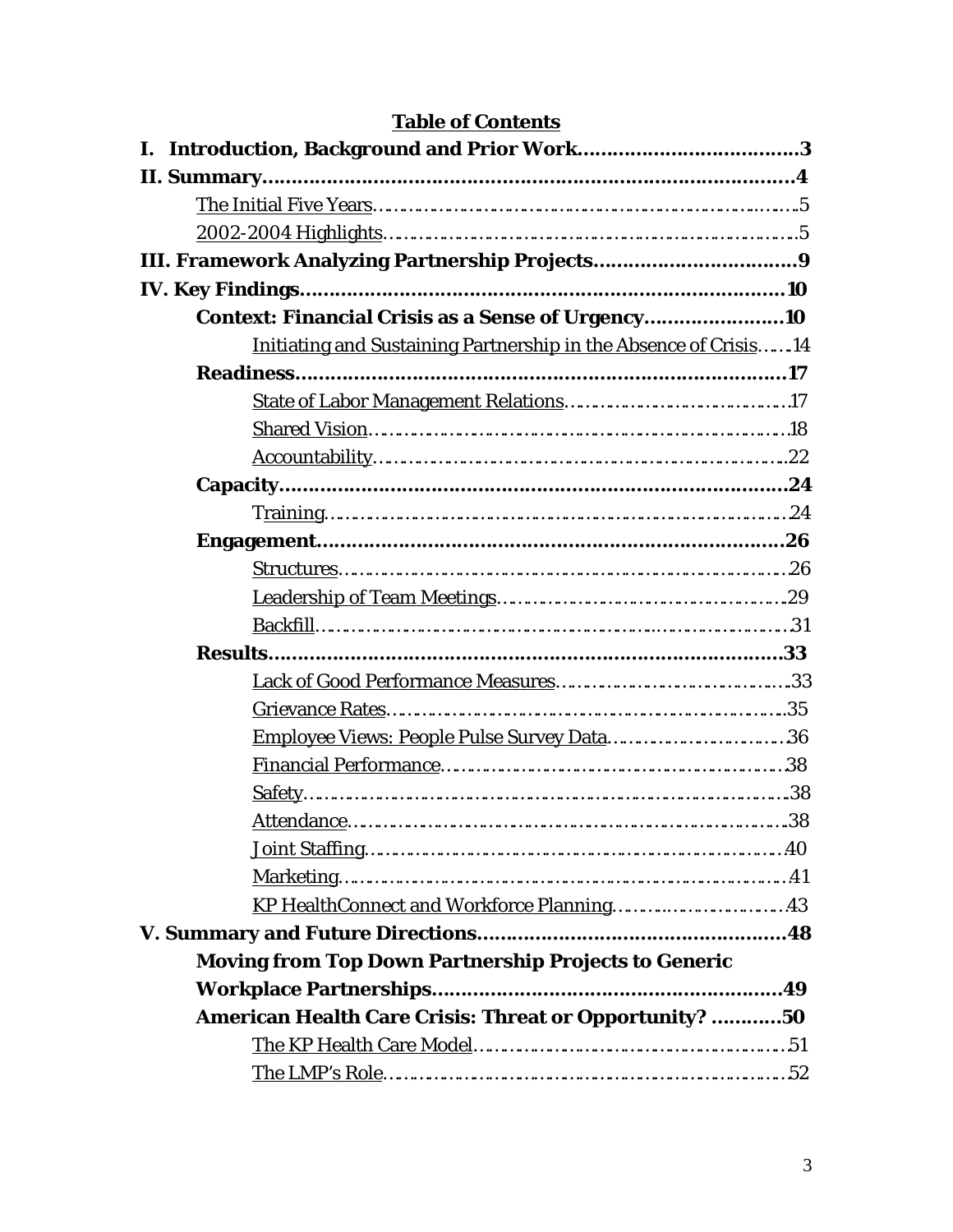## **I. Introduction, Background, and Prior Work**

This report analyzes the evolution of the Labor Management Partnership at Kaiser Permanente (KP) from 2002 to the present time and identifies a set of critical issues and challenges the parties will face in moving forward. We build on and extend our prior report that reviewed the history of the Partnership from the time of its formation in 1997 to 2002.

Leaders of the Labor Management Partnership requested that we study the Partnership to (1) provide an independent review and public documentation of their experiences as the Partnership evolves, and (2) identify challenges and opportunities facing the parties at this stage of the Partnership's history. To do so over the period of June 2002 to December 2004, we have interviewed over 200 management and labor representatives, physicians, nurses, clinicians, other professionals, and facilitators involved in the Partnership. In this phase of our research we focused on specific projects and facilities that Partnership leaders suggested would provide a good window on the Partnership and the issues, challenges, and dynamics experienced in implementing these projects in different KP regions and locations. These projects are listed in Figure 1. We make no claim to have studied a representative sample of the range of activities underway under the Partnership umbrella.

| Region           | Location              | <b>Project Focus</b>                          |
|------------------|-----------------------|-----------------------------------------------|
| <b>Northwest</b> | Sunnyside             | Joint staffing project                        |
|                  | <b>Medical Center</b> |                                               |
| <b>Northern</b>  | <b>Fresno Medical</b> | Overall partnership with focus on the opening |
| California       | Center                | of two medical office buildings, revenue      |
|                  |                       | capture, and service enhancement              |
|                  |                       |                                               |
|                  | Napa/Solano           | Overall partnership with focus on the cost    |
|                  |                       | reduction initiative in the clinics           |
| Ohio             | Region-wide           | Overall partnership with focus on the         |
|                  |                       | Ambulatory Redesign Initiative                |
| Southern         | Region-wide           | Overall partnership with focus on three       |
| California       |                       | psychiatric units                             |
|                  |                       |                                               |
|                  | <b>Baldwin Park</b>   | Department-based teams                        |
| National         |                       | Joint Marketing Initiative                    |

## **Figure 1 Projects Studied**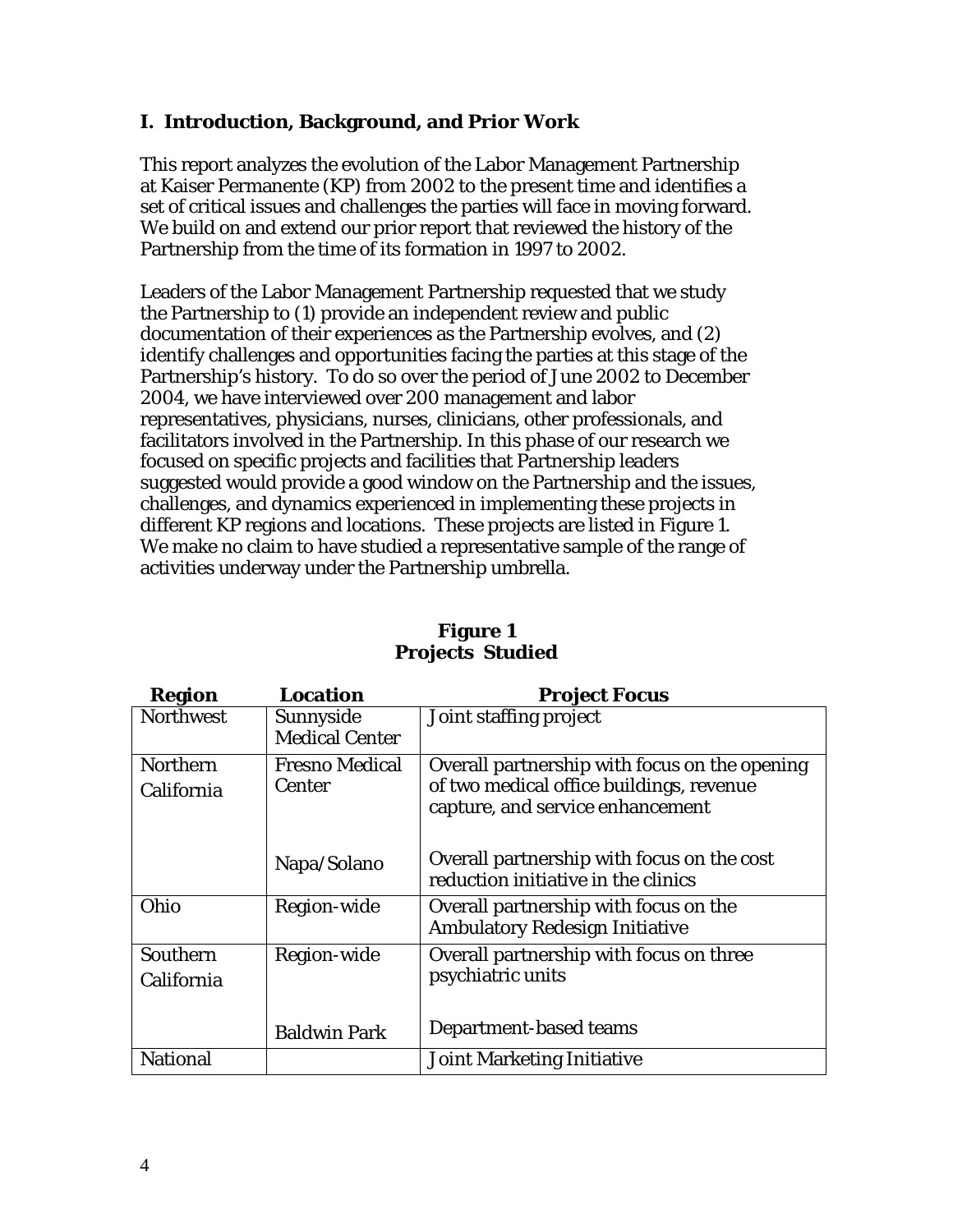Interviewees were assured that their views and comments would be held anonymous and that we would only attribute statements to them with their permission. In addition we collected as much data as possible to understand the regional and service area contexts in which these projects are situated. We have also reviewed the large volume of documents the parties have collected to record their work and experience to date and the results of the People Pulse surveys (KP's internal employee survey). We have attended numerous meetings of the Coalition of Kaiser Permanente Unions (CKPU) and of Partnership leaders and staff at the national, regional, service area, and facility levels. Each of the members of our research team was encouraged to draw his or her own independent conclusions in their case studies. The consistency of the findings that emerged across thee studies gives us confidence in our conclusions.

What follows here is first a summary of our findings and conclusions to date. We then discuss factors that influence the success/failure of Partnership initiatives by drawing on a model of labor management partnership and change that mixes theory from labor management relations and the behavioral sciences with concepts, terms, and tools used by KP Partnership leaders and staff. The final section of the report offers thoughts on moving forward to the next stage of the Partnership. Full reports of our regional and project studies are available on our website and will be published separately.

## **II. Summary**

Figure 2 presents the goals of the LMP Partnership as originally outlined in 1997 and supplemented (with goal number 7) in 2002. We use these goals as reference points in examining how the Partnership is currently evolving.

## **Figure 2**

## **Kaiser Permanente National Labor-Management Partnership Goals**

- Improve the quality of health care for Kaiser Permanente members and the communities we serve.
- Assist Kaiser Permanente in achieving and maintaining market leading competitive performance.
- Make Kaiser Permanente a better place to work.<br>• Expand Kaiser Permanente's membership in cur
- Expand Kaiser Permanente's membership in current and new markets, including designation as a provider of choice for all labor organizations in the areas we serve.
- Provide Kaiser Permanente employees with the maximum possible employment and income security within Kaiser Permanente and/or the health care field.
- Involve employees and their unions in decisions.
- Consult on public policy issues and jointly advocate when possible and appropriate.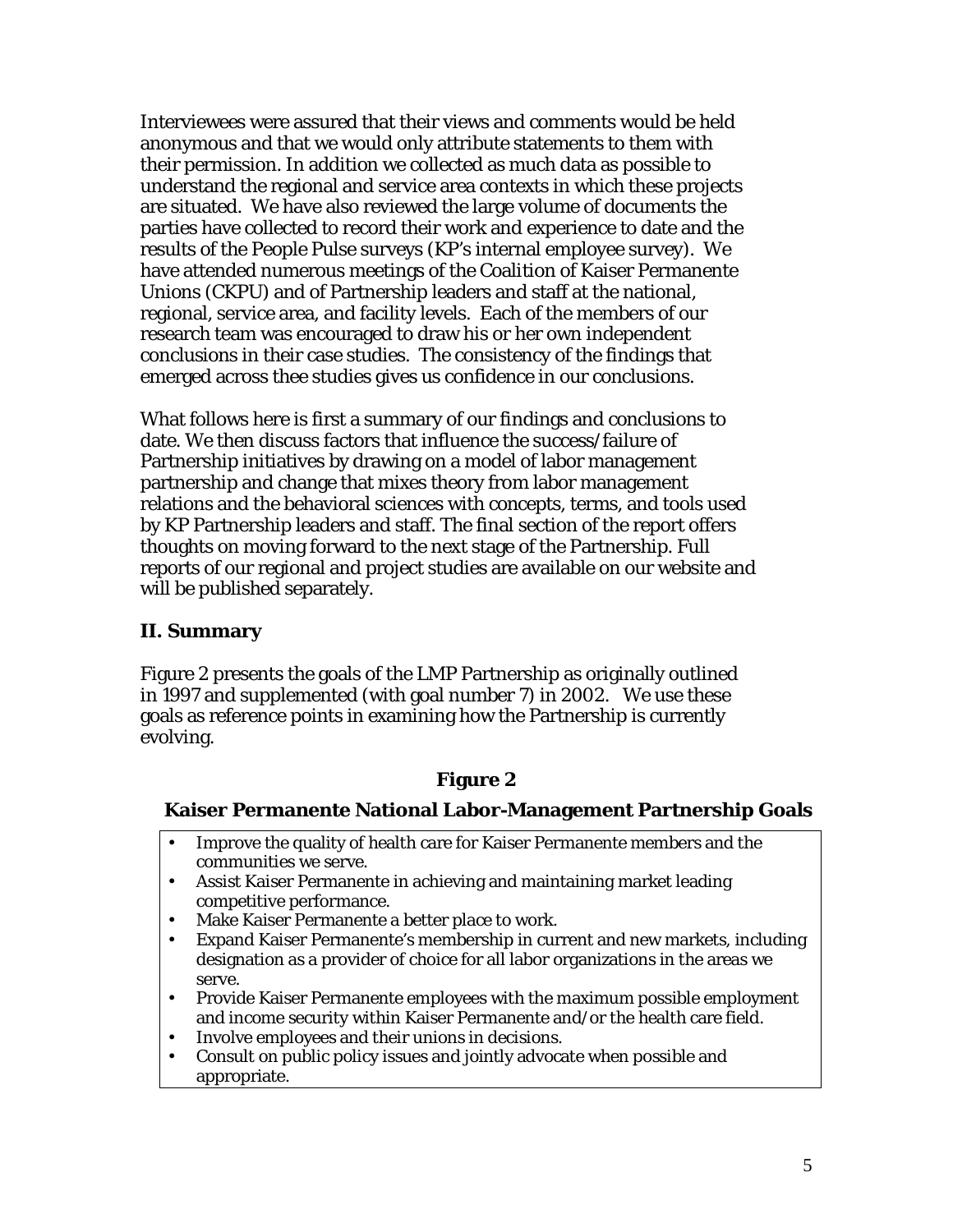#### The Initial Five Years

In our report on its first five years we noted that creation of the Partnership is in itself an historic achievement since it represents the most ambitious Partnership in place in the U.S. at the moment and one of the most comprehensive and complex in the history of U.S. labor relations. The signal achievement over this initial time period was the successful use of interest based bargaining principles and tools to negotiate a systemwide five year collective bargaining agreement. Other achievements included use of Partnership principles and processes to open Southern California's Baldwin Park Medical Center in record time and restructuring and dramatically improving the performance of the Optical Laboratory in Northern California. Beyond these highly visible substantive accomplishments, we noted that the parties had put in place a comprehensive Partnership governance structure and process and trained hundreds of union and management leaders in Partnership principles and skills, agreed on specific performance targets, and implemented over 50 different Partnership projects in different work sites.

We concluded that report by noting the parties faced a clear set of challenges in moving forward:

> "Indeed, the Partnership is at a critical juncture. There is a clear sense of urgency in the minds of both labor and management leaders that calls for integrating Partnership into operations, and broadening the base of progress. If the parties do so, the Partnership will advance to gain broader support and achieve more significant results. Failure to do so, however, could result in a slow atrophy of the progress to date and/or a return to the more traditional adversarial relationships of the past."

#### 2002-2004 Highlights

Three years later the Partnership continues to stand out as a beacon in American labor relations. The parties have not only sustained but expanded, deepened, and strengthened their Partnership, particularly among national level labor, management, and physician leaders.

Sustaining this high level of support is not something that can be taken for granted in any partnership. Indeed, "pivotal events" tend to arise from time to time that test the parties' ability to work through difficult problems that could potentially pose a threat to the partnership's survival. In 2002, for example, following a series of management leadership changes, top KP executives, physicians, and leaders of the CKPU came together for a frank and pivotal "reexamination of the future envisioned under the Labor Management Partnership." Out of these meetings came a reaffirmation of the original Partnership vision and an implementation plan for moving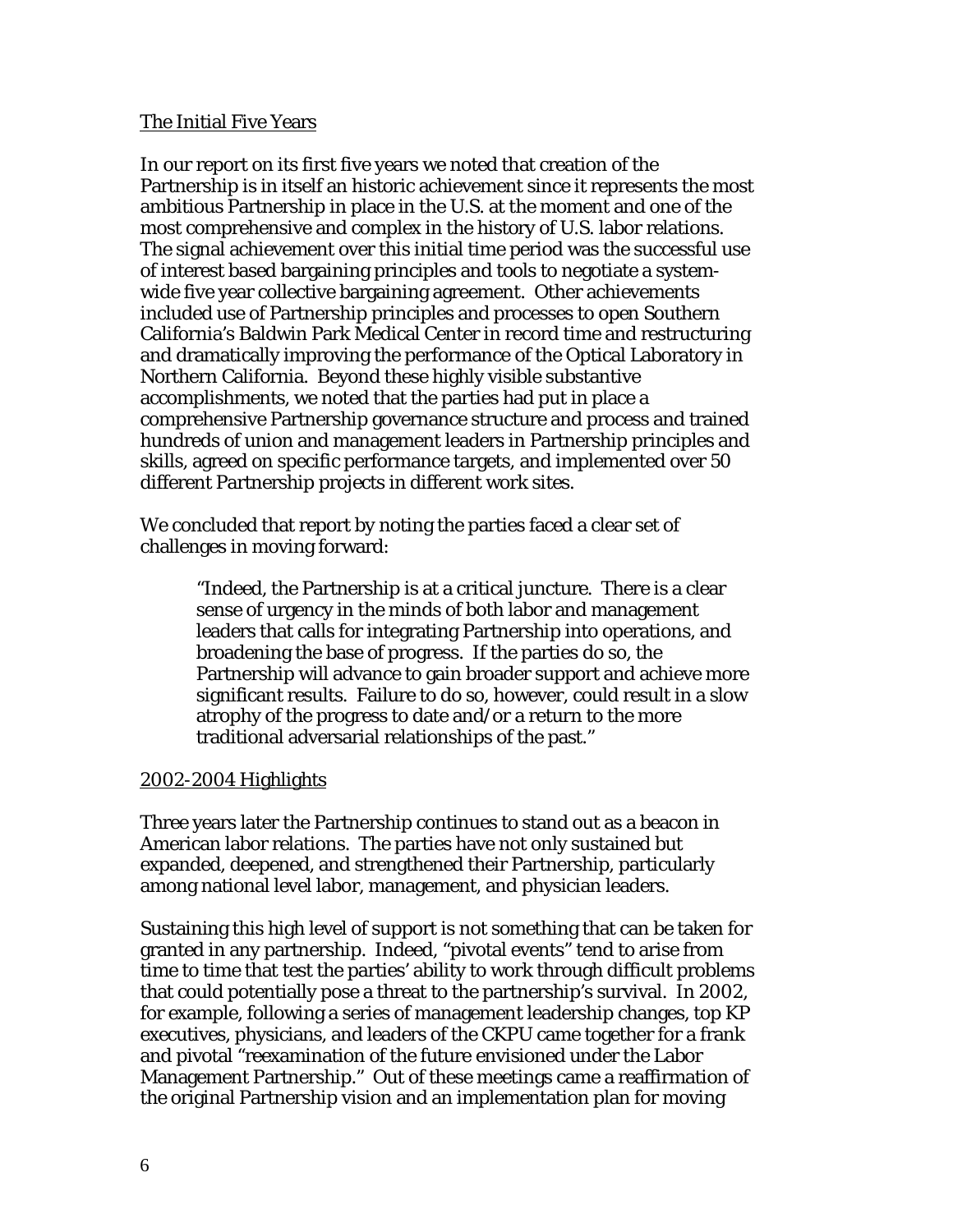#### forward.1

 More specifically, some of the major achievements in the past three years include:

- 1. Joint efforts to address a number of serious financial crises and budget problems that occurred as a result of unanticipated membership declines in several regions.
- 2. Expansion of the number and range of Partnership projects in different regions. A comprehensive count is not available but by the end of 2003 at least 145 projects had been identified. Many more have been started in the past year**.**
- 3. Significant increase in the number of employees involved in Partnership activities. The most recent data report that 39 percent of employees are involved, an increase from 22 percent in 2000.
- 4. Gradual but significant improvement in employee attitudes as measured in the People Pulse survey. Employees who are involved in Partnership activities (compared to those not involved) are significantly more satisfied with KP as a place to work and to receive health care, with the amount and accuracy of information they receive, their ability to influence decisions affecting their work and with their managers' willingness to use their ideas for improving operations.
- 5. Significant reductions in grievance rates in most regions. Step 3 grievance rates among partner unions went from 15 in 1998 to 7.1 in 2003 program-wide.
- 6. Growth in the number of union members covered by the Partnership from approximately 58,000 in 1998 to 81,000 in 2004. These numbers include newly hired and newly organized workers as well as the addition of some existing local unions that joined the Partnership.
- 7. Deepening of support for the Partnership among senior leaders of the Kaiser Foundation Health Plan and Kaiser Foundation Hospitals (KFHP/H), the Permanente Medical Group, and the Coalition of Kaiser Permanente Unions. This is particularly noteworthy given the leadership transitions and new appointments in senior positions that occurred in recent years in the KFHP/H

The Labor Management Partnership Vision: Reaffirmation & Understandings," August 21 and November 6, 2002.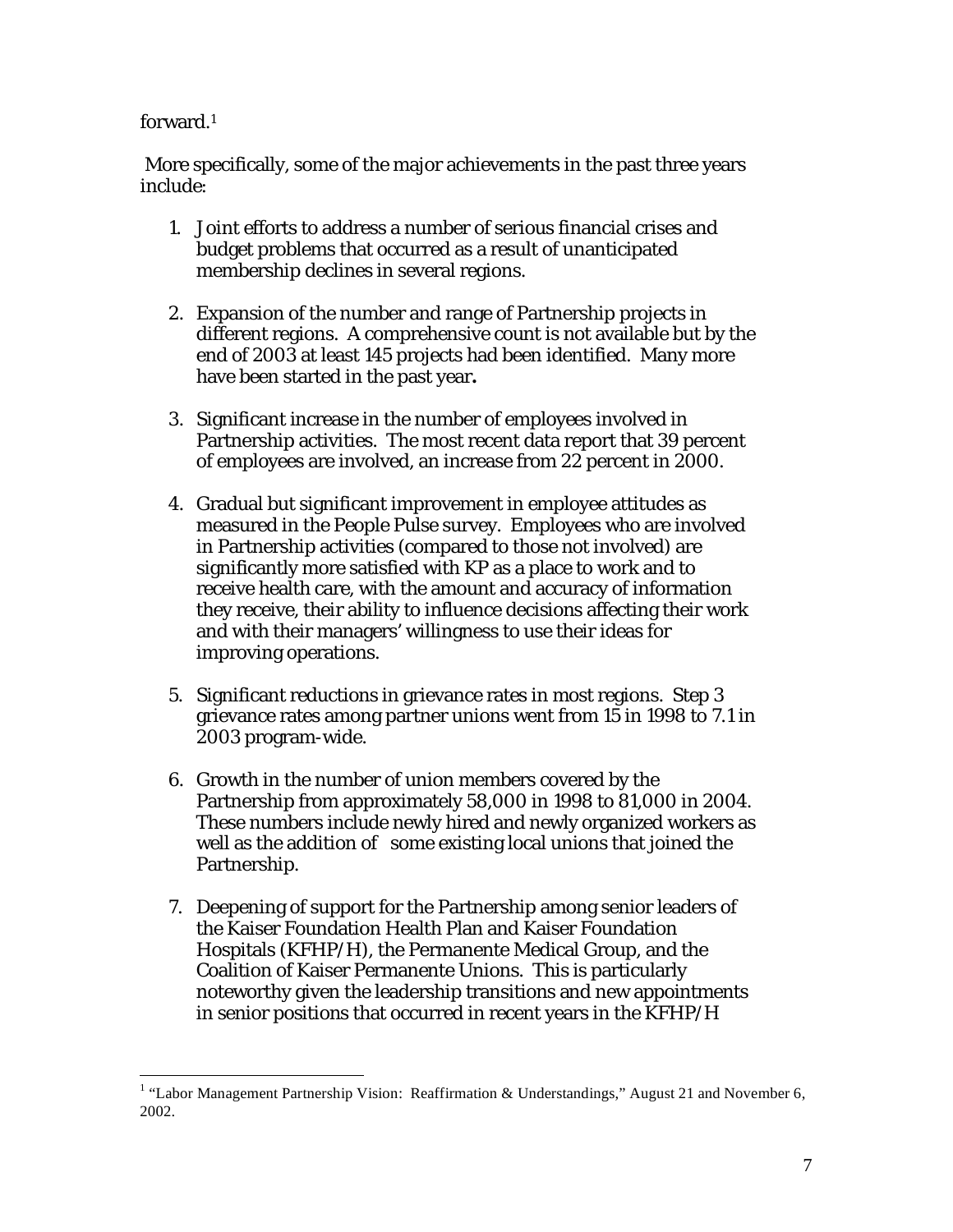since these types of leadership transitions have often proved to be difficult for other partnerships.

- 8. Expansion and deepening of the infrastructure of the partnership, i.e., the number of union representatives and management personnel who possess the knowledge, training and abilities needed to use partnership principles and processes to solve specific problems and/or to carry out their daily activities. In some cases leaders have made hard decisions to move management and labor leaders who are not able or willing to support partnership efforts out of positions of responsibility. These examples signal a strong support for the Partnership and serve to reinforce its centrality and value to KP and its employees and unions.
- 9. Broadening of the issues addressed through the Partnership that in the past were normally reserved for unilateral management action. Examples include a joint marketing initiative, consultation in the process of appointing executives to senior positions, and participation by representatives of the Coalition at meetings of the Kaiser Permanente Planning Group (KPPG).

At the same time, the parties have been less successful in meeting some of the Partnership's initial goals.

- 1. Most of the cost savings achieved to date have come from one-time budget cuts involving reductions in hours or staffing (without resort to layoffs). As noted above, these came largely in response to specific crises provoked by projected or actual membership declines or other unanticipated events. The parties have been less successful in translating their achievements in these one-time problem solving efforts into ongoing day to day management and work processes focused on improving the delivery of health care and the quality and satisfaction of work. Thus, only limited progress has been made on the stated objective of integrating Partnership principles and processes into operating management. As a result, in most settings, the Partnership continues to be viewed as more of a labor relations program and initiative than as a vehicle for delivering high quality health care services.
- 2. The parties have not yet seen significant improvements in several national priorities, including safety, attendance, and market growth. They have, however, made some more limited progress on these problems in specific locations. And some promising developments have begun to emerge. A new Comprehensive Safety Management Program has been launched that appears to be designed and structured in ways consistent with national benchmarks for improving workplace health and safety. Similarly,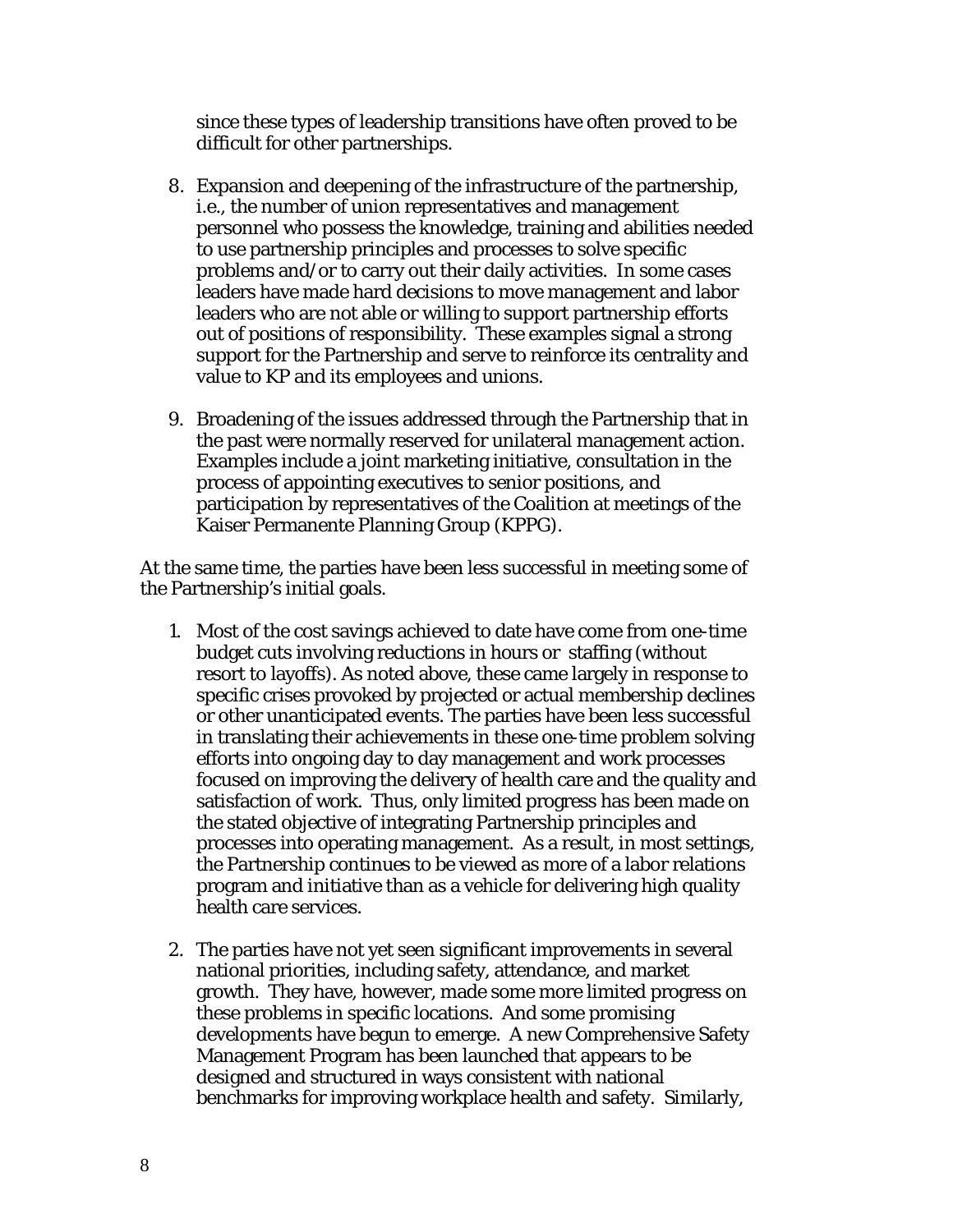after a slow start, a number of joint marketing initiatives have increased the membership during open enrollment periods, retained existing members at risk of switching health care providers, and gained new accounts.

- 3. Despite repeated efforts, the parties have yet to put in place a system for tracking the performance outcomes of Partnership activities that is capable of measuring the return on investment, or linking the LMP to improvement in the quality of health care, or improvements in the working experiences of employees.
- 4. The intensive time and resources and numbers of people required to implement the Partnership have strained union and management and physician staffs. The capacity to engage simultaneously in Partnership activities and carry out the operational responsibilities of these individuals continues to be a major concern in some regions and facilities.
- 5. Support for the Partnership remains variable across regions and within middle levels of management and union organizations. Since we find that strong management and union leader commitment and accountability are necessary conditions for Partnership projects to be successful, this continues to limit the Partnership from reaching its full potential.
- 6. Little horizontal diffusion or learning has taken place from one project to another or across regions. While extensive efforts are underway to communicate project experiences in innovative ways via newsletters and the Partnership website, we observed little evidence of parties seeking out lessons to be learned from other sites or evidence that a learning culture has yet taken hold across or within regions.
- 7. The opposition of the California Nurses Association (CNA) has kept some nurses from engaging in joint efforts. Efforts, for example, to reduce worker compensation costs in hospitals have been limited by the lack of participation of nursing staff. In other cases, CNA members participate, but as a consequence, the activity is not labeled "Partnership", thus diluting the "brand."

The parties now face three upcoming "pivotal events": the negotiation of another national agreement, the transition of leadership of the Coalition of Kaiser Permanente Unions (CKPU) from Peter diCicco to his successor, and the tensions within the union coalition that will inevitably spill-over from debates at the national level of the labor movement over the future role, structure, and membership of the AFL-CIO.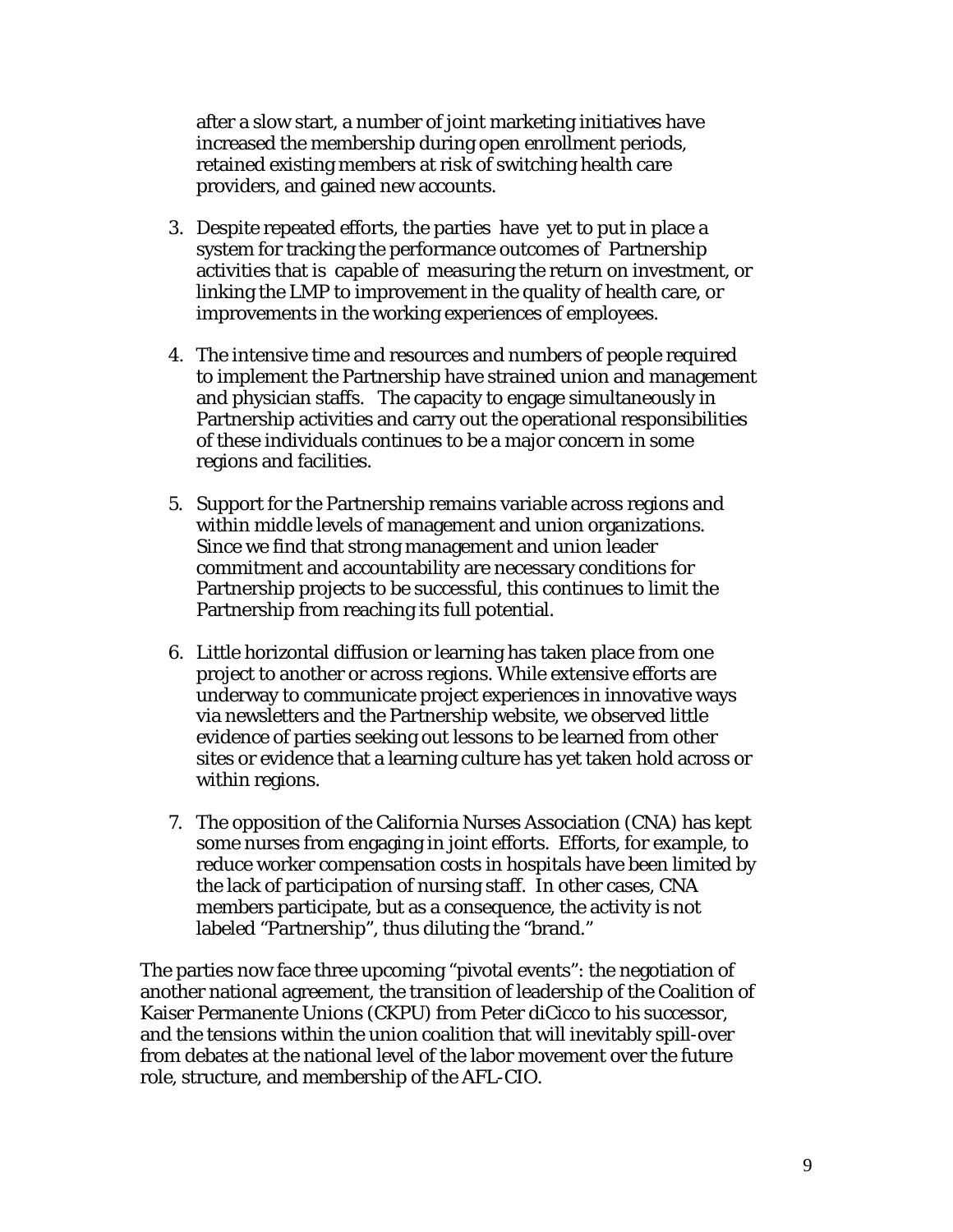As the parties address these specific challenges, they will need to again address the deeper strategic question of whether the Partnership is to be largely a labor relations activity that runs in parallel to day to day operations or an integral part the way KP delivers health care services. By moving systematically in this latter direction, KP could not only continue to serve as a model for labor-management relations, but also as a model for how to improve the quality of health care delivery in America.

Based on our observations of the LMP in action to date and on what we have learned from partnership and change efforts in other organizations, we believe moving in this direction will require:

- 1. Complementing the top-down, project-focused initiatives (some refer to this as a cascading strategy) with more workplace-based performance improvement activities that involve employees, supervisors, physicians, and managers in ways consistent with generic partnership principles but may have less of the formal LMP structures, processes, and leadership control.
- 2. Measuring the results of improvement efforts against the key health care quality and other performance metrics of the operations involved.
- 3. Diffusing the lessons learned to comparable units by building personal networks through which peers draw on each other's experiences.

We will discuss these strategies for moving forward in more detail in the final section of this report.

## **III. Framework Analyzing Partnership Projects**

Figure 3 summarizes the framework we use to analyze Partnership activities and to structure the body of this report. It is based on well established theories of organizational change from the behavioral sciences and labor management relations2 and uses the language and strategies Kaiser Permanente leaders draw on in implementing the Partnership. We will start by reviewing the context in which Partnership activities are situated, focusing primarily on the degree of urgency or crisis that motivates the project. Then we will analyze the structures and processes used to design and implement projects by drawing on the Partnership terms of readiness, capacity, and engagement. Finally we will draw

 $\overline{a}$ <sup>2</sup> See for example, Kurt Lewin, "Frontiers in Group Dynamics," Human Relations, Vol. 1, 1947, pp. 5-41; Thomas A. Kochan and Lee Dyer, "A Model of Organizational Change in the Context of Union-Management Relations," Journal Applied Behavioral Science, Vol. 12, 1976, pp. 59-78; John Kotter, "Leading Change: Why Transformation Efforts Fail," Harvard Business Review, March-April, 1995; Richard E. Walton, Joel Cutcher-Gershenfeld, and Robert B. McKersie, Strategic Negotiations: A Theory of Change in Labor-Management Relations, Boston: Harvard Business School Press, 1994.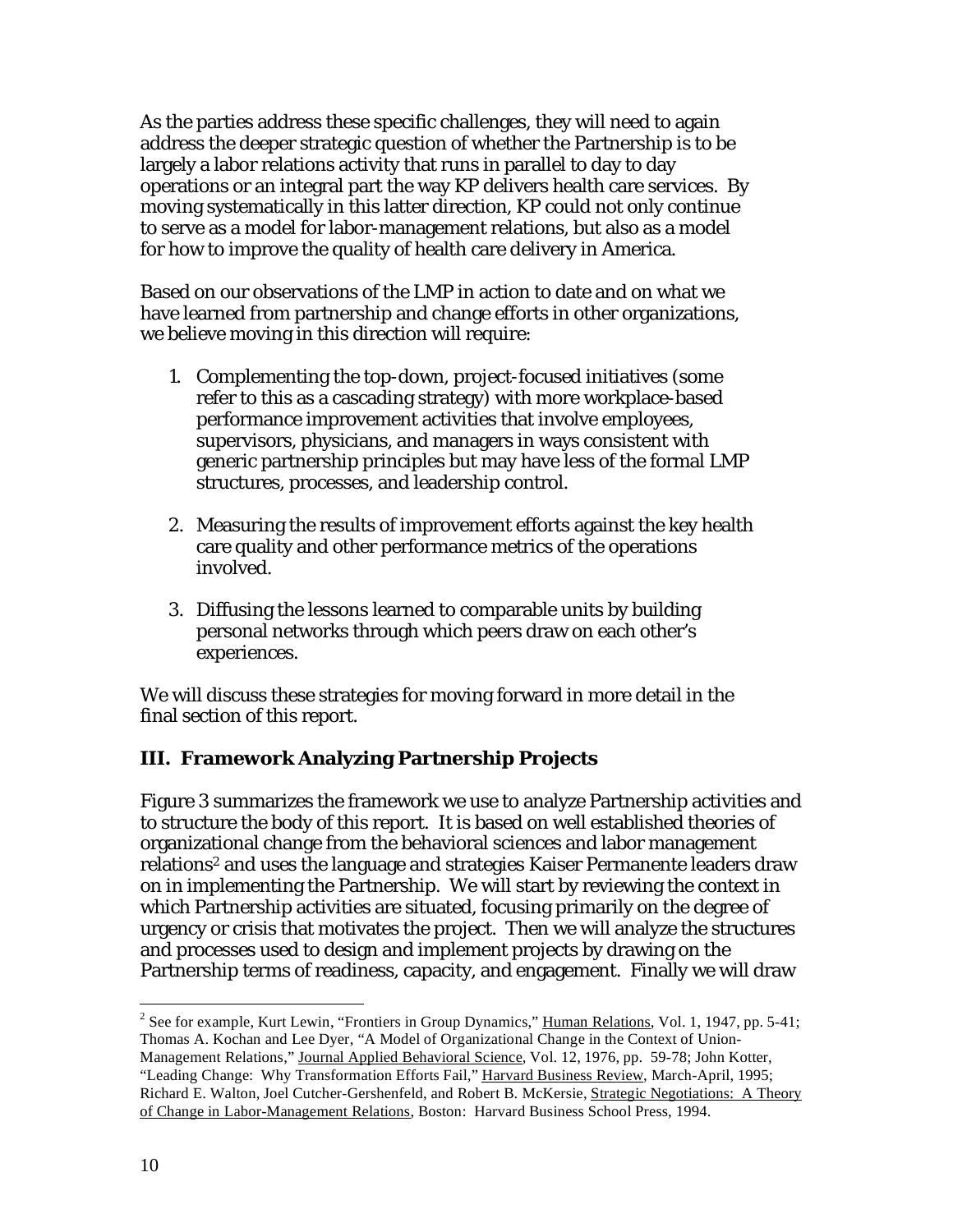on the best data available to report the results of the activity, both in terms of specific substantive results and their effects on on-going relationships, learning, and diffusion of partnership behaviors and principles. In using this model we will give special focus to "pivotal events" or challenges parties inevitably encounter in partnerships like this and discuss how they have been addressed, and their effects on the Partnership.



**Figure 3: Heuristic model of LMP** 

## **IV. Key Findings**

We will now use these categories and concepts to analyze and compare cases we have studied in different regions and worksites. Again we caution that these examples should be viewed only as illustrations of partnership dynamics, not as a representative sample of all partnership projects that are underway. Our purpose here is to use our cases to illustrate how these different elements in the model contribute to success or failure of Partnership initiatives.

## **Context: Financial Crisis as a Sense of Urgency**

Most models of organizational change predict that a sense of urgency helps to motivate parties to initiate a change project. In the first phase of the Partnership, the sense of urgency came from the recognized need to reverse the downward spiral of adversarial relationships and conflict that the parties were in. In this second phase, various financial crises provided this sense of urgency. The Partnership seeks to get away from depending on a crisis or sense of urgency to motivate leaders to initiate action; however, our data suggest that the most successful projects continue to be ones driven by a shared sense of urgency or crisis. Several cost reduction initiatives illustrate this clearly.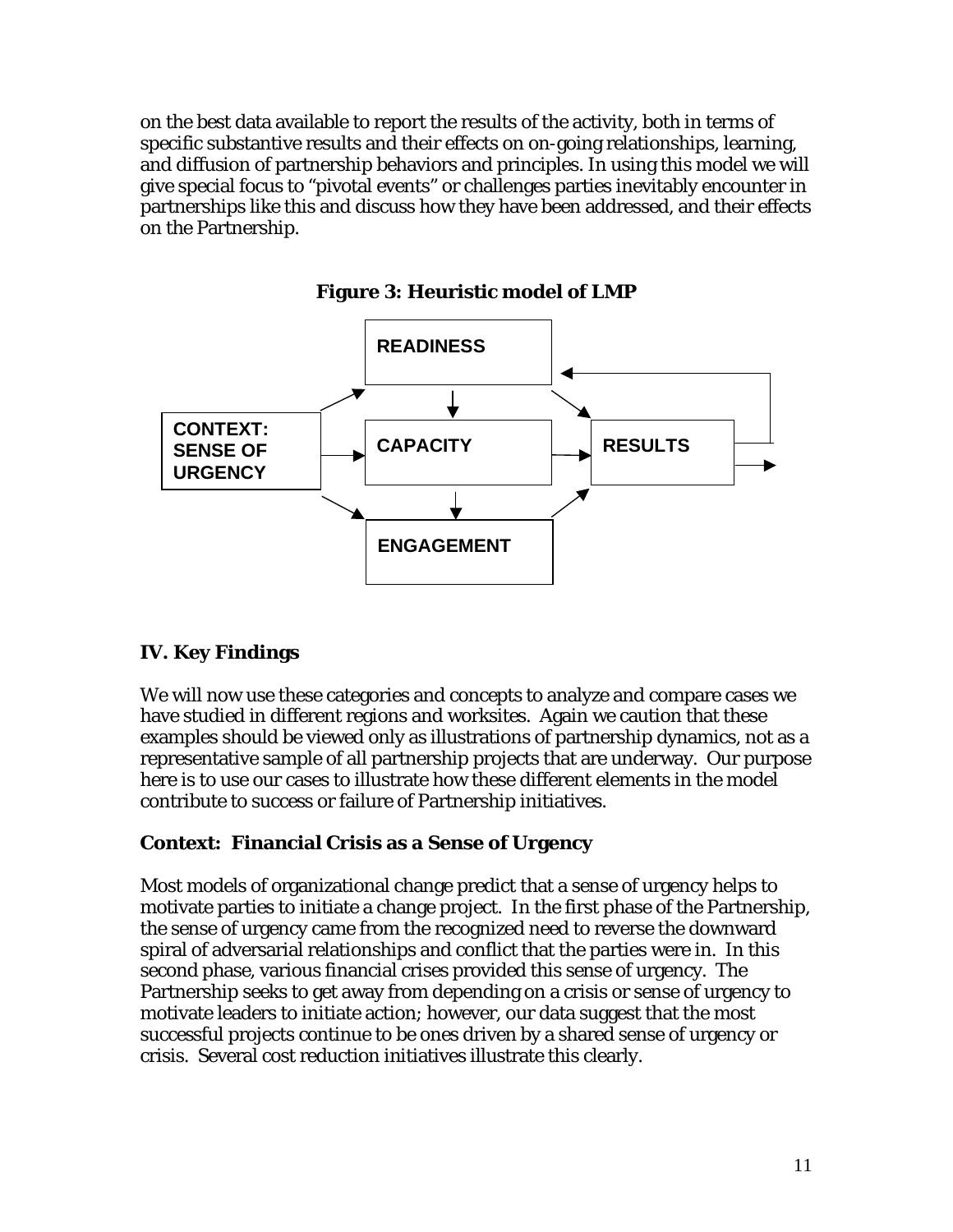As **Southern California** management began budget planning for 2004 in summer 2003, projections were for considerable membership losses and big budget shortfalls across the region. Southern California was anticipating a gap of perhaps \$200 million relative to a budget of some \$480 million. Healthplan and Hospital Program leadership felt forced to consider drastic steps to reduce labor costs. Some ideas on the drawing board such as margin relief would require renegotiation of terms of the collective bargaining and Partnership agreements; others such as reducing sick days, delaying wage increases, or layoffs, would require labor concessions.

When management met with labor and these ideas were put on the table, the labor representatives immediately decided that they would not countenance labor contract concessions. After considerable discussion among regional and national labor and management leaders, an agreement was reached that they would try to address their problems through cost structure improvements developed in partnership mode. Nationally, a joint committee was established to oversee such efforts across KP.

In fall, key labor leaders were brought into the Southern California planning discussion. The initial contacts were difficult because the labor leaders had heard of the initial concession plans. The parties persisted however, and undertook an intense round of trust-building and brainstorming. A small, top-level LMP team worked daily for over two weeks to identify savings for the 2004 budget. This group included regional executives and regional and national labor leaders, but no local operations managers, and no local labor representatives.

Through the intense work of this regional task force, trust was established, and savings of over \$90 million were identified.

The Southern California example is a good illustration of what we refer to as a "pivotal event" in the life of a labor-management partnership, i.e., a crisis or problem that arises that could, if not addressed successfully, threaten the future or risk destroying the partnership but, if resolved successfully, tends to reinforce, deepen, and broaden support for it. In this example, if management in Southern California would have insisted on acting on its own to address the cost crisis and in doing so taken actions that would have produced layoffs or benefit cuts, the Partnership would have been put at risk. Instead, by facing the crisis together, the parties demonstrated the power of the Partnership.

As we will see, pivotal events like this one (albeit perhaps not as large in magnitude) have occurred and will undoubtedly continue to arise from time to time in this Partnership just as they do in all employment relationships.

Another example of successful focused effort on cost reduction was observed in the **Napa/Solano** service area in Northern California where operations had been running over budget for several years.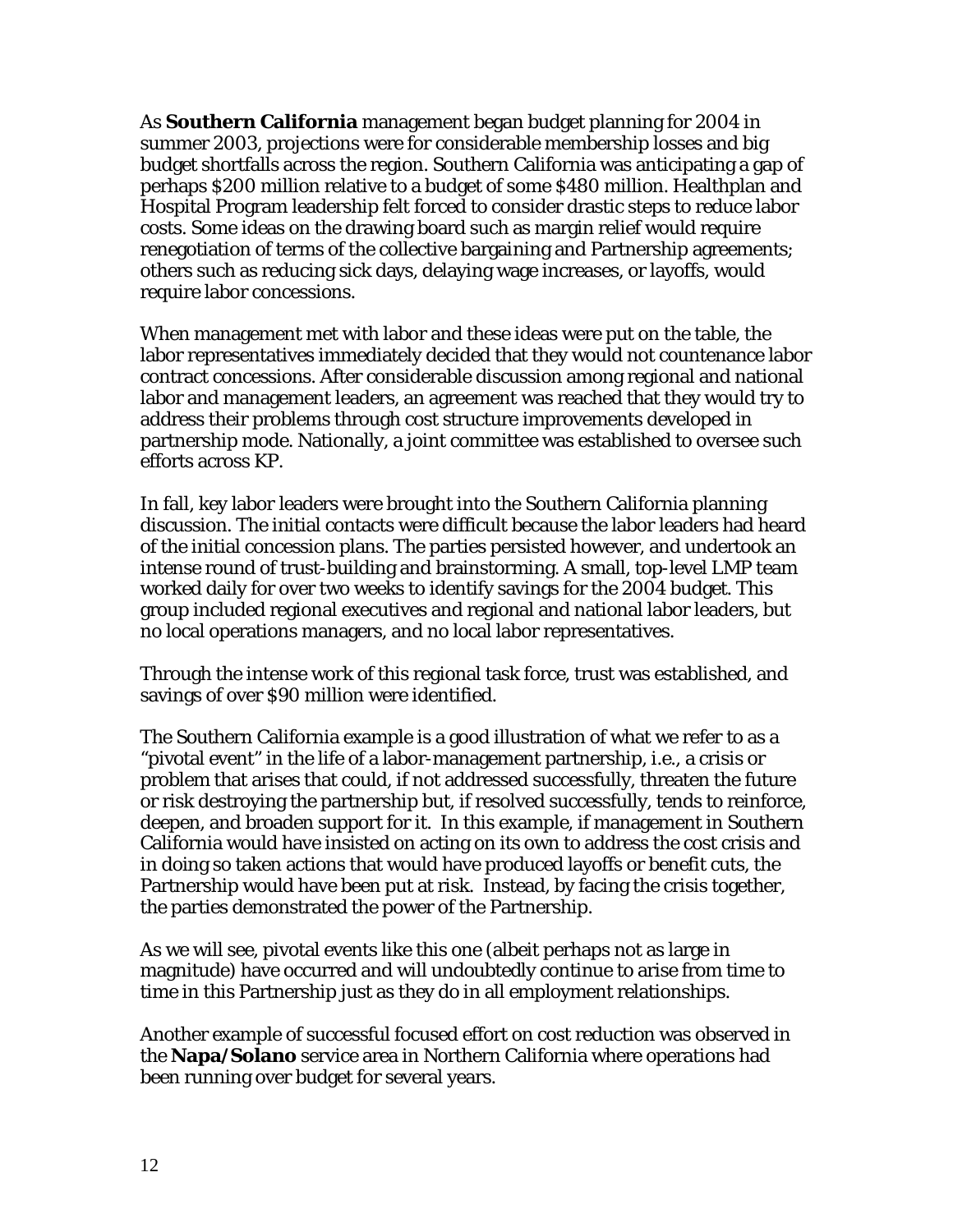Napa/Solano experienced a "wake up call" when contrary to expectations enrollment dropped. Because enrollment had been flat or declining, and the service area had budgeted for an increase in enrollment, the organization found itself running a substantial deficit, and pressure mounted to correct the problem rather quickly. In 2002, the clinics had exceeded their budget by \$10 million, and in 2003—at the pace realized early in the year—the deficit would amount to \$15 million. As of April 2003, the deficit had already increased by an additional \$3.5 million. The rule of thumb followed by the planners was that a drop in 1,000 members meant a loss of one million dollars in income. Therefore, the projected decline in enrollment during 2003, of almost 5,000 members, meant that if nothing changed they would be exceeding their budget by an additional \$5 million. As a result, the decision was made to launch a special project, and to view it as a stand-alone activity, benefiting from the labor-management Partnership but not integrated with the governance of the Partnership at Napa/Solano.

The plan agreed to by the partners for reducing costs on the clinic side of the Napa/Solano service area set a target of \$10 million by the end of the second year. Three months into the program it became clear to the steering committee that the suggestions coming forward from the departmental committees were insufficient and a new approach was needed. The parties recognized that they needed to shift from a fostering strategy (that had urged the departmental committees to be imaginative) to a forcing strategy (that would be more directive and bottom line oriented). So the steering committee decided to focus on savings that could be controlled from the top of the organization. Specifically, it was decided to freeze all hiring and to capture attrition as it developed. In order to deal with imbalances a swat team consisting of the chief steward, top administrators and the physician in charge met every morning at 6:30 to reallocate workers across the departments. As a result of the actions at the top of the system they were able to close the gap and meet the \$10 million target for cost reduction.

For the first five years of the Partnership, most managers in the **Ohio** region assumed, as one put it, that partnership was "just another short-lived initiative from California" that would soon blow over.

The year 2002 was the turning point. Managerial job postings were changed to include a comment about working in a "positive labor-management climate" and working with the Partnership. More importantly, by mid 2002, it became apparent that there would be significant restructuring and downsizing needed to match the precipitous decline in membership over the preceding few years – from a peak of over 200,000 to about 145,000.

Plans began to be made for restructuring and in late 2002 they were disclosed to local union leaders at a regular Partnership meeting. The immediate reaction was dismay. It was readily apparent that planning had been going on for some time and that labor had not been involved. One union leader commented: "Looks like you got a plan already – why would that be?"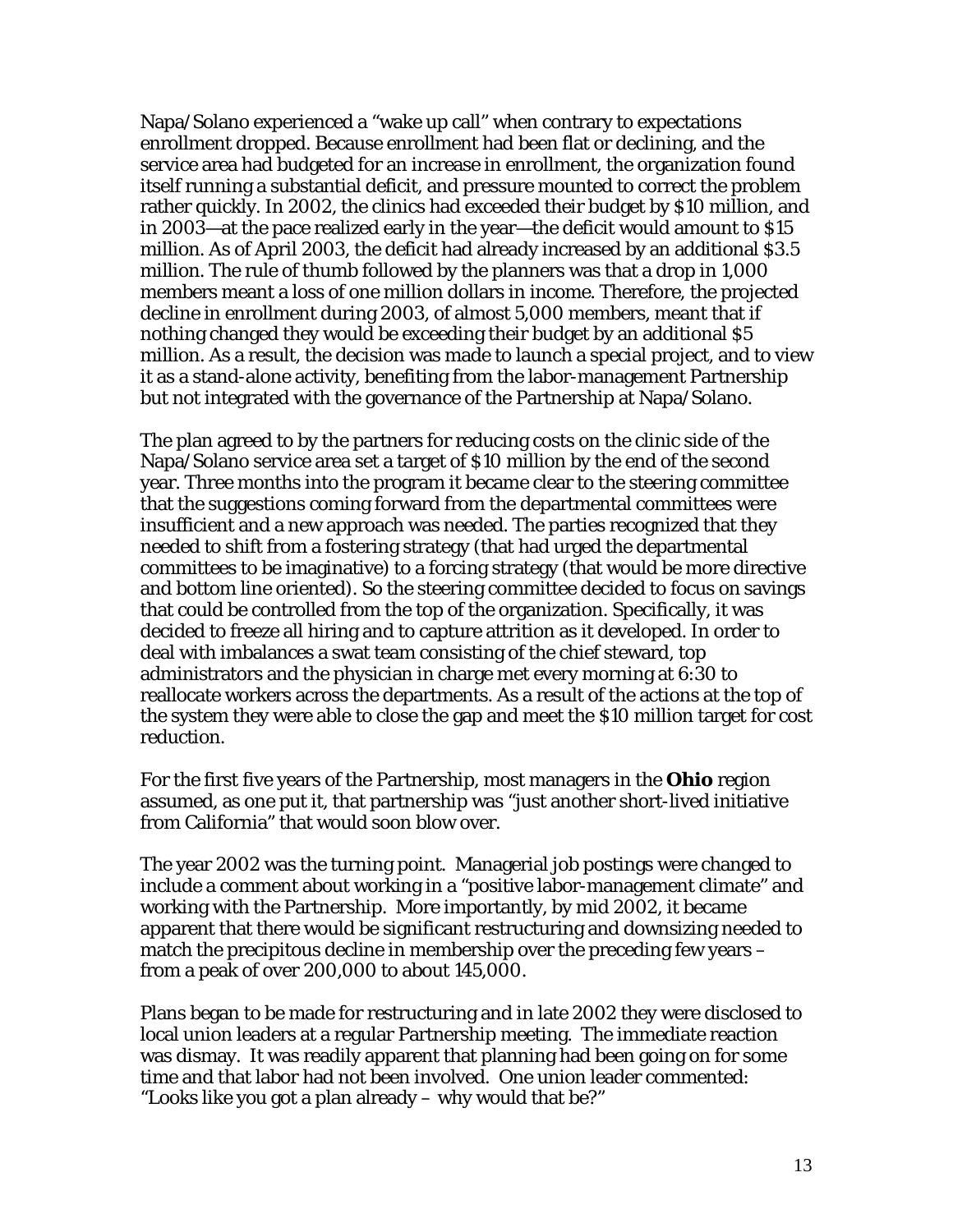When the question quoted above from the union was raised, regional managers acknowledged that they had made a mistake in not bringing the restructuring issue to the Partnership group earlier. The real meaning of Partnership quickly became apparent to all the parties. They began to see the Partnership as a valuable tool for confronting the financial crisis and necessary restructuring.

Management, physician and labor leaders set a target of achieving \$24 million in cost reductions by 2006. They decided to focus on redesigning the work of their ambulatory units. The Ambulatory Redesign Group (ARG) identified over 140 ideas ranging from small savings to very ambitious reorganization of departments. The package of proposals was forwarded to the top executives and health plan officials in Ohio and to national LMP leaders. Several months went by and no guidance had been received by the departments. Subsequently, the list was reviewed and pared down to a more manageable number of initiatives, and departments were given the go ahead to implement these changes.

But little progress occurred. Many of the ideas proposed by the labormanagement team proved to be impossible to implement. So in early 2004 the leaders decided to regroup and to adopt a much more systematic method for getting results that involved holding regular offsite meetings with a facilitator who helped labor and management representatives plan and implement changes - with targets and timetables explicitly formulated and accepted. The participants were more careful this time to discuss proposed changes with people in the units affected to test their feasibility and to involve a broader range of people in the process. They labeled this the "ARG II" process.

This process proved to be effective. By the concluding sessions in October 2004, realistic projects had been identified that would save an estimated \$21.2 million across 16 departments. The parties were well on their way to achieving the target of \$24 million by 2006.

In our parlance, the financial crisis proved to be a key pivotal event for the Partnership in Ohio. Significant downsizing that would have likely ended prospects for the Partnership was avoided and instead the Partnership was finally launched. As will be noted later in the report, it also had the beneficial effect of engaging physicians in the Partnership in a concrete and meaningful way, to the point that in Ohio the parties refer to the Partnership as the "LMPP": The Labor Management Physician Partnership.

The poor performance on a number of metrics put the **Fresno** Medical facility we studied in a perilous position and fueled some if not much of local union representatives' enthusiasm for partnering. This sense of urgency provided the energy needed for the parties to work together on revenue capture and cost reduction projects. Stewards in this facility repeatedly spoke to their passion and pride in helping to keep the doors open and workers in their jobs. A steward involved in the revenue capture project spoke to the culture change required to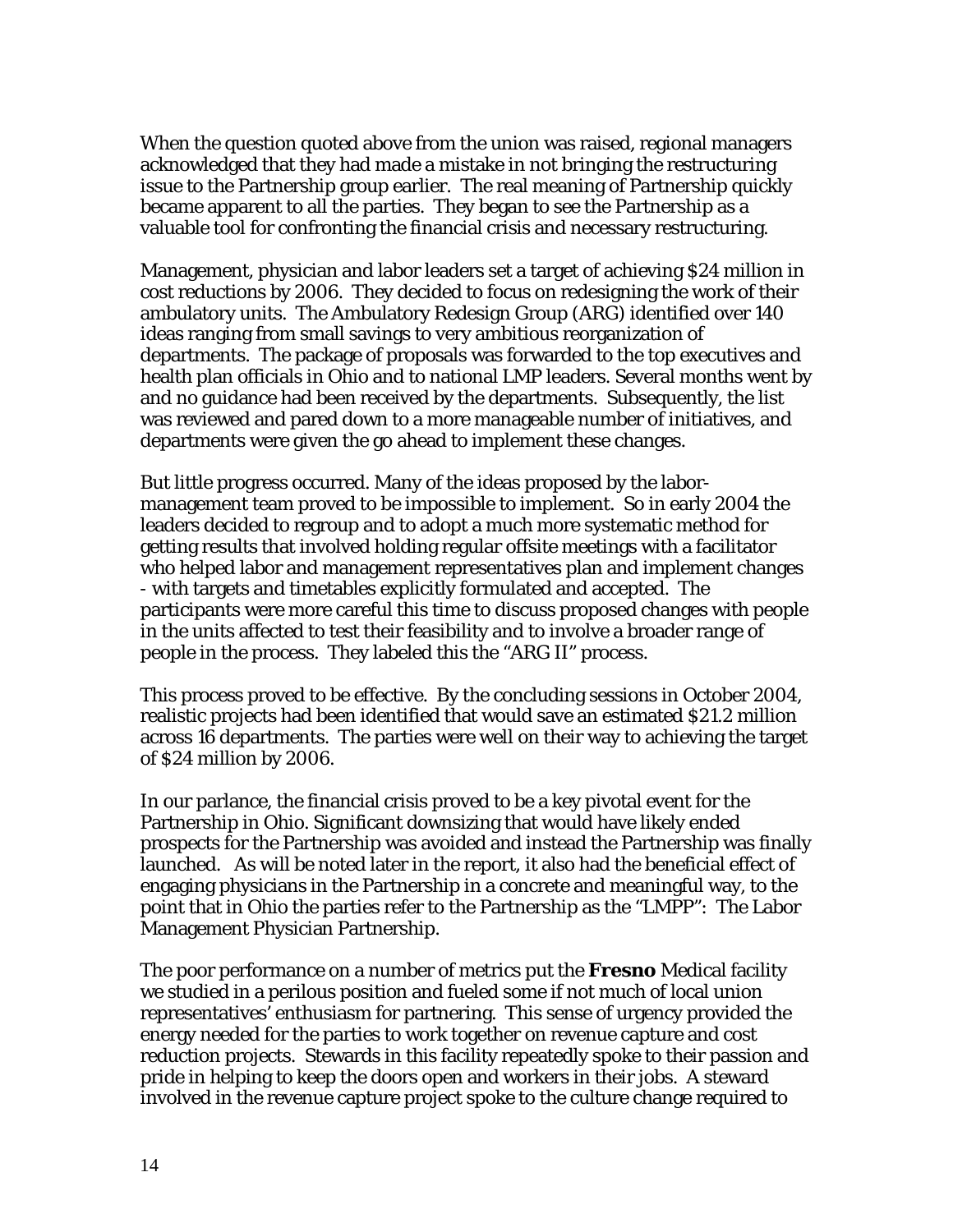collect co-pays at the point of service: "It's so hard when someone's sick to go in there and ask for money. It's hard. I said, 'Get over it here. We're drowning. We could shut down if we don't collect our revenue.'" Another steward involved in the cost reduction effort spoke to the importance of and motivation for this work:

"For [the Director of Hospital Operations] to be able to say we were in the black [last year], you know, because of all these little projects multiplied by how many times across the facility, really made me feel like we're making a difference. We're helping keep the doors open, we're helping keeping us employed. That's how I see it."

#### Initiating and Sustaining Partnership in the Absence of Crisis

Note that the most success in responding to crisis has involved cost reduction. This is understandable since a cost crisis is relatively concrete and presents immediate and clear consequences if not addressed. However, crisis driven change tends to be, as we observed, episodic, not continuous in nature. At some point either the crisis recedes, as appeared to be the case in **Southern California**, or if remains acute, the parties get frustrated by their inability to make progress. In either event crises eventually lose their motivating force unless reinforced by more internally driven forces. In **Napa/Solano**, for example, the parties' have not been able to translate their successful cost reduction experience into a strategy for on-going work redesign or continuous improvement efforts across the Service Area.

In some cases, however, the parties have been able to sustain commitment to the Partnership in the absence of a crisis. Several of these cases are ones in which the parties were initially motivated by crisis conditions and have been successful in adapting Partnership principles and processes into standard, day to day operating procedures after the crisis has abated.

The **Optical Laboratory in Northern California** appears to be such a case. A internal memo to KP senior management described the performance history of the laboratory:

"We all know the story of the Northern California Optical Lab so well, we may discount it. It is important to remember that this early success continues to pay off. The profit margin for optical sales was 22% in 2003 – sustaining the results of the previous 5 years even though we lost membership. While revenue has grown, staffing has remained flat, resulting in a 45% increase in revenue per optometrist between 1997 and 2003."

Similarly, support for the Partnership has been sustained at **Baldwin Park** long after its successful and highly acclaimed involvement in designing and opening the Baldwin Park Hospital. In this case, however, sustaining the Partnership required the parties to recover after the "co-management" model used when the hospital opened was widely perceived to have failed. Looking back at this period,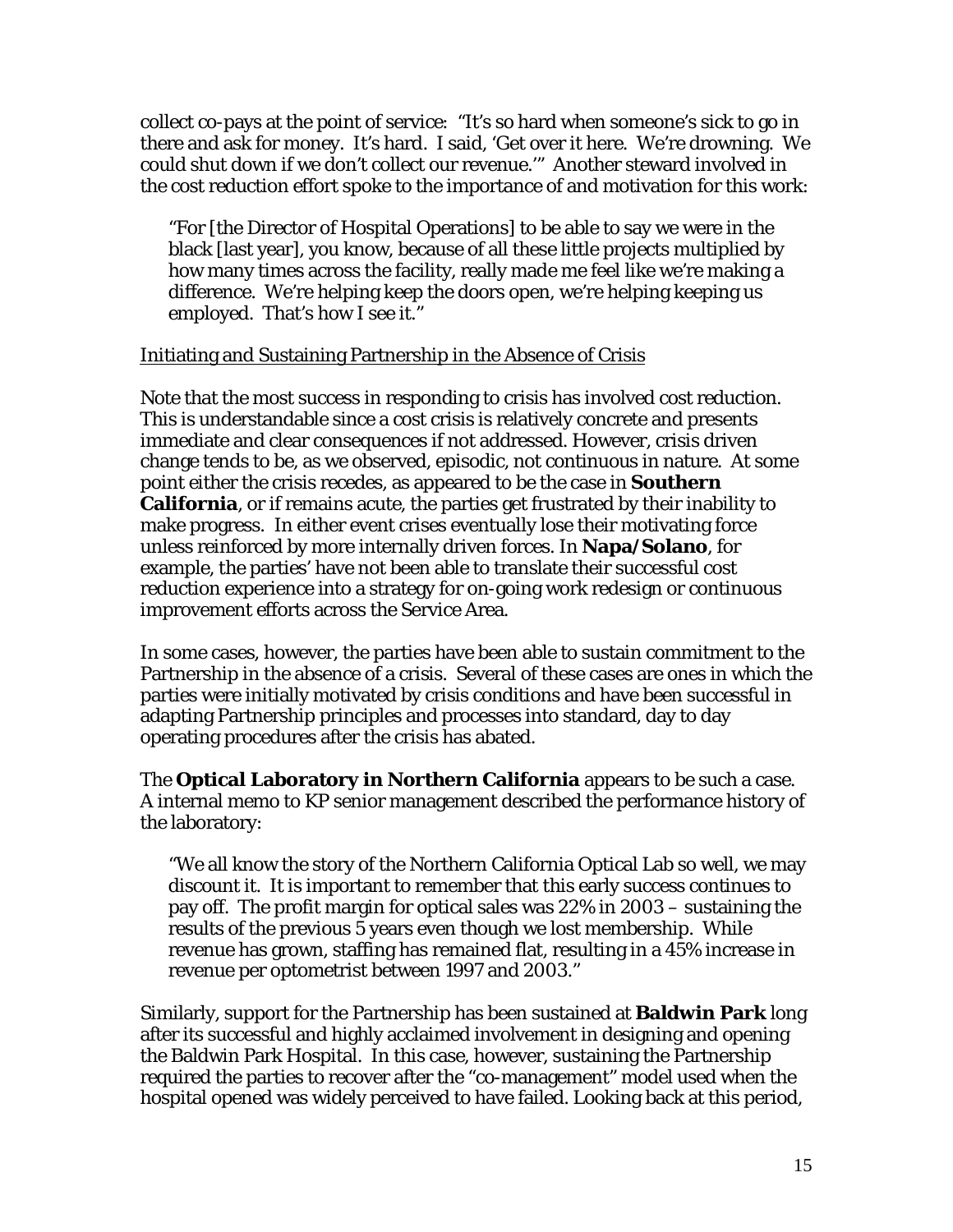Assistant Medical Center Administrator Sheryl Sack recounts "We put people from labor into a role expecting them to manage without the skills…No thought about what was needed to develop their skills." UNAC/UHCP's Jacqueline Asfall describes how "a lot of animosity developed among the rank-and-file members. They believed people taking these roles no longer supported labor when they wanted to become managers."

As flyers began to circulate in the hospital urging labor to pull out, the Partnership was, in the words of one participant, "coming to a roaring halt."

To the parties' credit, they used the problem solving process to regroup. Baldwin Park's LMP Steering Committee was reorganized to include unit managers and labor representatives, and an investment was made in foundation building, especially training. By late 2002, an initiative was underway to develop "Department Based Teams," which decentralize partnership by moving it to the Medical Center's front lines.

The contrast between two projects in **Southern California** illustrates the importance of moving beyond crisis. A **Pediatrics Immunization Project** was a showcase of highly effective partnership activity, one of the few that involved high levels of physician involvement. But the momentum for continued improvement dissipated when the information reporting system changed and no longer called out specifically the immunization rates for this specific age group.

In contrast, the **Sunset Psychiatric** unit was a showcase for very effective partnership, here around improving patient access times. This project too was motivated by a crisis that galvanized action. In this case, however, the project, once completed, mutated into a governance team that could address the implementation issues. This governance team has maintained its vitality in particular because it was confronted with a new important challenge that is not just a transient crisis -- how to improve utilization (i.e. productivity) while not impairing access, patient satisfaction, or employee satisfaction. This is a classic "service delivery model" problem, and as such, it is complicated and debates have been tense. But this is a problem whose durable rather than transient nature prompts an ongoing rather than short-lived partnership dialogue.

**The Pediatric Department in Napa/Solano** is a case where the parties were able to both initiate and sustain Partnership initiatives in the absence of a visible crisis. When the Partnership took hold in the late 1990s, it was clear that Pediatrics would be one of the first departments targeted to receive training and to have a committee formed. As one of the stewards said:

"We had lots of communication problems in the department, low morale, a lot of inner turmoil, and there was no quick fix, no way to resolve these issues."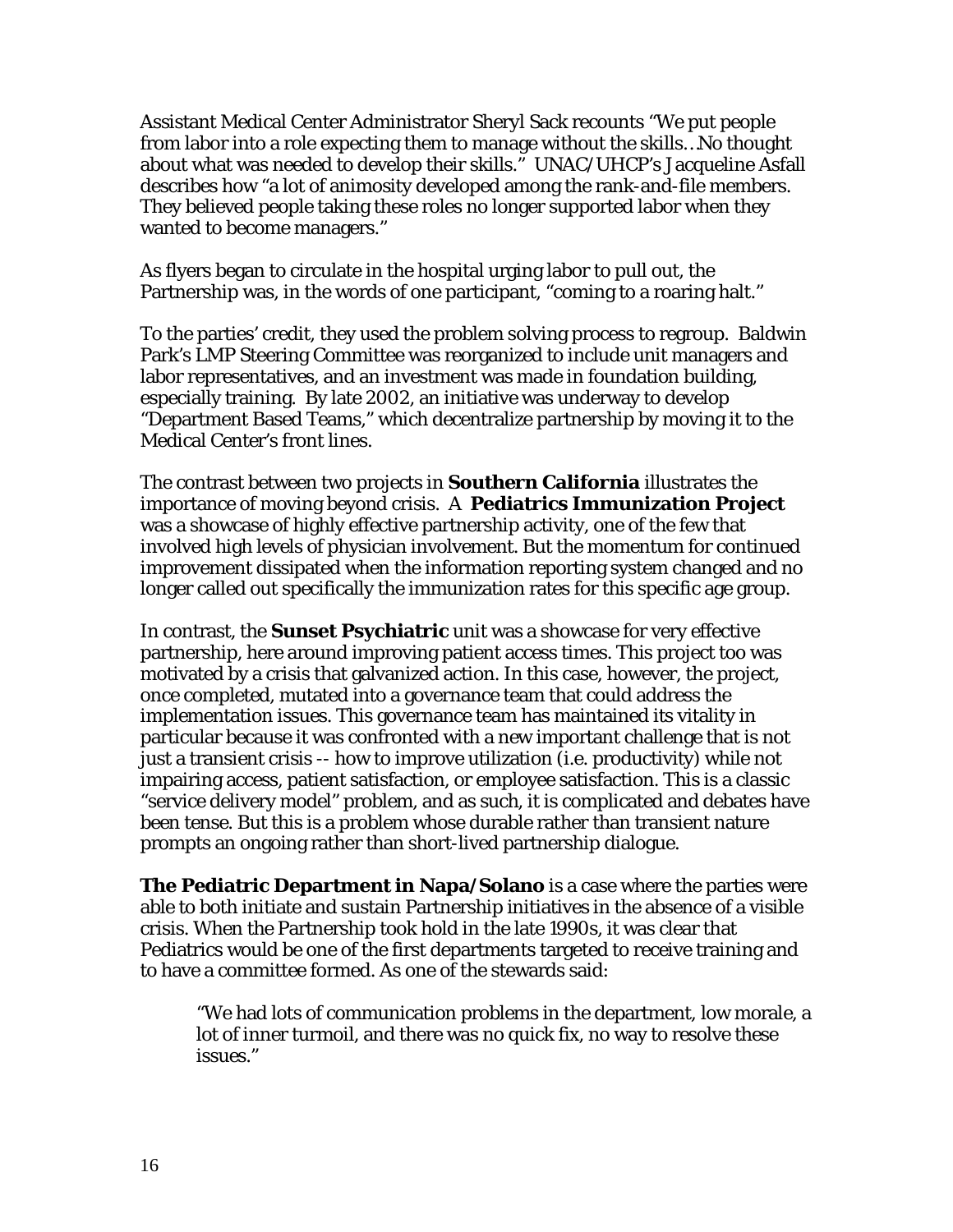The Joint Labor-Management Partnership Committee, formed in 2001, consisted of ten individuals: six support staff, the physician in charge, the department manager and assistant manager, and one other member of management. Independent facilitation was provided; however, as the stewards commented, "We went through three different facilitators."

Early in the work of the Committee, a mission statement was crafted, and the members of the Committee received training in interest-based problem solving and consensus decision-making. The Committee met twice a month for four hours. Several subcommittees were established, including Workflow, Environmental, and Safety. Each subcommittee was co-chaired by a member of the departmental Labor-Management Committee, as well as a manager or a physician. The committees were fleshed out with individuals from the department who volunteered. A department manager described how the support and involvement of the Physician in Charge energized this effort:

> "One of the things we decided in the LMP committee was that we could figure out a way to become one- on- one, one doctor to one medical assistant, which helped morale from the beginning because that's something everybody had wanted for a long time anyway, but we were always told that it couldn't happen. But once our Physician in Charge got on board to figure out a way to make this happen, the workflow committee went forth to do this."

In interviews with members of the department, the issue of trust was frequently identified as critical. For example a steward noted:

> "You know the trust issue is important because we've always been a "them-and-us" type thing. And so becoming a "we" took a little bit to adjust to. So it's been a slow process. But as we move forward with the LMP, we've been able to say that we can make a difference. So I think our members can see a difference in it, that it's a positive thing."

The Partnership has made it possible for rank-and-file members to approach management. Another steward noted:

> "With the Partnership, we feel more comfortable going to management and talking to them about different things that are going on in the department. I represent the support staff, and none of them have a problem coming to me and complaining! I feel totally comfortable going to the key managers and talking to them about our issues, and we work through whatever the issues are."

These examples illustrate a key point: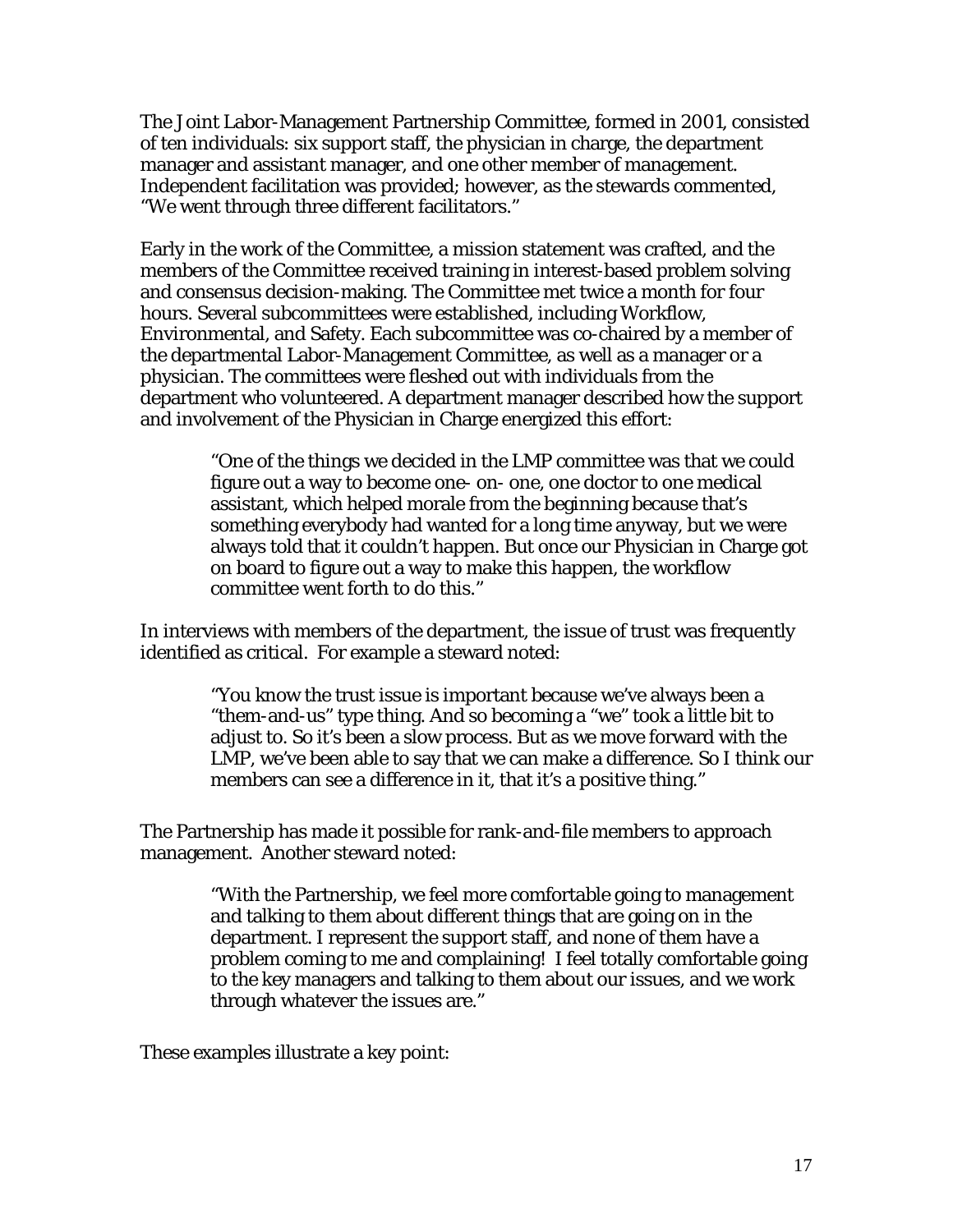*Sustaining Partnership-initiated changes in the absence of an immediate crisis requires a focus on the way work is carried out on the front lines on a daily basis, i.e., around the way KP delivers health care services, and needs broad-based involvement of managers, physicians, union leaders, and employees. All these parties have to see working in partnership as a means for doing their work in a better and more satisfying way.* 

The key factors affecting the success of on-going efforts will be discussed below as we focus on the internal structure and process dimensions in the change model outlined in Figure 3.

## **Readiness**

Partnership leaders and staff use the term "Readiness" to indicate the extent to which the parties are willing to engage each other in a Partnership mode. The key to this is the history and current state of labor-management relations in the worksite, the commitment and vision of key sponsors, and the extent to which managers and union leaders are held accountable for results.

#### **State of Labor Management Relations**

Given the decentralized nature of KP operations and structure, it is not surprising that the climate and history of union, health care and hospital management, and physician relationships vary considerably across locations and regions. This variation affects the success of the Partnership and its rate of diffusion. Not surprisingly, good relations provide a positive platform to take up Partnership projects. In contrast, settings with highly adversarial or arms-length labormanagement-physician histories have found it difficult, and in some cases, impossible to make the Partnership work. In these settings, the root causes of their adversarial tensions need to be addressed first before moving on to engage in other Partnership initiatives.

Partnership leaders have recognized this point. In 2004 a "Readiness" program was initiated by identifying a small number of settings where adversarial tensions have persisted and assigning facilitators to work with the parties in those settings. The Los Angeles Medical Center illustrates just how difficult this task can be.

A history of hostile labor-management relations at the **Los Angeles Medical Center** had generated a large backlog of problems. Some union members began placing "stickers" protesting workplace problems in different areas of the worksite. The mounting tensions and the desire to turn the labor-management relationship around led to an agreement to have two experienced facilitators work with labor and management leaders in an Issue Resolution Process. The facilitators convened several meetings in the summer and early fall, 2004. Each party brought a number of issues to the process. Labor representatives were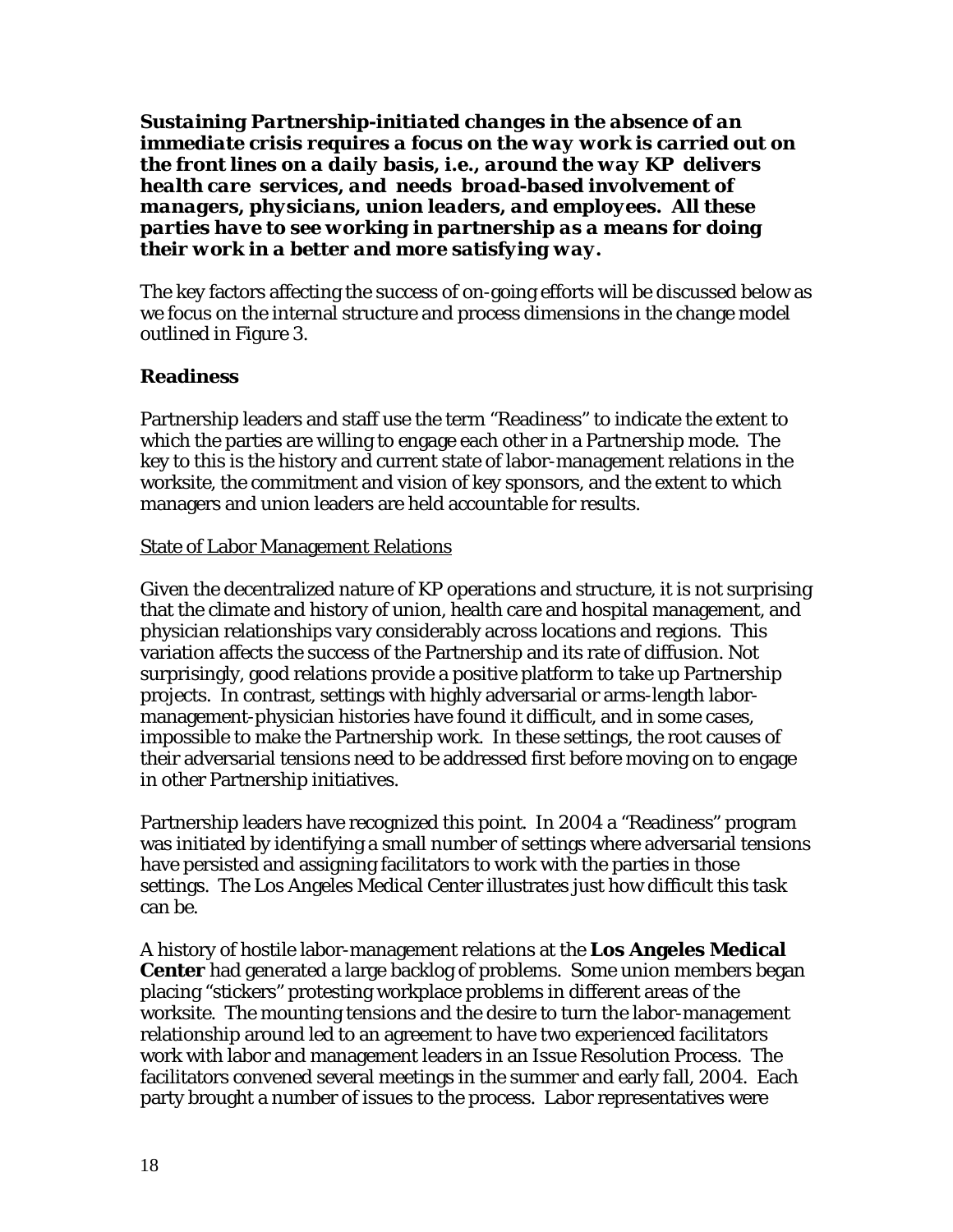concerned about lack of management support and involvement in some of the department level teams and councils that were created and about management unilateral decision-making in other units. Management wanted the union leadership to demonstrate a good faith commitment to Partnership as opposed to traditional labor relations by publicly repudiating and halting the "sticker campaign." The union leaders indicated they did not support the use of this tactic but indicated that they could not control those using it. They countered with the view that they first needed evidence of changes in management that union rankand-file members could see as representing management's goodwill and commitment to changing what they saw as managers' bad behavior. The facilitators ultimately concluded that the unit was not ready to engage in the type of problem-solving required for the Interest Resolution Process to go forward.

By taking the step of withdrawing their services, the facilitators sent a clear message to both union and management leaders in the facility: Unless you are willing and able to engage in a good faith effort to address the root causes of the adversarial tensions in your relationship we are all wasting time and resources in trying to jumpstart Partnership initiatives. In this instance, sending this message activated a response. Regional management and labor leaders intervened and began working with local leaders to address the causes of the tensions in this facility. While not yet "ready" for new Partnership initiatives, they appear to be moving in this direction. This proves once again that "sponsorship" is a critical component of readiness.

*Undoubtedly there are other highly adversarial settings within KP that are similarly not suited to Partnership initiatives at this point in time. The Readiness initiative is one way Partnership leaders and facilitators have in place to work with parties in these situations. However, as in the example cited above, interventions by facilitators alone are not likely to be successful. The ones that have been successful all had personal involvement and reinforcement from higher level managers and union leaders who make it clear they will be holding local leaders accountable for changing their relationships.*

#### **Shared Vision**

It is common for organizational change models to emphasize the importance of having a shared vision among organizational leaders. The initial vision for the Partnership was very ambitious, particularly in terms of the scope and the depth of joint decision-making, consultation, and the amount of information sharing the parties expected to achieve. The parties also expected partnership principles would be integrated into the operations and processes used to carry out KP's mission of delivering health care services.

Clearly having a shared vision of the broad principles and goals of the Partnership provides a good starting point for any Partnership interaction,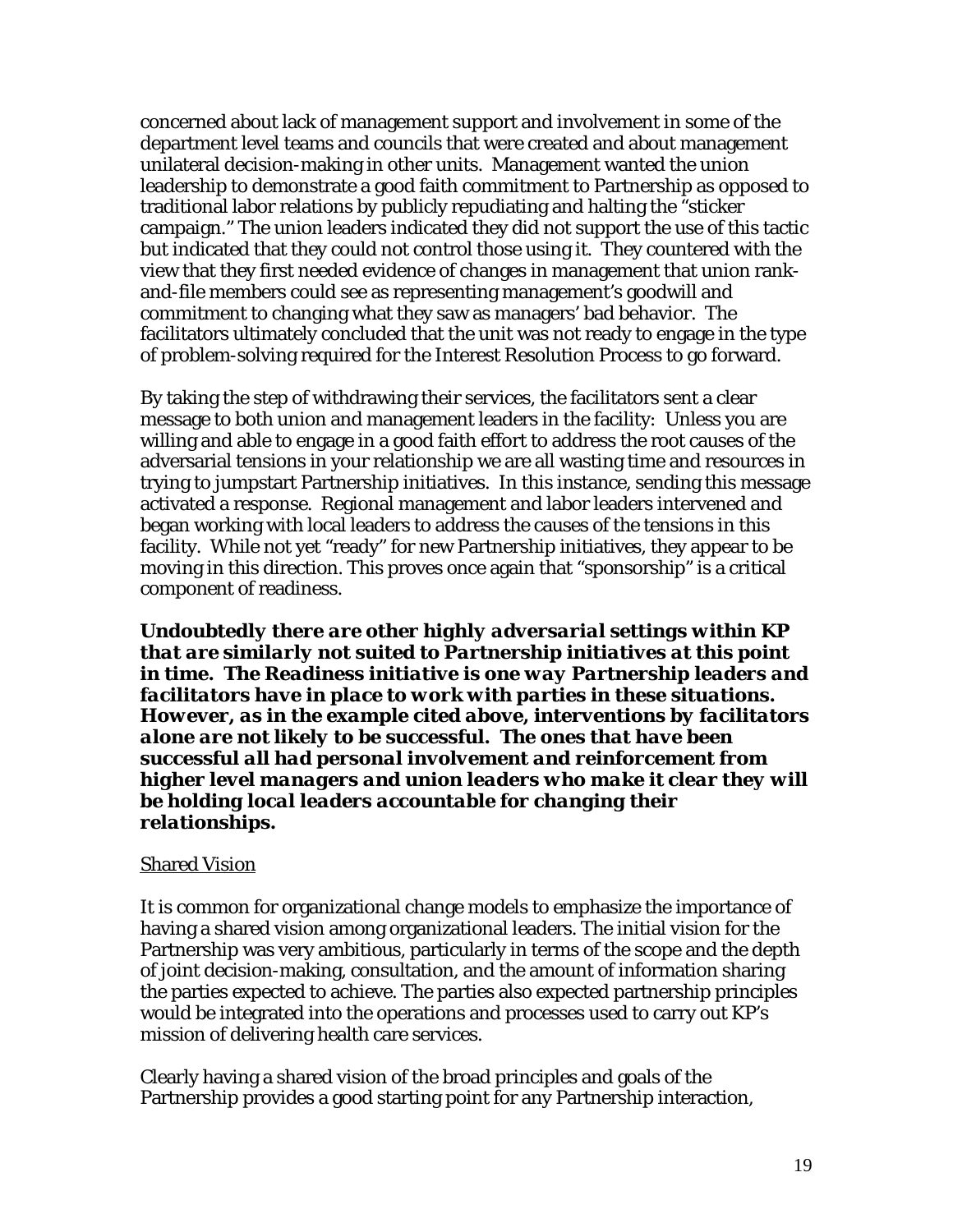however, often how these broad principles can be fitted to specific problems and settings only emerges as the parties begin to grapple with specific problems. Disconnects in the parties' understanding can cause frustration and strain the Partnership. In the membership marketing initiative, for example, the tension between two different approaches to partnering for marketing is described by both labor and management. Robert Hochberger, Southern California Regional LMP co-chair and CKPU National Coordinator stated, for example:

We've told management that we're not interested in the piecemeal assistance they are looking for from us. What marketing folks have done, even where there is a joint committee, is work an account, try to either get in for the first time or increase penetration, and do most, if not all, of the planning and most of the initial contacts without letting us know. And then they come in at the last second to tell us they are having problems and tell us who should call whom and what we should say, and by when…

In [one region] we did a school district intervention, followed their script, and contacted folks they said we should. At the end of the day it produced nothing. We said we need to take a strategic approach to this, be partners in marketing, not be told who/what/when after you find a problem. We want to sit down… and think strategically both short term and long term. Look at all the aspects of marketing. How do we increase penetration, gain access, leverage our relationships, how do we maintain a good relationship with the labor union. This means we sit down together, choose targets jointly, think about the big picture, be involved in rate setting… Also how do we connect, from a regional perspective, as a PR machine, manage the relationship between KP and the labor movement…Think about this from a broad umbrella, strategically, broad based. Let us in on the rate-setting process so we have a better understanding of that. Kaiser will struggle with this.

A Regional Sales Executive also described this struggle:

My sense is that although everybody is politically correct [about involving our union people on account strategy], there is reluctance to have unions at the table when we are setting budgets and rates.

As the Partnership moves forward with membership marketing, a key challenge is adapting the vision of partnership to this arena, and resolving how Kaiser's sales and marketing team and the union partners can work together most effectively to expand KP's market share.

As the examples below illustrate, the vision for the Partnership also varies considerably across regions and facilities.

In the **Northwest Region**, labor and management leaders at the regional level have developed a shared vision of Partnership as an operating strategy. In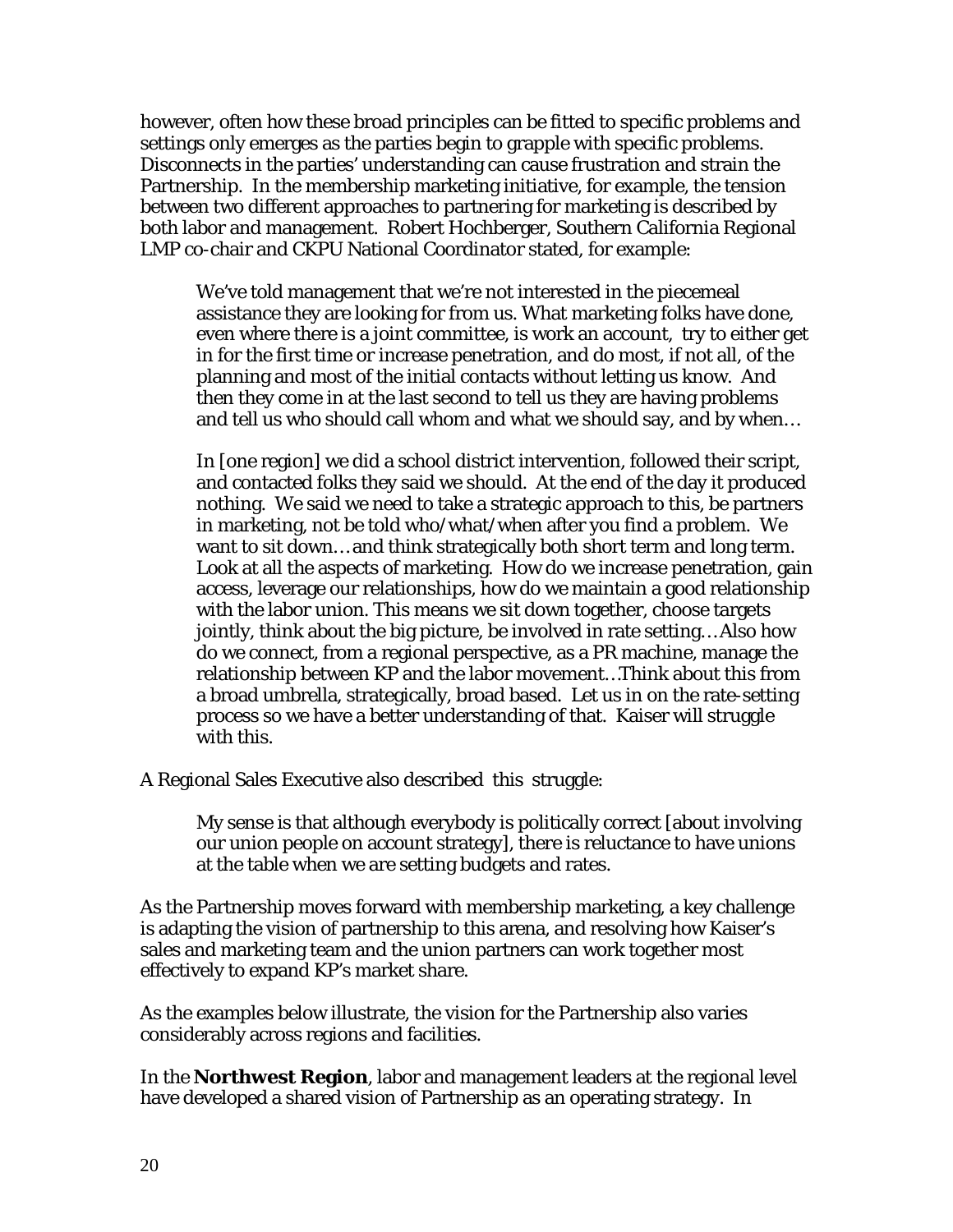practice, at the regional level, this means the inclusion of labor in developing strategy and in sharing accountability for the implementation of decisions.The regional President, Cynthia Finter, described two primary ways in which the region's approach differed from others.

"[First], my declaration that my labor partner is an equal. That there should be shared decision-making, strategy, and accountability. A formal declaration. And then getting the Medical Group and Dental Group leaders to share this. . . [Second, we've] made three years' investment in learning through budget-setting, strategy setting at the 'senior table' and pushing that two levels down." At the same time, "[t]he vision is not comanagement. That's not my vision, not Kathy's Schmidt's vision [her labor partner], it's not the Medical Group leader's vision. But we have to approach [co-management] or maybe even engage in it to learn what the limits are."

Further, this vision has been backed up with clear direction for managers: "You will partner."

We can see this vision in practice through another pivotal event, this time at the Northwest Region's only hospital, **Sunnyside Medical Center**. In the fall of 2003 multiple unions in the facility conducted a solidarity action in the hospital focused on problems in the EVS department. Regional management felt the reaction violated an informal "no surprises" rule. Workers were beginning to lose patience with the lack of progress with partnership – most had seen little change from the LMP. Around the same time, there was an incident in the Emergency Department where a nurse, in the view of at least some labor representatives, was unfairly disciplined. Relationships could easily have deteriorated further at this point. But instead, Joint Staffing teams were brought together for a "Celebration Day", the Sunnyside CEO was assigned her full-time labor partner, the EVS manager first went out on leave and then left the organization and a few months later the CEO was replaced and the region began restructuring in ways that facilitated partnership.

**Ohio** has taken another approach, one that, as noted earlier, explicitly includes physicians as partners in their "Labor Management Physician Partnership (LMPP). Physician involvement in the Partnership in Ohio came about because the physician staff realized that significant restructuring was about to occur that would affect the delivery of healthcare – perhaps even what specialties in health care might be delivered or discontinued in the future. They knew their interests were going to be at stake. For this reason they wanted to be involved.

The Emergency Department headed by Dr. Peter King is a case in point. According to King, neither the doctors nor the Emergency Department had anything to do with the Partnership until the ARG process began. He felt it was politically and practically necessary to become part of the ARG process (and hence the Partnership). He was concerned that with the ARG process looking to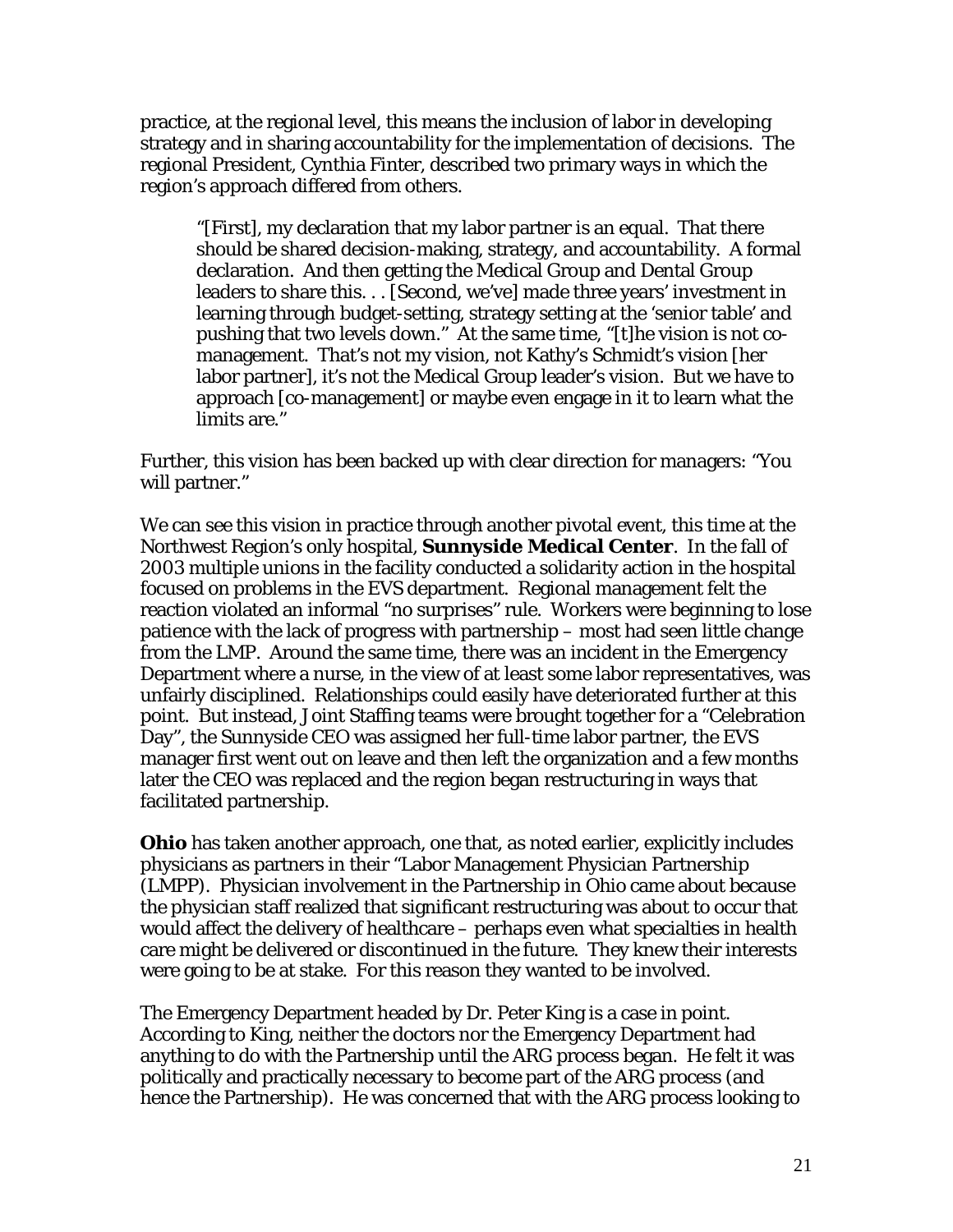cut costs, the department would become a target and might even be eliminated altogether.

More generally, it was clear that with downsizing coming, the physicians knew that Health Plan Management might not always see matters from their perspective. Thus, rather than letting management represent their interests they concluded that they should have their own seat at the table.

Being directly involved has served as a catalyst for changing physicians' perceptions of labor leaders and their role in the delivery of health care. Dr. Walid Sidani, Vice President and Associate Medical Director for Medical Affairs, commented:

"Now, as we are experiencing the partnership we are seeing from the physician perspective that it is really nice having [the union representatives] here, because we didn't know how they think or what ideas they have. They really know something, but we didn't know that before.

It takes longer and sometimes it doesn't achieve what you want right away because now there are different opinions coming and you are going to have to look at it, but what we are seeing is that if you really apply that [Partnership principles], in the long-run you will end up with more sustainable results. The old way you may have quick results and then you look at it 3 months down the line and say, 'What happened, nobody's doing it.' Nobody bought into it. That's the kind of experience we are seeing."

Sidani also indicated that it often takes this type of direct exposure of physicians to the Partnership to overcome negative perceptions of employee and union participation derived from prior bad experiences.

In **Fresno**, the parties have also crafted their own approach to the Partnership. There the parties created labor and management partners starting with the leadership in the facility working down to most mid-level management and stewards. They do not see this as a full "co-management" model, but one aimed at signaling to all in the facility that partnership principles and behaviors are built directly into these leadership structures and management and labor representative roles and that stewards and workers should be involved in improving patient care and other organizational objectives in a day-to-day way.

**Baldwin Park** illustrates how the parties adapted their vision for the Partnership from operating with co-management to a more decentralized approach with department based teams that work on Medical Center priorities and projects created by the teams. The successful experience opening the Hospital built confidence in the strategy of engaging labor in collaborative problem solving and decision making in areas where they had not previously had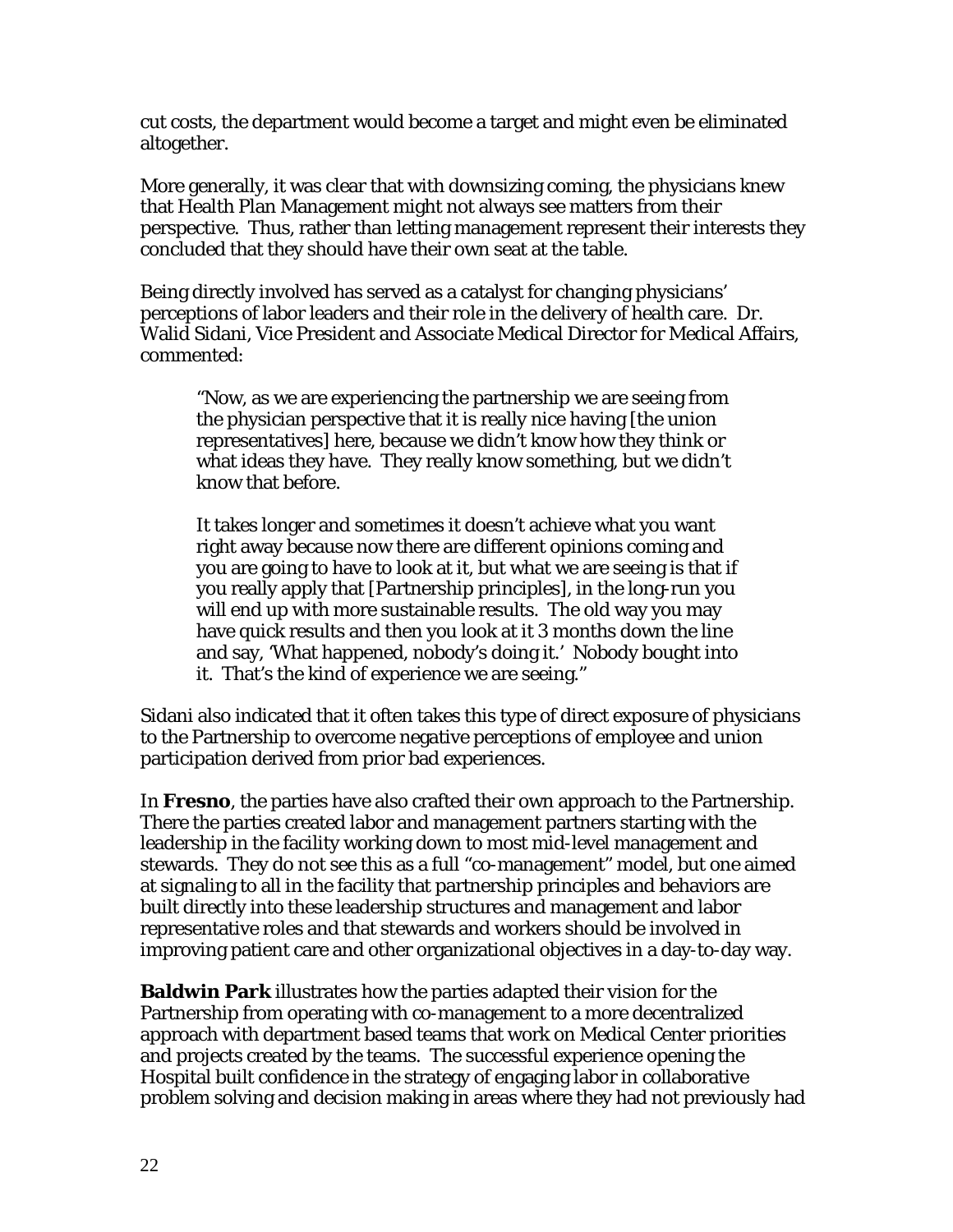any say. After the initial co-management in some of the outpatient units was perceived to have "failed," the shared vision of engaging labor led to creating a department based team model throughout the Medical Center.

*These examples show that there is not one uniform shared vision for the Partnership across the KP and union coalition. Different regions and within regions different facilities are developing their own local views on how to best shape the Partnership to meet their specific needs. How much variation is necessary or desirable continues to be a matter of some debate. What is critical, however, is that management, labor, and physician leaders in a given region or facility develop and share a common vision for how to adapt and fit the basic principles of the Partnership to their settings.* 

#### Accountability

One of the biggest impediments mentioned in our interviews was whether or not managers were being held accountable for following Partnership principles and behaviors. Our data suggest that this is another essential predictor of success or failure of project efforts.

Considerable progress in holding management accountable can be seen, particularly at the national levels of management and in the **Northern California** and **Northwest** regions.

This was clearly a key factor contributing to the success of partnership at **Fresno**. Mid-level managers at Fresno made clear that they are under pressure to partner and that some managers who found they couldn't adapt have left voluntarily. Stewards confirmed this and noted that accountability for partnering extended to stewards: "Some of the managers have stepped down and they're no longer working at Kaiser. And some of the stewards were encouraged very strongly to conform or to step away from it. . . [Upper level management has] tried very hard to get all the managers on board with this."

Similarly, Cynthia Finter, Northwest Regional President, had made clear to managers in the region that partnership is not optional. And managers who have not embraced partnership have left the organization including managers at **Sunnyside**. As noted earlier, this is a key reason why Partnership activities now appear to be diffusing steadily in this region.

The same degree of accountability is not yet present in other settings we studied. For example, a key difficulty confronting the work place safety (WPS) initiative in **Southern California** was its low visibility in the management control system. One manager involved in this initiative illustrated the problem as follows:

"If an employee is having trouble typing because of poor workstation design, a new keyboard tray is an expense, and the manager is worried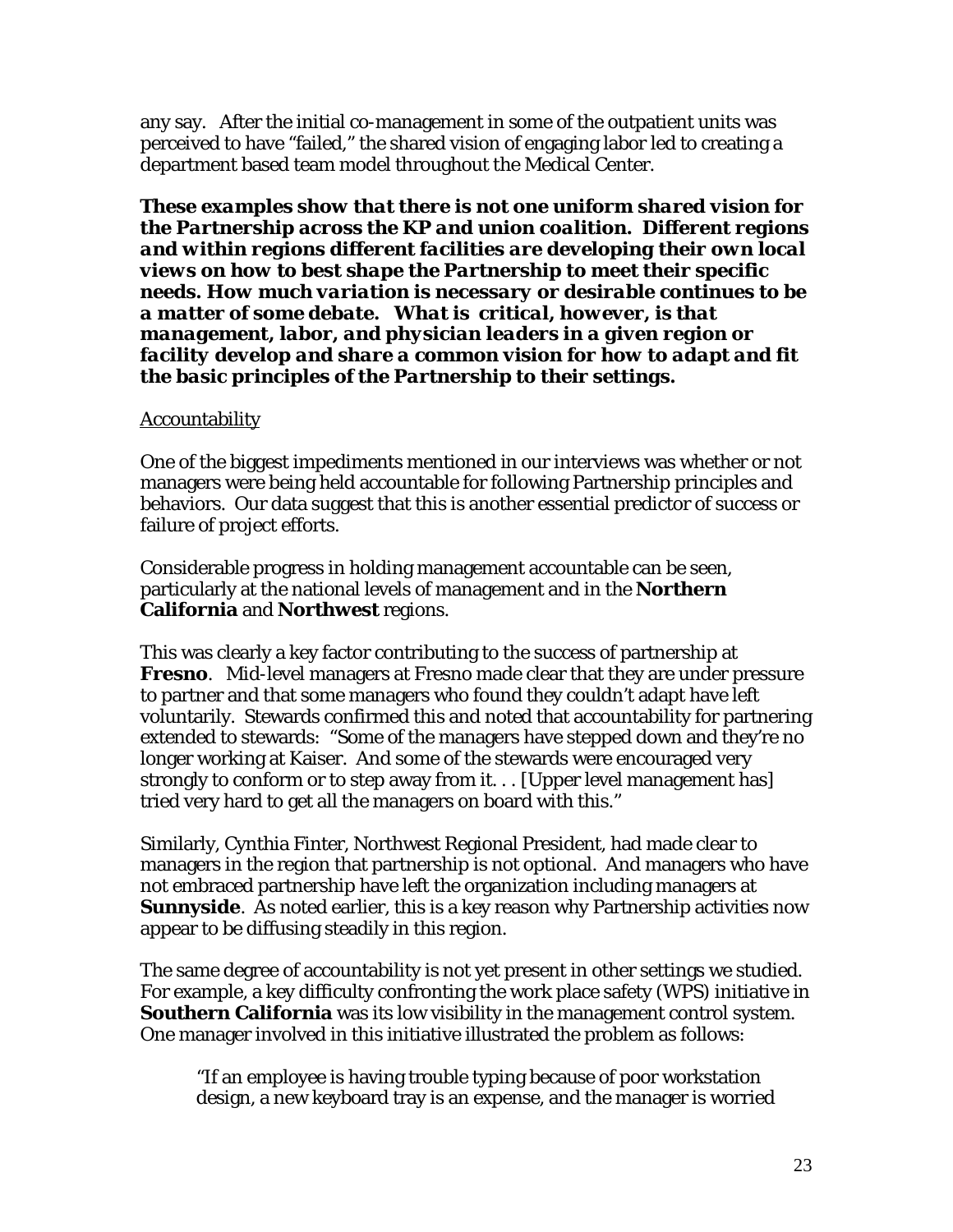about that expense. But if the employee is injured, the resulting workers' compensation bill is not on the manager's budget. The manager can replace the employee with a temp at the same budget cost to the manager. Workers' compensation is buried in overhead. It is identified only down to the medical center level and it's slow to reflect improvements as it's calculated on a three year moving average.

But our workers comp expenses have sky-rocketed in the past five years, and that has put it on leaders' radar screens. So now, the Service Area and Medical Center injury rates are reported monthly to top Regional management. Which is great. But WPS is just one of 14 or more management priorities -- which means it's no priority at all. Yes, LMP and WPS are now part of the service area managers' variable pay, but so are dozens of other priorities. And down at the department level, nothing has changed -- department goals are rarely connected to national or regional or even service area goals, and to the extent they are, WPS is still just one of many priorities.

The way I see it, WPS requires a major culture change, but management has not seriously committed to making that change happen. We put WPS under LMP, and then rolled LMP out as a parallel structure. As a result, neither LMP nor WPS have been integrated into management's daily concerns. They are "dressing on the side" of the salad.

Finally, now, at the end of 2004, top leaders are stepping up to the plate to lead this culture change. But it's getting late in the day."

Accountability is equally important for union leaders. In the **Fontana Medical Center**, for example, a labor-management team worked very hard to develop a strategy for improving patient access only to have their idea scuttled at the last moment when a union steward indicated that he could not agree to the changes in work processes required.

As noted above, SEIU is holding its stewards in **Fresno** accountable, both for follow through on partnership activities and other steward responsibilities. A Chief Steward described the process in this way:

"We had some shop stewards who were not participating, were not meeting the requirements of the [union's governing board]. They had an opportunity to come and either reaffirm or give reasons for why they weren't attending meetings and giving good representation to the union representatives and they were either voted back in or asked to step down."

This quote suggests that labor representatives, like their management counterparts, have to see their elected or appointed positions as at stake if they do not support and engage the Partnership.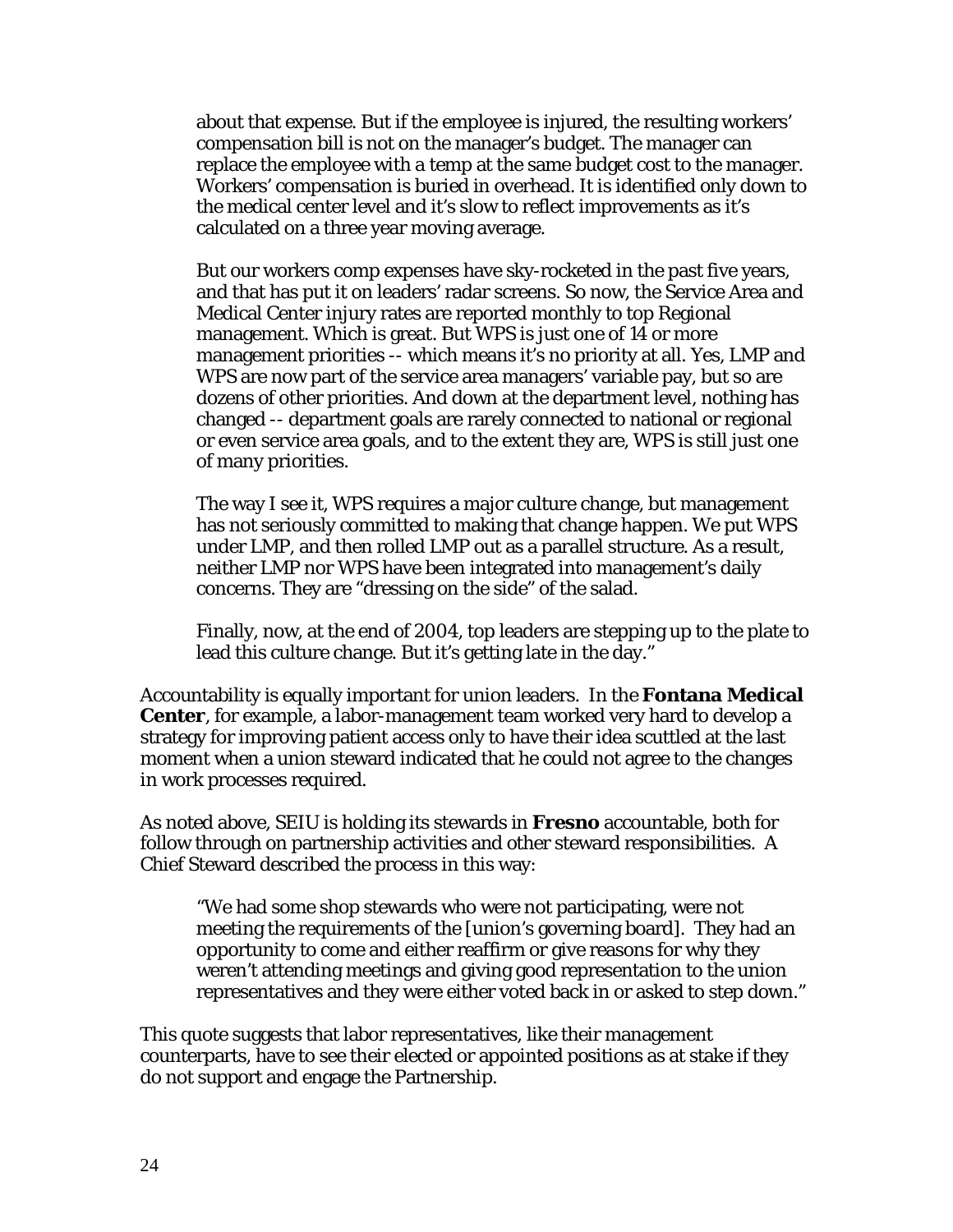In the **Northwest**, labor accountability follows from the inclusive role labor has been given in managerial structures and strategy development. Cynthia Finter, Northwest Region President, views labor's accountability as part of the partnership learning process:

"I've never felt any resistance to being accountable. I've never felt any reluctance to do the hard work. It's just a question of figuring out what it means to be accountable."

Physician accountability is equally important, but as the example below suggests, has been hard to achieve in some regions.

"The concept of LMP is stellar. But in practice, it's been a struggle. As nurse anesthetists, we work very closely with physicians, but the physicians are not required to take LMP training and are not held accountable for their partnership behavior. It is as if one leg of the threelegged LMP stool is missing. The department is always out of balance."

#### *Holding management, labor, and physician leaders accountable for supporting, implementing, and achieving results with the Partnership sends a clear and powerful signal that this is what is expected of all leaders.*

## **Capacity**

Capacity refers to the extent to which the parties have the skills, knowledge, time, and resources to engage in Partnership activities and still ensure that their other work gets done well. One of the biggest capacity challenges lies in training union, management, and physician leaders in how to engage and do their work effectively and efficiently in ways consistent with partnership principles and processes.

## Training

An enormous amount of training has been carried out since the Partnership was created. Most of the training focuses on educating managers and labor leaders on Partnership principles and processes. Little of the training, however, has focused on basic business and/or health care service delivery or patient care processes. As a result, it has been difficult to engage physicians in the training being offered and reinforces the perception that the Partnership is mainly a labor relations activity and not an integral part of KP's health care delivery process.

This can be seen from the data obtained in an Implementation Survey conducted in 2003 and 2004 by the Office of Labor Management Relations. These data are reported in Figure 3. The results indicate that *LMP Orientation* training has reached at least a majority of employees, stewards, and managers in all regions. Training on specific Partnership processes such as *Interest Based Problem*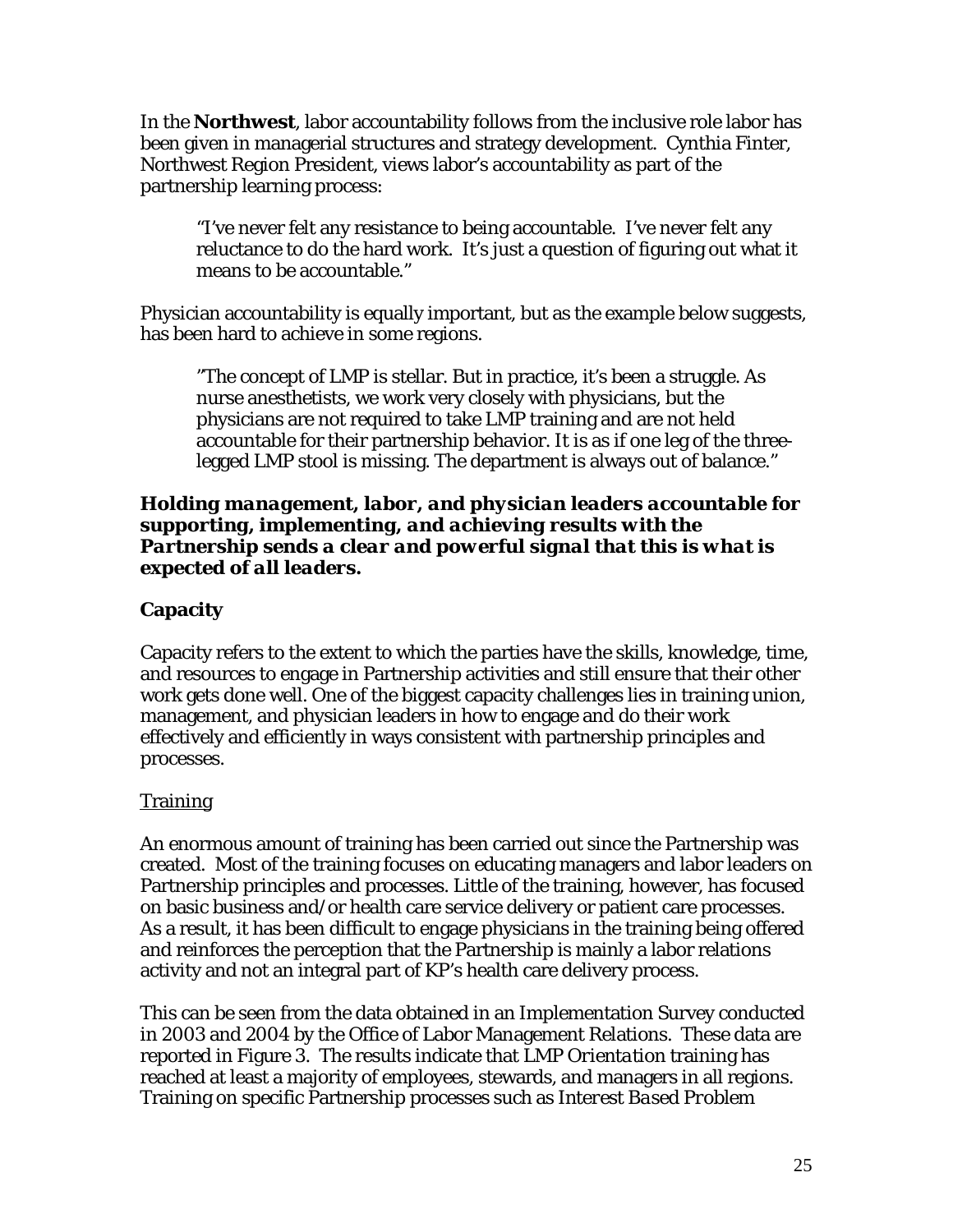*Solving* and *Issue Resolution* is more variable across regions but again has reached a majority of stewards and managers in most regions. Training on *Corrective Action* is even more variable, as is training on basic union and management Partnership leadership skills (*Managing in a Partnership Environment* and *Union Partnership Representative*) (MPE and UPR).

Across the board, physician participation in training is very limited, ranging from essentially non-existent for Partnership leadership, *Corrective Action*, and *Issue Resolution*, to a high of 32% for *LMP Orientation* in Northern California. These data confirm a point made in our first report: Physicians are reluctant or unable to take the time to engage in training for generic LMP processes. To engage physicians requires demonstrating that the LMP processes can help improve the delivery of patient care.

While these data suggest that the amount of LMP training carried out is indeed impressive, it is difficult to determine from the data available whether KP is allocating as much time and resources to on-going training as do other large employers that have committed to being leaders in quality in their respective industries. The American Society for Training and Development estimates that the average American firm spent approximately 2.52 percent of payroll on training in 2003. Among the companies the ASTD cites for their leadership as learning organizations this percentage rises to 4.16 percent.<sup>3</sup>

Some companies and unions such as Boeing and the International Association of Machinists and Aerospace Workers, Ford, GM and the United Auto Workers, various telecommunications' companies and the Communication Workers of America, have set up joint training programs funded by an amount set aside per hour worked. These programs have the advantage of providing funds that are not dependent on annual budgetary pressures and provide employees and local leaders more opportunities to choose training programs that fit their specific career development and operational needs.

#### *A joint fund would be one way to broaden the array of training opportunities available to the workforce and local leaders at KP and to tailor training to better fit the career and organizational needs.*

<sup>&</sup>lt;sup>3</sup> 2004 State of the Industry Report, American Society for Training and Development, http://www.astd.org/astd/research/research\_reports.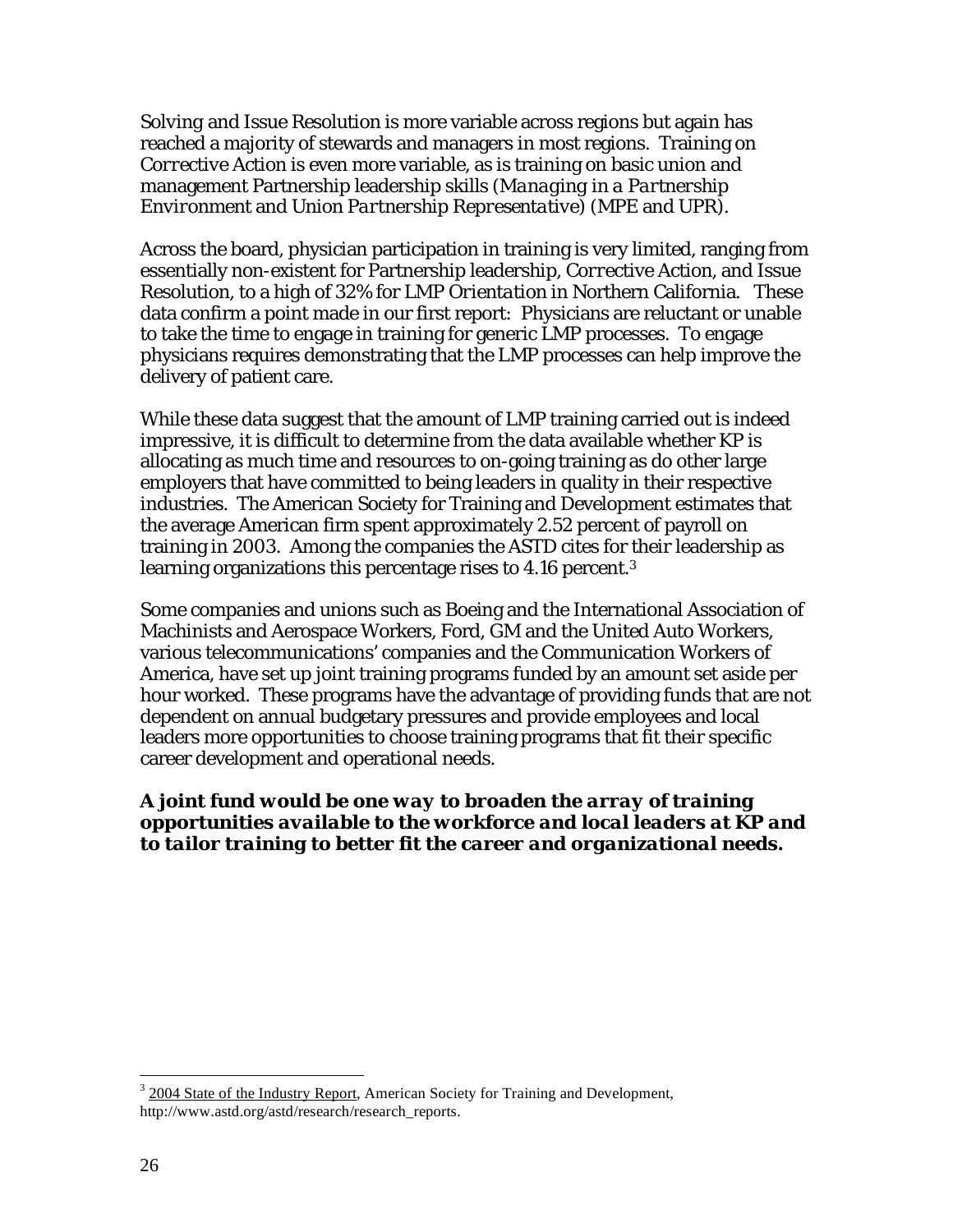| Figure 4                      |  |  |
|-------------------------------|--|--|
| <b>LMP Sponsored Training</b> |  |  |

| <b>LMP Orientation</b> |                  |                 |                 | <b>Interest Based Problem Solving</b> |                  |                 |          |                   |
|------------------------|------------------|-----------------|-----------------|---------------------------------------|------------------|-----------------|----------|-------------------|
|                        | <b>Employees</b> | <b>Stewards</b> | <b>Managers</b> | <b>Physicians</b>                     | <b>Employees</b> | <b>Stewards</b> | Managers | <b>Physicians</b> |
| No. Calif.             | 67%              | 88%             | 85%             | 32%                                   | 33%              | 65%             | 64%      | 20%               |
| Colorado               | 67%              | 63%             | 79%             | 12%                                   | 52%              | 55%             | 83%      | 20%               |
| <b>Northwest</b>       | 51%              | 73%             | 79%             | 0%                                    | 16%              | 65%             | 69%      | $0\%$             |
| Ohio                   | 85%              | 92%             | 95%             | 10%                                   | 42%              | 86%             | 87%      | 2%                |
| So. Calif.             | 59%              | 61%             | 75%             | 8%                                    | 11%              | 52%             | 68%      | 2%                |

| <b>Issue Resolution</b> |                  |                 | <b>Corrective Action</b> |                   |                  |                 |          |                   |
|-------------------------|------------------|-----------------|--------------------------|-------------------|------------------|-----------------|----------|-------------------|
|                         | <b>Employees</b> | <b>Stewards</b> | <b>Managers</b>          | <b>Physicians</b> | <b>Employees</b> | <b>Stewards</b> | Managers | <b>Physicians</b> |
| No. Calif.              | 14%              | 33%             | 33%                      | 3%                | 10%              | 30%             | 29%      | 3%                |
| Colorado                | 45%              | 42%             | 64%                      | 9%                | 57%              | 62%             | 83%      | 6%                |
| <b>Northwest</b>        | 12%              | 58%             | 55%                      | 0%                | 7%               | 43%             | 84%      | 0%                |
| Ohio                    | 76%              | 87%             | 90%                      | 9%                | 82%              | 88%             | 91%      | 9%                |
| So. Calif.              | 32%              | 52%             | 71%                      | 1%                | 9%               | 54%             | 71%      | 1%                |

|                  | <b>UPR Training</b> |                 | <b>MPE Training</b> |                   |  |
|------------------|---------------------|-----------------|---------------------|-------------------|--|
|                  | <b>Employees</b>    | <b>Stewards</b> | <b>Managers</b>     | <b>Physicians</b> |  |
| No. Calif.       | 8%                  | 15%             | 4%                  | 0%                |  |
| Colorado         | 27%                 | 64%             | 44%                 | 0%                |  |
| <b>Northwest</b> | 5%                  | 63%             | 27%                 | 0%                |  |
| Ohio             | 70%                 | 87%             | 68%                 | 2%                |  |
| So. Calif.       | 4%                  | 43%             | 1%                  | 0%                |  |

## **Engagement**

LMP leaders define engagement to mean that "employees are meaningfully and effectively involved in Partnership processes to identify problems and solutions, and to implement those solutions." Successful engagement begins with having appropriate structures and processes for Partnership interactions to take place. It also requires effective skills in leading joint labor-management teams and meetings. Finally it requires that those involved in Partnership activities have appropriate support or backfill to carry out their other responsibilities.

#### **Structures**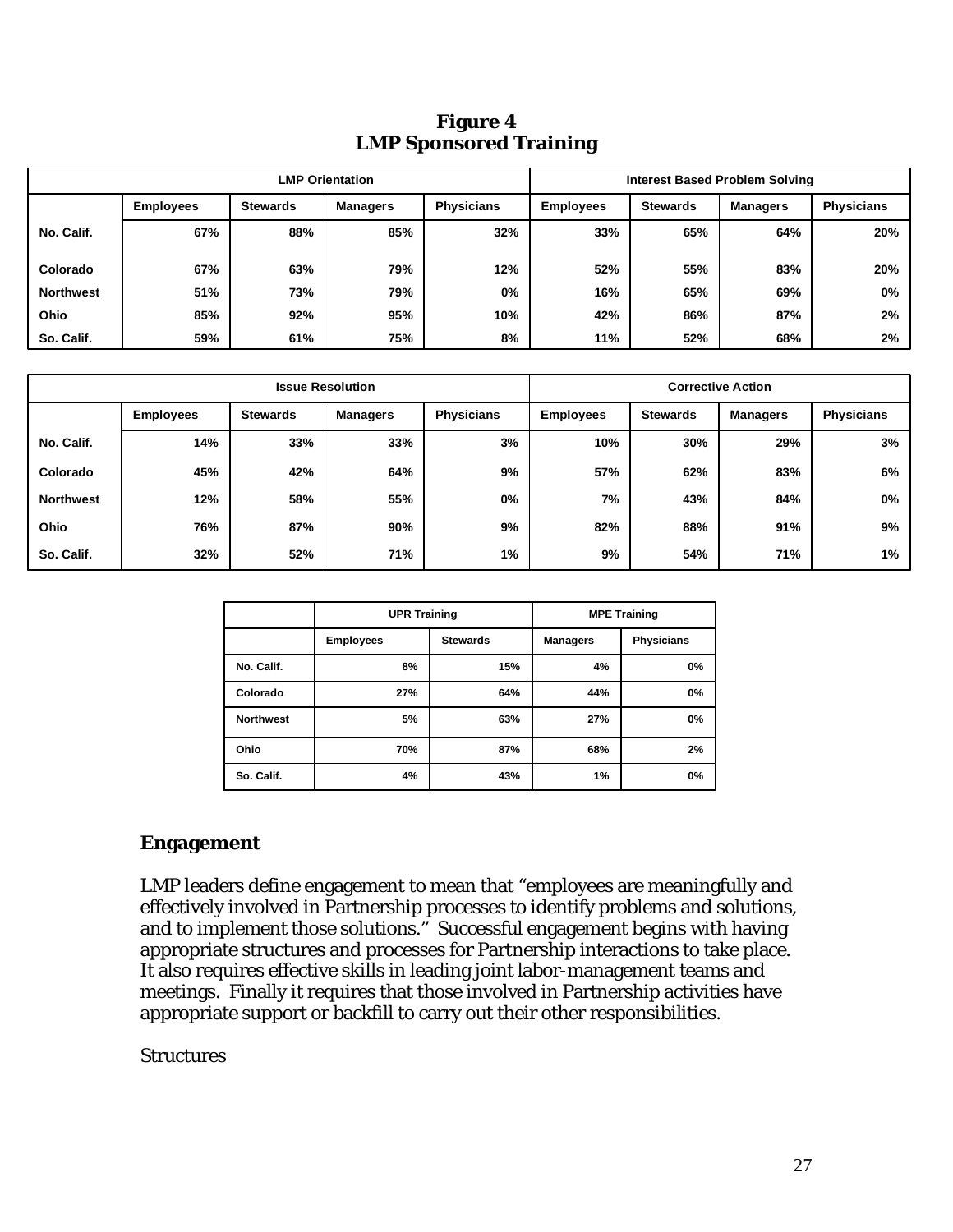One of the chief accomplishments of the Partnership has been the building of a joint infrastructure at various levels. Yet creating an efficient and integrated and coordinated set of structures in as complex and decentralized an organization as KP has proved to be very difficult. Both the KFHP/H and the Permanente Medical Groups have long traditions and cultures that reinforce decentralization of authority, autonomy of regions and medical centers, and a division of responsibility and authority between physicians and managers. Implementing a program-wide initiative like the LMP is bound to and has in fact experienced difficulty, given this decentralized culture and structure. Thus, the LMP structures have evolved and adapted in various ways and continue to vary across regions.

Whereas much of the activity in the early years of the LMP was at the national level, through the National Labor Management Partnership Strategy Group and its precursors, the National Partnership Council and the Senior Partnership Council, more recently LMP steering committees or councils have been established in virtually all the regions, at many facilities and in some cases even at the departmental level. In fact, in 2004 there was a conscious effort to shift LMP resources to the regions and the Strategy Group, (the successor body to the early national bodies listed above) is being de-emphasized and is meeting less often. While some regions are still working on putting this infrastructure in place, others are moving past the parallel structures and integrating labor directly into managerial operations committees at both the regional and facility levels. For example:

- **Southern California** has had a regional council for some time along with Service Area councils but is not working to put in place facility based structures. However, **Baldwin Park** is one facility in this region that has a robust steering committee leading the creation of department based teams throughout the Medical Center.
- **Ohio** also has a stable, functioning regional council.
- The **Georgia** region created a regional LMP steering committee in 2004.
- The **Northwest** region disbanded its regional council and instead has partnered all mid-level managers with stewards from their partner unions and labor representatives participate in the regional Medical Operations Leadership Team. This integrative approach extends into at least some facilities. For example, the **Sunnyside Medical Center's** CEO's labor partners are now members of the Hospital Operations Tracking Team.
- **Northern California** and **Colorado** are following along a similar path to the Northwest, having recently disbanded their regional councils although it is not clear what will replace them.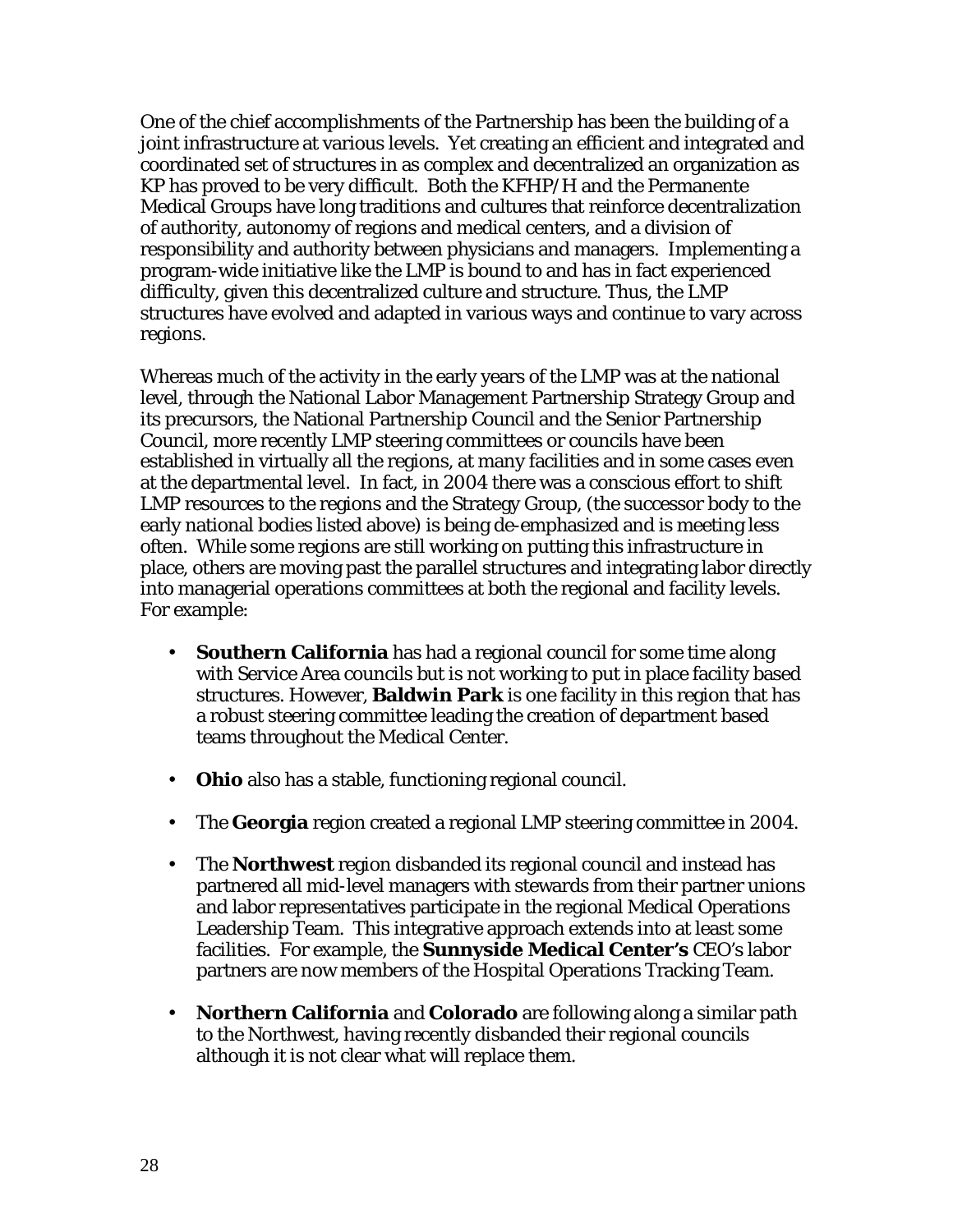Similar variation is observed at the Service Area level. LMP councils are active at the Service Area level in most of the regions. In **Southern California** these operate parallel to rather than a part of the management structures present at this level while in the **Northwest** labor and management leaders function as partners at the Service Area level.

The development of departmental teams is much more spotty in all regions. Even in the Northwest where partnership is moving quickly toward an integrative approach, the transformation of Unit-Based Councils into departmental LMP structures at **Sunnyside** has gone slowly. In much of **Southern California**, though **Baldwin Park** is a notable exception, there has been very limited movement toward departmental level LMP structures. While there is widespread discourse about the need for rank and file engagement, it is not clear whether there is consensus that departmental LMP structures are the vehicle for that engagement.

Despite the extensive development of joint structures, at least at mid to upper levels of the organization, problems remain. In some cases, the LMP structures at different levels are not themselves integrated. This is particularly a problem in the large complex Southern California region. There the membership of the regional LMP council does not include representatives from the Service Area councils and so it is difficult to assure an on-going flow of information across these bodies. Instead regional and service area council members have met to coordinate their activities from time to time around specific issues.

Similar problems exist at the local level in some cases where there is a lack of coordination across department-based teams within a Medical Center. This was the case in the Joint Staffing effort at **Sunnyside Medical Center** in the Northwest. The facility-wide oversight committee failed to function and so did not provide an adequate structure for dealing with inter-departmental issues. Some facilities are addressing this issue. **Fresno**, for example, brings both departmental and project teams together in their monthly LMP meetings.

LMP structures that are parallel to regular operational management structures tend to reinforce the idea of partnership as a labor relations "program", not an operational strategy. The **Northwest** is clearly and deliberately moving away from this model at all levels. Other regions may be moving in that direction, albeit much more slowly and some, including **Southern California**, are not heading there at all.

The Partnership faces a different type of structural challenge as it moves forward with the membership marketing initiative. After trying joint marketing committees at the service area and regional level, **Southern California** determined this was not a useful approach, and the regional committee was disbanded. Other regions have experimented with labor advisory groups, which is a very different model. The National Marketing Strategy Workgroup convened in 2003 (and described below) was the first national forum where labor, through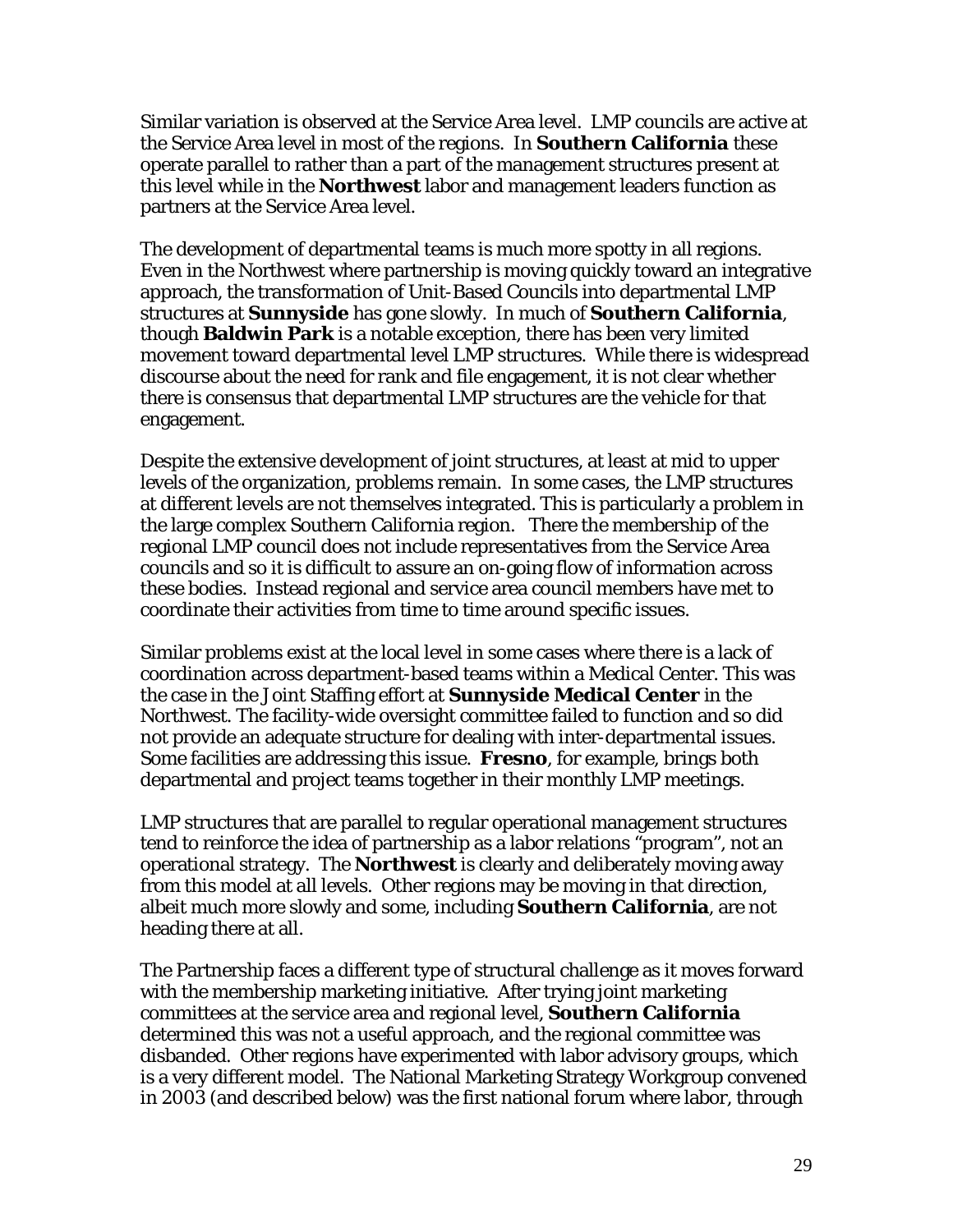the participation of CKPU's Marketing Director Tim Gray, engaged in developing a marketing strategy to expand KP's membership. This involvement was not through a "joint" Partnership structure – Gray was the only labor member of the group. But he played a central role in its deliberations. In its report, the Workgroup acknowledged "that there is work that needs to be done in terms of clarifying roles and processes among Coalition members, local Labor leaders and KP Sales & Marketing staff." One of the challenges facing KP's new National Labor and Trust Fund Director Chris Blass is devising "the optimal structural way for sales and marketing to interact with labor."

Two other sets of partnership structures that have grown substantially are the Office of Labor Management Partnership and the Coalition of Kaiser Permanente Unions. The two organizations have grown from a handful of staff in each organization to a current roster of 56 people. Along with this growth has been significant improvement in both the structuring and accountability of the support staff in both offices. In late 2003 the staff was reorganized so that paired labormanagement teams were assigned leadership of partnership activities in each region as well as of national priority areas (e.g. Workplace Safety) and support functions (e.g. Measurement). In 2004, teams submitted work plans for the year including measurable goals; teams then reported back on their attainment (or lack thereof) of those goals at the end of the year. Finally, there is a "regionalization" process going on whereby many of these staff, especially the project and communications consultants, are assigned to particular regions.

*Integrating these structures across levels and within management bodies and processes is a complex challenge, but one that needs to be met if management and labor representatives are to be held jointly and individually accountable for using Partnership principles in carrying out their everyday duties. At the same time, keeping the structures as simple as possible and the number of meetings required to coordinate them as few as possible are also critical to avoid replicating in the LMP the maze-like complexity that slows decision-making in parts of KP.* 

#### Leadership of Team Meetings

The Partnership has engaged large numbers of people in meetings at all levels of the organization, with the aim of working as joint labor management teams to accomplish common goals. For example, at the **Baldwin Park Medical Center**, the Partnership's decision to involve labor and management in all departments has expanded the number of people involved, and the number of meetings that take place. There are approximately 38 chartered Department Based Teams (DBT), with membership in each ranging from 3 to over 20 (more than 350 members in all), meeting at least monthly (some bi-weekly), in meetings scheduled from an hour to a half day. This amounts to an investment in DBT meetings each year of thousands of person hours. And this does not include the substantial time spent in meetings of the Baldwin Park LMP Steering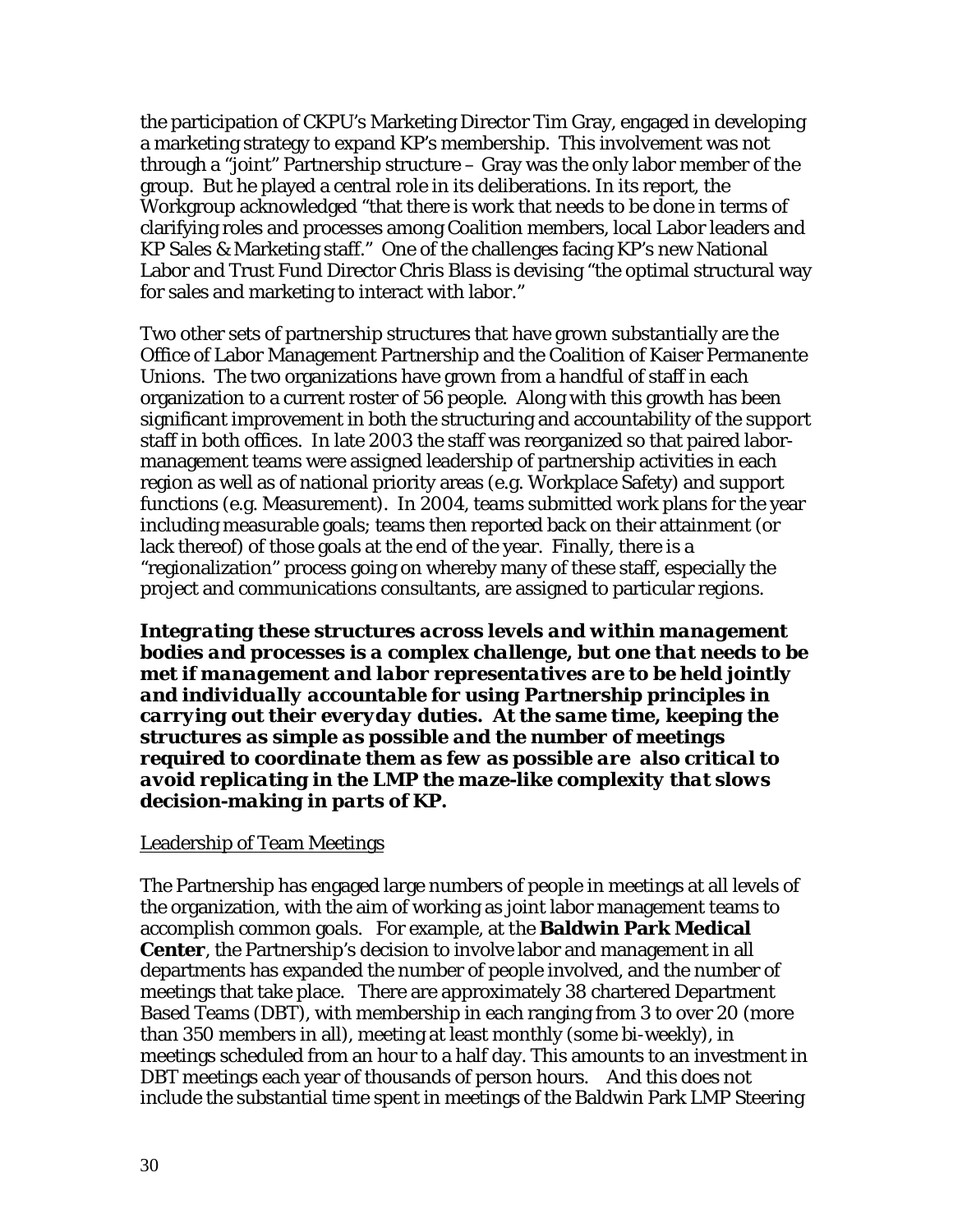Committee, team projects (for example, in 2004 developing an Attendance Toolkit, drafting a dress code, and an ambitious service improvement initiative), in Partnership activities at the Service Area and Regional Level, preparing for meetings, and any follow-up to the meetings.

The scale of this investment at Baldwin Park and elsewhere, and the importance of getting things done, require that team meetings be effective. Skilled team and meeting leadership is critical to deriving value from this investment.

At Baldwin Park the meetings are jointly chaired by labor and management. The external skilled facilitation that was available to the joint labor management project that designed the Hospital, and to the Baldwin Park Steering Committee when it was being formed in 1999-2000, has not been a resource available to these teams. As a creative substitute, the Steering Committee decided to assign its members to "coach" the DBTs, and they sometimes participate in DBT meetings as a facilitator. But their facilitation and meeting management abilities, like the skills of the joint DBT chairs, vary widely. As a result, in some of the DBT sessions observed the participants made progress on the work at hand, adhered to agreed upon meeting norms (for example, beginning the meeting at the scheduled time, being guided by the agenda), and followed Interest Based Problem Solving (IBPS) processes (like consensus decision making and brainstorming) well. But others did not. Two examples illustrate the difficulties when team meetings are not skillfully led.

First is a meeting we observed where there was confusion over whether participants had made a decision:

At one DBT meeting, consternation about a supervisor rotation plan revealed that the manager, who was preparing to implement this plan, erroneously believed that the DBT had agreed to do this at a prior meeting. The idea of rotating supervisors had been raised at the prior meeting as a "suggestion box" comment. No one had indicated they saw problems or objected, and so the manager explained she thought the DBT decided it should be done. In her view, it was up to the DBT, not something to be imposed by management on the department: "If the DBT agrees to not go forward with this change, that's what we'll do." But it obviously had not been clear to the team members who had participated in the prior meeting that there was a proposal to be discussed and decided.

We observed a number of situations where brainstorming and other IBPS tools were effectively led by DBT chairs. But there were others where this did not happen. For example, in another meeting observed, the team missed an opportunity to make progress using these tools.

A problem that was not on the agenda was raised and surfaced considerable tensions between the day and night shifts working in the department. An unstructured discussion revealed that each shift was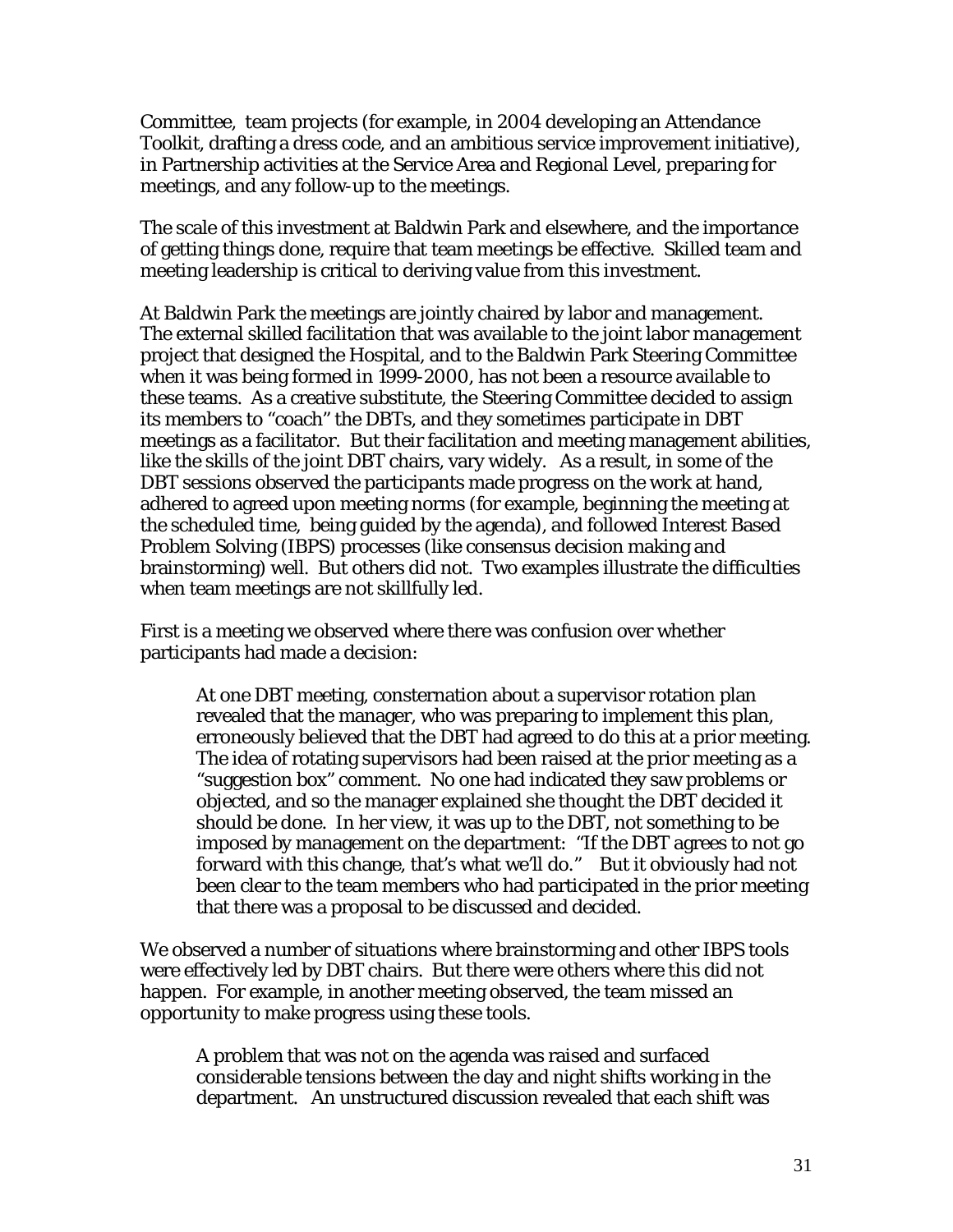critical of the other, complaining heatedly about the work remaining to be done when their shift starts. There was substantial disagreement about the work that actually gets done during the two shifts, and considerable uncertainty about respective job descriptions. Some solutions were suggested. However, rather than use the DBT as a forum for problemsolving, or at least for clarifying the differences in what each shift perceived to be the facts, the discussion was simply shut down when a manger said she would bring the problem to a future full-staff meeting. There was no progress made, despite a fair amount of DBT discussion time devoted to this. The meeting's leadership did not attempt to channel this discussion more productively.

While these are just two examples taken from the many meetings we observed, they illustrate the critical importance of effective leadership and meeting management skills. The MLE training has been developed to address this need, however, it focuses more on teaching appropriate "Partnership behaviors" than on providing training in generic leadership and team management skills, and it is a program for managers, not for labor co-chairs. In addition, this and other OLMP training programs do not provide support for reinforcing and strengthening skills as they are practiced.

#### *For the Partnership to produce substantive results and to avoid the frustration that builds up when people believe that meetings are not worth their time, more and better training in these generic team leadership and management skills will be needed.*

#### Backfill

Given all the forums and committees that the Partnership has spawned and given the operating guideline adopted by the unions at KP that a formally designated union representative (usually a steward) be present at all of these joint meetings, the need for backfills frequently arises. In some instances the first hurdle is budget, finding the resources to pay for the replacement.

A chief steward comments on the challenge:

A big job for me is making sure that departments are staffed appropriately so that people can get released to do the Partnership meetings they have, whether they be cost-savings meetings, or budget meetings, or just plain labor-management steering committees or departmental meetings, whatever. And there has been some commitment on the national level that there is going to be a special fund, so the money to pay for their release time to go to these meetings is going to come out of that. So the individual department doesn't have to carry the price of paying for the replacements.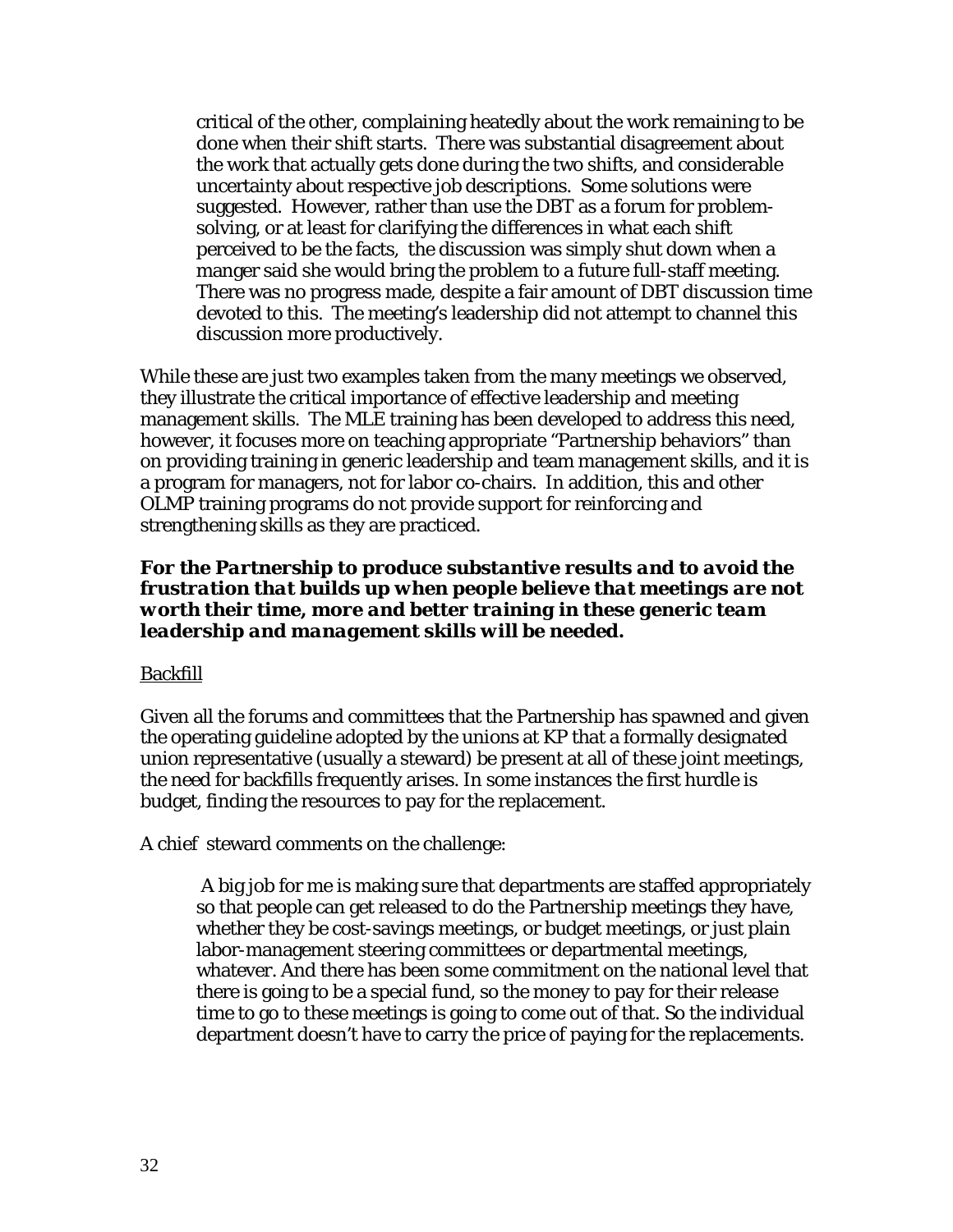But in most instances the big issue is having the absence of the union representative from the department (with a replacement) not affect the quality of patient care. A business agent put the problem as follows:

> When a steward is participating, it is very difficult to backfill because patients feel uncomfortable interacting with them in the delivery of services. Then there's a pushback from colleagues who wonder why the steward was allowed to go to a meeting and ended up creating an extra workload for them.

And for the union representative a number of issues are present, both in picking up the loose ends back in the department as well as insuring that colleagues are briefed about the work of the committee. The words of two stewards capture these issues:

> I have two voicemails that I have to pick up so those don't get answered. So I come back from my meeting and sometimes I'm here until 7:00 p.m. doing that stuff.

> I find it very difficult to walk into the departments and get a chance to actually talk with the staff. They are just SO busy with patients. It gets very difficult to have those small group discussions with them about what the Partnership has done, what the Partnership is working on, what are our goals for the year or next year, and how we see us getting there.

This issue can create significant disconnects between stewards or other labor participants in partnership activities and their coworkers. This was evident in many of the projects we studied. For instance, while participants in the Joint Staffing Committees at **Sunnyside Medical Center** in the Northwest expressed a lot of satisfaction with the process, their non-participating coworkers were not so sure. In a survey done in units that had undergone a Joint Staffing process non-participants made the following suggestions on how to improve the process: "Maybe regular meetings to better inform staff...of how the project is going." "More people involved." "More communication with everyone on what is going on." It should be added that committee representatives felt they had made serious efforts to communicate back and yet their peers were still unhappy.

Management and labor leaders in the **Northern California** region have made a conscious effort to address the backfill issue and appear to have made considerable progress. A recent survey of stewards in a large local union in the region found that a majority (61%) did not find it hard to get away from their regular jobs to perform their partnership duties.

The experience with ARG I and ARG II in Ohio indicates that active communication with members can help alleviate some of the concerns employees have about the time their representatives spend on Partnership duties. During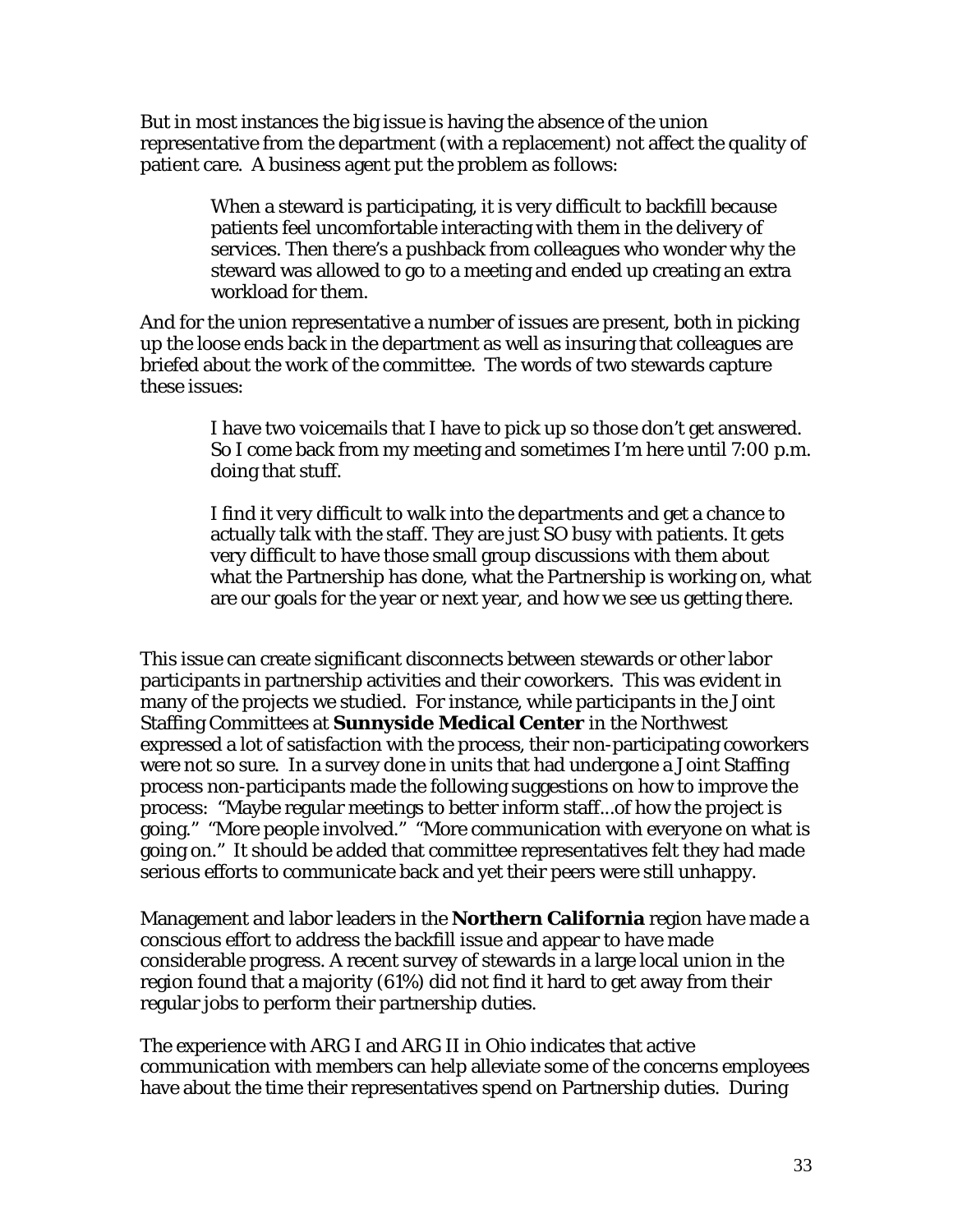ARG I a number of employees voiced resentment with the extra duty they were asked to cover for employees who were absent for up to two weeks without any feedback. By the time ARG II occurred in 2004, however, there was a clear picture of what was happening and the meetings were limited to two days and then representatives returned to their work groups and were available to respond to questions.

*Backfill has been a constant concern to labor and management leaders since the inception of the Partnership. Progress has been made in dealing with this issue in some regions and settings, but it remains a significant concern in many locations. Providing the needed staffing to compensate for time devoted to Partnership activities will be critical for the Partnership to be viewed in a positive light by employees, physicians, and managers on the front lines of delivering patient services.* 

#### **Results**

#### Lack of Good Performance Measures<sup>4</sup>

One of the most frustrating aspects of conducting this research has been our inability to obtain reliable and valid measures of the substantive results of specific partnership projects on patient care and workforce interests. Particularly difficult to collect were process and outcome measures at the department and facility level. To their credit, the leaders of the LMP have tried, from the very beginning, to build measurement and evaluation into the partnership. One of the first committees formed in 1997 was the Metrics Committee, which exists today as the Performance Measurement Committee. With joint labor and management sponsorship and leadership, this committee of measurement experts drawn from KP and the Coalition has identified key metrics and evaluation methodologies. Additionally, there has been a full-time staff person in the LMP dedicated to measurement since 2003.

Thus, we take the absence of system-wide outcome data as a substantive finding. While there are multiple specific reasons why system-wide data are not available and why efforts to collect appropriate standard measures have been unsuccessful to date, we believe the root cause of this lies in the decentralized tradition, culture, and structures of KP. There is no single set of metrics to which everyone at KP is held accountable for meeting so it is not surprising that efforts to collect common performance data eventually run up against cultural or political barriers. Thus, no one in either the KFHP/H or the Permanente Medical Groups has the power to compel everyone to provide common data to a single central body or functional group. Consider the following examples:

<sup>&</sup>lt;sup>4</sup> One of the authors of this report, Adrienne Eaton, has also served since 1998 as an external consultant to first the Metrics Workgroup and now the Performance Measurement Committee."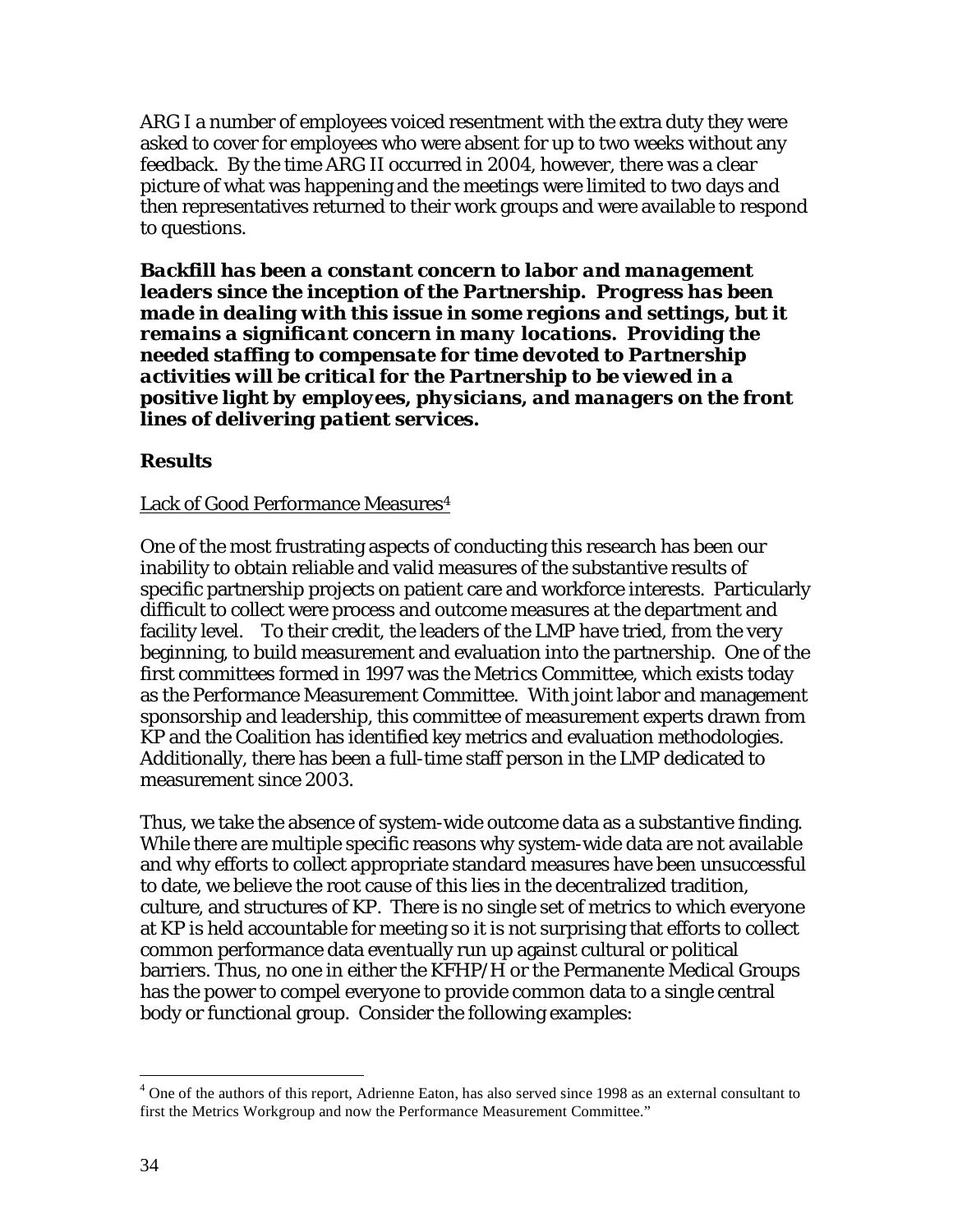Improving attendance was identified as a high priority item for the Partnership in 2002. It was found that all regions track attendance differently, if at all. By early 2004 labor and management leaders on the National Attendance Committee had agreed to a common definition. Yet by the beginning of 2005 only one region was able to collect data using this definition, and that region was still not able to incorporate results into their reports. Similarly, the measurement group identified workforce measures for the goal of "employment security" which included the number of represented employees redeployed, retrained, voluntarily and involuntarily laid off and retired as a result of job elimination or reclassification. These critical variables are still not being reported by Human Resource departments in the regions.

Efforts to relate the level of implementation of the LMP to various outcome measures have also been difficult. A survey of facilities was undertaken by the OLMP in late 2003 and early 2004 to determine the level of LMP involvement at KP facilities, medical centers, and regional departments. Useful results, referred to in other places in this report, were obtained for some regions, but others did not participate or participated in ways that made the information less useful. Facilities without basic labor/management structures were far less likely to fill out the questionnaire. Mid-Atlantic States and Georgia regions had minimal participation because their LMP leaders felt Partnership wasn't "sufficiently advanced" to measure in their facilities. Southern California opted to complete the survey at the Service Area level, masking significant facility, medical center, and department variation.

Regions have a strong desire to customize survey questions and processes to meet their particular needs and are often allowed to do so. While this builds support for measurement initiatives, because regional representatives can help to shape measurement tools that are useful to the region, it undermines the ability to create standard, program-wide measures that are directly comparable to one another and that are needed for quantitative analyses.

Data and measurement problems can also be seen in the case studies. For example the Joint Staffing committees at **Sunnyside** all identified specific outcome measures they planned to track as part of their staffing plans. While in some cases, committees did track and report back on these measures, in other cases, they found a given measure did not exist at a level or for a time period that was useful or was too contaminated by factors other than staffing to be useful.

Efforts to attach dollars for both costs and benefits to LMP activities have also not gone smoothly. A pilot project to develop a method of conducting a return on investment analysis was begun in the **Northwest Regional Laboratory**. The project was well advanced and the method close to fully developed when the project was put on hold, initially because of restructuring in the region and related changes in management.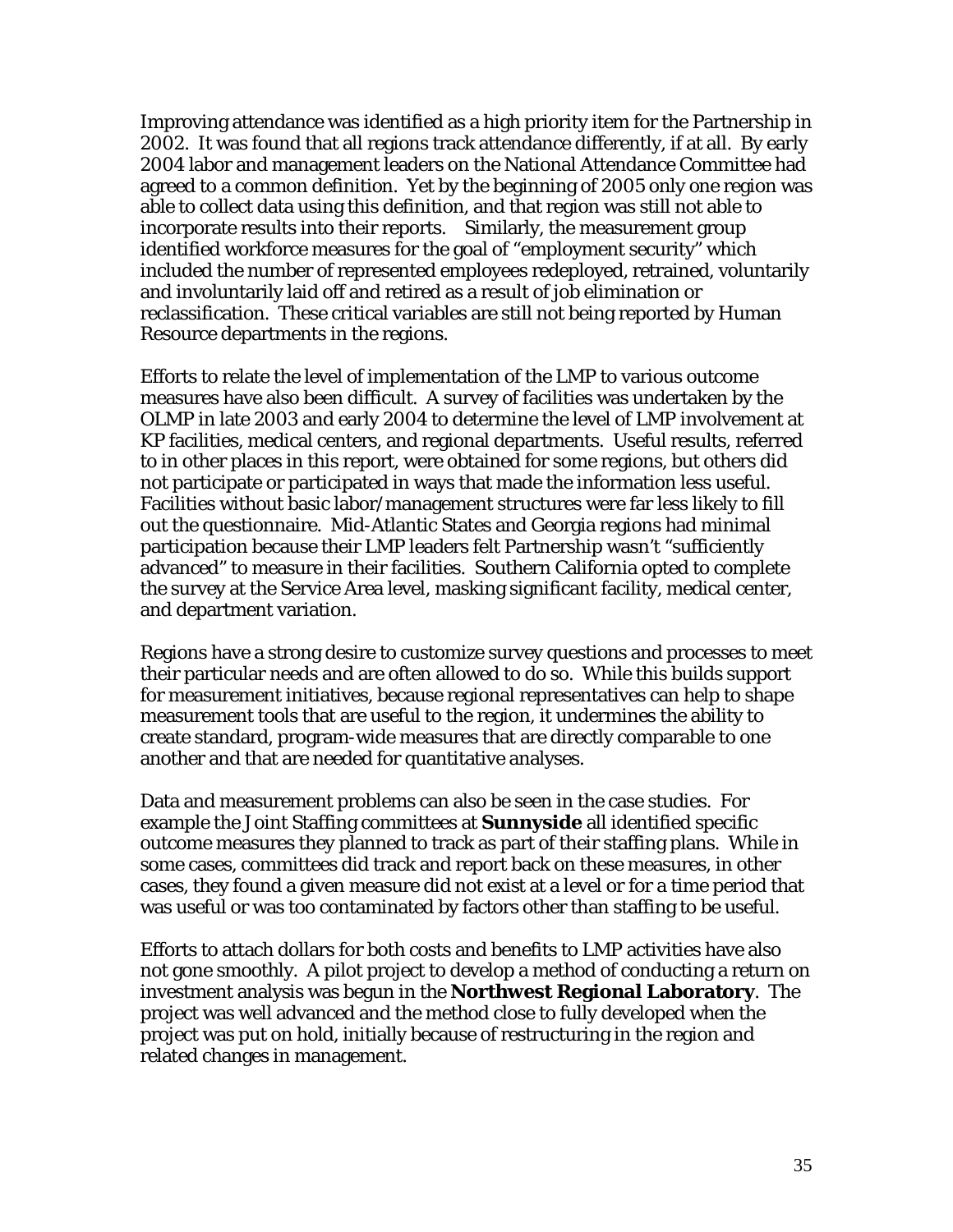The annual employee survey, People Pulse, may be the most uniform data collection taking place in KP. Even there, however, different regions administer the survey during different months (or in some years not at all). Further, the typical sampling strategy does not allow for departmental level analyses to be conducted except in facilities or service areas that have chosen to invest in an actual census. Thus, these data are not disaggregated enough to be easily connected to measures of the delivery of patient services in a fashion similar to production or service delivery models in other industries (e.g. Sears model; Southwest Airlines; Toyota, etc). Beyond these problems, the raw data have thus far been inaccessible to OLMP measurement staff and to our research team, making it impossible to do the types of specific analysis needed to relate Partnership involvement to other employee views of their work environment or to performance outcomes in specific units or facilities.

*Given this experience one might ask: Will it ever be possible to collect data on a system-wide basis to either track performance on a small common set of key metrics or to assess the effects of Partnership activities on these outcomes? We believe it is not impossible but to do so will require agreement on a set of common, critical performance measures. Unless this is done, KP will not be able to demonstrate the contributions the Partnership is making to the delivery of health care delivery or demonstrate the relevance of its approach to the larger debates underway over the U.S. health care system.* 

While the lack of needed data does not allow us to draw specific associations between Partnership activities and performance outcomes, several system-wide data sources do provide data that track performance on several key outcomes over the time period that the Partnership has been in place. We review several below.

#### Grievance Rates

Figure 5 shows the steady decline in Step 3 grievances since the beginning of the Partnership. In 1998 KP experienced approximately 15 Step 3 grievances per 1,000 employees. The most recent data available indicate that in 2002 this rate had declined to slightly more than 7 per 1,000 employees. Correlating these data across regions shows that the lower the grievance rate the higher employees rate KP as a good place to work, a result that is consistent with other studies of the relationship of grievance rates with job satisfaction.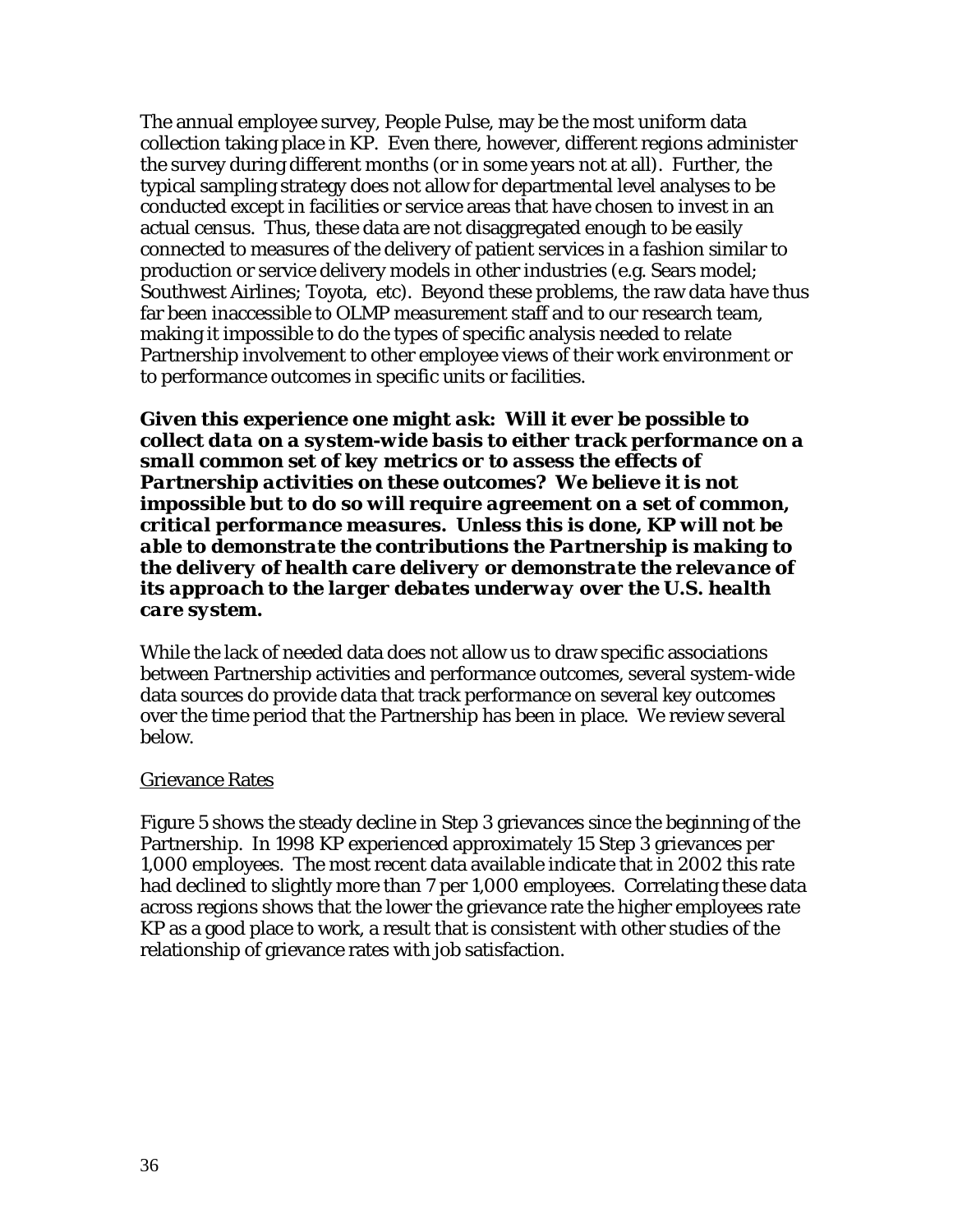

#### Employee Views: People Pulse Survey Data

KP conducts a system-wide mostly standard employee survey called "People Pulse" periodically; the survey has included two questions about the Partnership since 1999. These data have shown a steady improvement in, among other things, employee views of KP as a place to work, a good place to get health care, satisfaction with job security, and knowledge of and involvement in Partnership activities.

2004 survey data show that Program-wide, 47 percent of union respondents indicate knowledge about Partnership activities and 39 percent indicate they are personally involved in one or more Partnership activity. Both of these represent increases of approximately 20 percentage points since 1999. Managers and supervisors report higher involvement rates than other employees. Fully 77 percent of managers indicate they are involved in Partnership activities. These numbers represent a significant growth in the reach of the Partnership in recent years.

Involvement in the Partnership is also positively correlated with a range of other employee views of their job and their influence over issues at their workplace. Figure 6 lists the questions in which involvement in the Partnership is associated with significant difference in views. Clearly, involvement in the Partnership is associated with a better understanding of what is going on in the organization, stronger identification and agreement with these goals, how employee efforts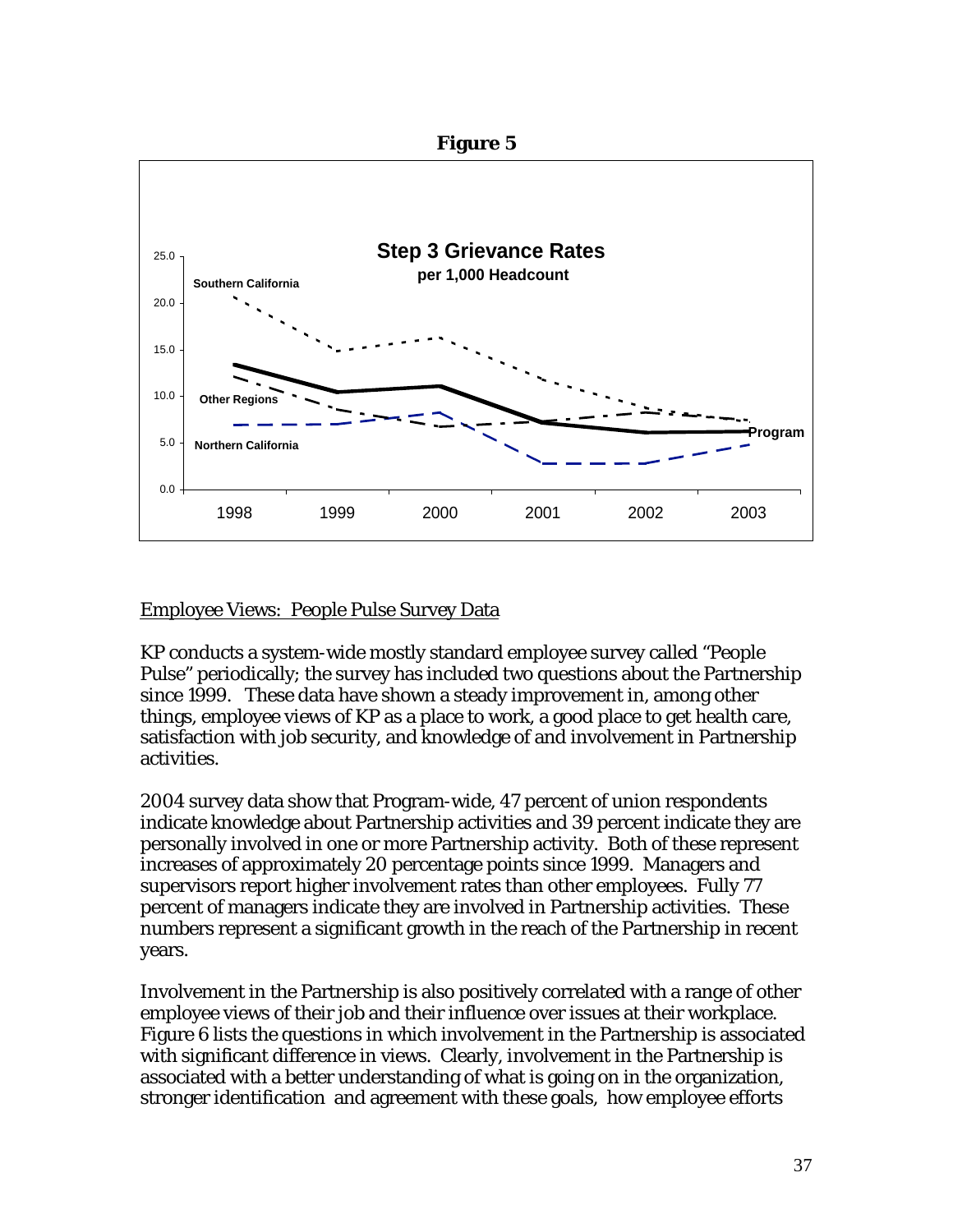contribute to meeting these goals, and with a feeling that employee ideas are being put to use.

#### **Figure 6 People Pulse Survey Data 2003 Union Represented Employees**

| <b>Features of the Work Environment</b> | <b>Percent Agree or Strongly Agree</b> |       |  |  |
|-----------------------------------------|----------------------------------------|-------|--|--|
|                                         | Not involved in LMP   Involved in LMP  |       |  |  |
| Know about department goals             | 53.2%                                  | 80.6% |  |  |
| Know about KP Mission/Vision            | 48.7                                   | 76.1  |  |  |
| Understand how work fits org's goals    | 64.6                                   | 87.5  |  |  |
| I agree with organization's goals       | 55.3                                   | 82.3  |  |  |
| Trust information from leaders          | 43.3                                   | 75.1  |  |  |
| Can influence decisions affecting work  | 15.0                                   | 48.7  |  |  |
| Mgt uses good ideas employees have      | 28.4                                   | 67.4  |  |  |
| Recommend KP for health care            | 70.2                                   | 91.2  |  |  |
| Recommend KP as place to work           | 66.5                                   | 90.5  |  |  |

Do these improving attitudes contribute to better patient care? Unfortunately, the data needed to test for this relationship do not exist at KP. However, other studies of service industries from retail sales to airlines have shown that positive employee attitudes about their job and their employer are associated with positive customer satisfaction and other measures of service quality. The most specific quantitative estimate of the size of this relationship comes from studies conducted at Sears. Based on years of data from their employee and customer surveys they estimate that a 5 point increase in employee satisfaction is associated with a 1.3 point increase in "customer impression" which in turn is associated with a 0.5% increase in revenue growth.<sup>5</sup>

Our own research in the auto and airline industries demonstrated similarly strong associations between the quality of labor management relations (low degrees of conflict in negotiations and positive workplace climate) and product or service quality (number of product defects in autos and number of customer complaints and lost bags in airlines)<sup>6</sup>. While we do not have sufficient data to conduct a similar analysis of the effects of changes in employee attitudes, patient

 $\overline{a}$ 

<sup>&</sup>lt;sup>5</sup> Calculations provided by Office of Labor Management Partnership

<sup>&</sup>lt;sup>6</sup> Harry C. Katz, Thomas A. Kochan and Kenneth Gobielle, "Industrial Relations Performance, Economic Performance, and QWL," Industrial and Labor Relations Review, Vol. 37, 1983; John Paul MacDuffie, "Human Resource Bundles and Manufacturing Performance: Organizational Logic and Production Systems in the World Auto Industry," Industrial and Labor Relations Review, Vol. 48, 1995, Jody Hoffer Gittell, Andrew vonNordenflycht, and Thomas Kochan: "Mutual Gains or Zero Sum: Labor Relations in the Airline Industry," Industrial and Labor Relations Review, Vol. 57, January, 2004; Jody Hoffer Gittell, The Southwest Airlines Way, New York: McGraw Hill, 2004.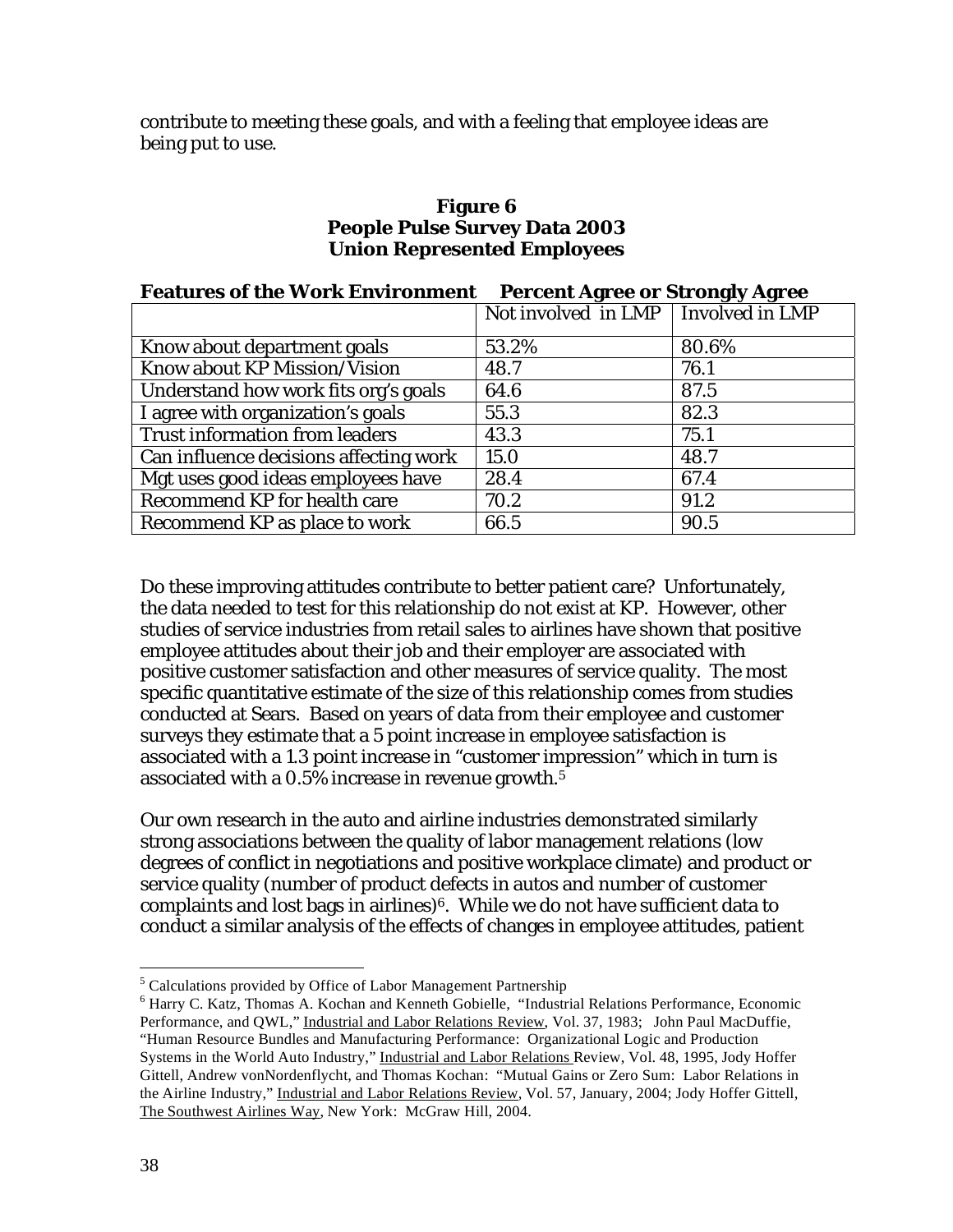satisfaction or quality of care, and financial outcomes with the KP data, all these indicators are moving in the same direction in recent years. Again, however, we cannot estimate how much if any of these improvements are a result of the spread of Partnership activities. These are the types of micro-level data that we urge be collected and reported on a program-wide basis. If combined with reliable measures of the cost of Partnership activities, a return on investment estimate could be made.

#### Financial Performance

KP has enjoyed steady improvements in operating margins during the years of the Partnership. Operating margins were -.2.3 % , 1.0%, 3.3%, 3.7%, 0.6%, 3.9%, and 5.7% respectively for the years 1998 through 2004 (through the 3rd quarter for 2004). Again, however, these results reflect many factors; the portions, if any, due to the Partnership cannot be isolated.

#### **Safety**

Partnership leaders, KP senior executives and physician leaders, and the KP Health and Hospitals Board of Directors have all identified safety as a high priority for improvement. Progress, both as measured by injury rates and as reported in our interviews has been slow and variable across different regions and facilities. The most recent data show that among the regions with hospitals (where injury rates are significantly higher than in clinics and other non-hospital health care facilities), the **Northwest** and **Northern California** experienced reductions in reported injuries while the injury rate remained constant in **Southern California**.

One of the most frequent sources of injuries in hospitals is lifting patients. KP has a well developed "lift team" program. Facilities with lift teams in place report 37 percent lower injury rates.

KP has recently increased the emphasis and the resources devoted to improving safety. The KP Board of Directors has made a special allocation to promote a new safety program and created and filled a new position for Vice President of Safety. A new Comprehensive Safety Management Program modeled after benchmark safety management programs identified by DuPont safety consultants is now being piloted for widespread implementation. Management compensation will be tied to safety performance in 2005. Thus, on this issue, KP may be poised to make significant progress. To do so, however, will require overcoming the barriers to implementing national priorities observed in other areas.

#### **Attendance**

KP identified attendance as a national concern and in 2003 created a national Attendance Committee to address this issue. Medical Group leaders in Southern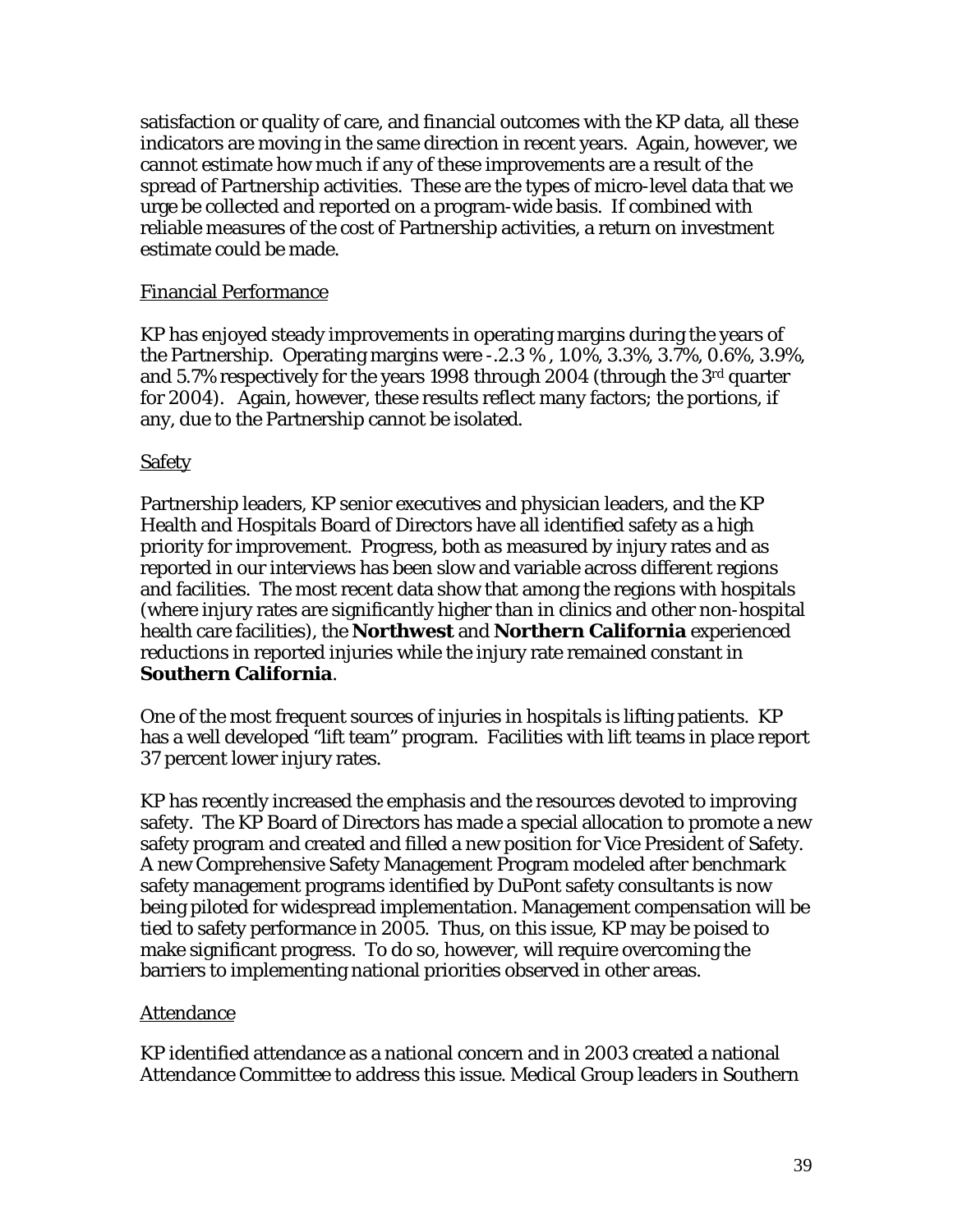California have consistently raised this as a serious concern, citing absenteeism levels averaging between 12 and 13 percent in the past two years.

Two staff people full-time dedicated to supporting the effort. They had developed a list of the "Root cause factors of absenteeism" that is organized under three headings:

- 1. Environment: Workload volume, work intensity, stress, injury, inadequate tools, LMP responsibilities, work avoidance, FMLA, etc.
- 2. Relationships/personal issues: Poor morale, poor management-staff relationships, poor staff-staff relations, child-parent-animal care, domestic issues, technical (car etc), emotional-physical illness, death of loved one, fatigue, top down management style, generation difference in work ethic, feeling of entitlement, work inequities.
- 3. Staffing/scheduling: Overtime-burned out, time off denied, combine holiday-weekend, avoid floating, vacancies – short time, school-classes.

Opinions as to how to work on attendance seem to be divided between those who see the attendance problems as due to employees' poor work ethic, those who think it is due to the unions' defense of lazy workers, those who think it is due to ineffective managers, and those who see all these as interconnected. A number of pilot intervention programs have begun, agreement has been reached by the national committee on a common definition of absenteeism, and efforts are underway to collect data using this common definition. To date, however, none of the regions have made significant progress or met their annual target for reducing absenteeism.

Some union leaders are reluctant to be involved in this initiative. They hear some members questioning, for example, "Why is my union in cahoots with management" on this issue? Moreover, despite high rates of absenteeism in some regions and facilities, there has been insufficient management "pull" on this issue. Other priorities such as workplace safety appear to be getting more support and resources both from national and facility-level leaders.

The following summary of a report to the Attendance Committee of the Attendance initiative at the **Inland Empire Service Area** in Southern California illustrates the complexity of this issue and the difficulties parties have experienced in trying to address it.

In one nursing unit, the managers complained that was no budget this year for offering gift certificates for perfect attendance, in the past that had helped a lot. The department administrator has not had time to meet regularly enough with people who have attendance problems. The data are often bad, so the managers don't really know enough about employee's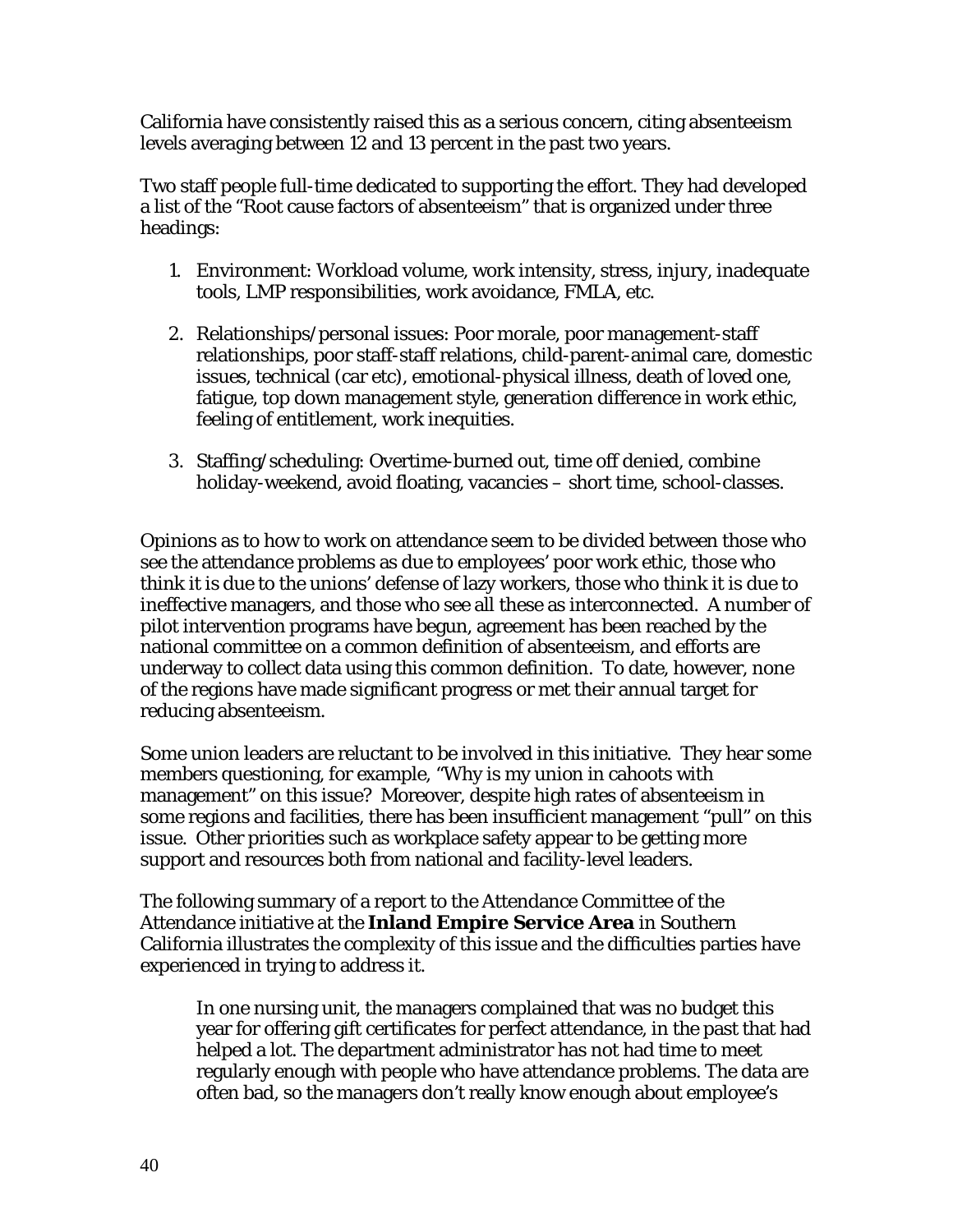record to have a well-informed discussion of their record. They have a hard time moving the Corrective Action process ahead because they can't get a union representative to attend -- there are not enough of them.

In a call center, the attendance problems appear to be due stressful work, in particular, dealing with irate patients. Many callers become irate because it is so hard to get appointments. A council member commented that management is treating this as an entry-level job when it should be staffed by experienced people. This leads to the combination of inexperience and job stress which in turn leads to absences, turnover, and thus more stress, etc. in a vicious cycle.

The implication of this example, and others like it, is that attendance issues cannot be treated in isolation. They are partly a reflection of the overall work environment.

#### Joint Staffing

Staffing is a core issue in the healthcare industry including at Kaiser. Health care workers and unions have concerns about staffing levels that are reflected in their demands at the bargaining table and in their policy proposals, particularly at the state level. KP employees share these concerns. According to CKPU's 1998 survey of union members 61 percent of respondents disagreed with the statement "Staffing levels at Kaiser are adequate." At the same time, staffing complaints are often proxies for broader problems in the organization of work and work systems.

As a result, KP and CKPU have jointly focused attention on staffing as an important issue. In 2000, the parties bargained a joint staffing process as part of the national agreement. The language calls for a broad joint effort: "The process should be applied across the program in all areas where employees represented by partner unions work." To get the process moving, the parties agreed to use national LMP funds to support pilot projects in each region. The Northwest pilot was done at Sunnyside Medical Center and is one of the cases we studied.

As time went on, CKPU found itself over-extended and unable to set guidelines or parameters for the pilots or to fully support them, in a resource sense. With regions encouraged to experiment, the pilots themselves lacked coherence. Some focused on a particular occupational group (nurses in **Southern California**) or facility (as in the **Northwest**) while others attempted a broader rollout (**Northern California**). Even where staffing plans were jointly developed they were often not implemented. This was true at **Sunnyside** as elsewhere. In addition, at Sunnyside, the parties failed to deal with the larger systemic problems that often led workers to feel that their units are short-staffed. At the same time, smaller scale changes in departmental practice were made and a few positions were added. There is little evidence of significant improvements in the outcomes that were tracked by the unit teams; at Sunnyside the most significant measurable improvement came from the Emergency Department which greatly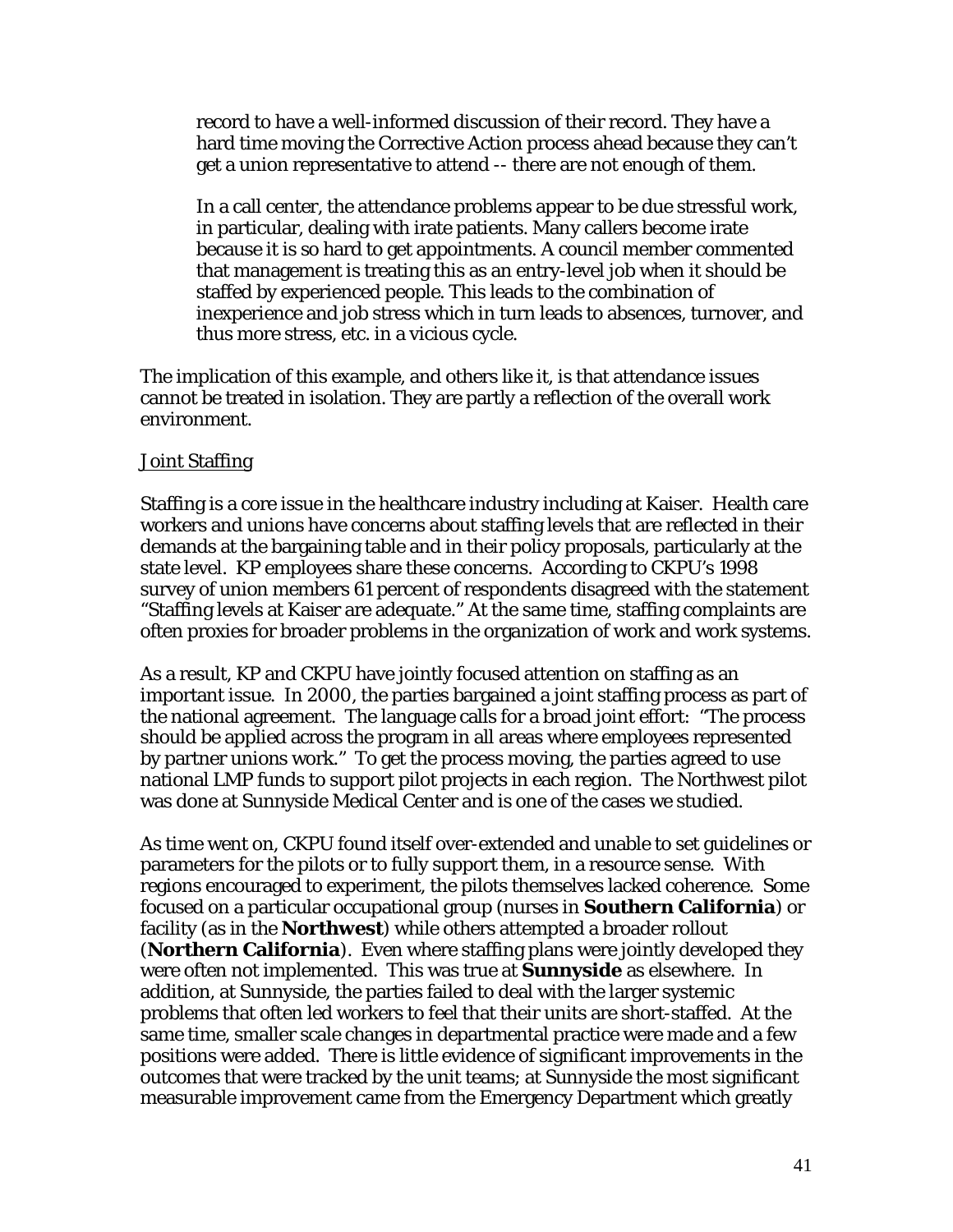reduced the number of patients diverted to other hospitals thus saving KP substantial sums of money. Sunnyside People Pulse results for the question most closely related to staffing showed sharp improvements for one department that went through joint staffing, sharp decline for another and not much change for most.7

Over the course of 2003, it became clear that CKPU did not have the capacity to staff all of the partnership projects that were launched or slated to be launched. In particular, the coalition concluded that it simply could not give staffing the attention or resources it needed and so, with concurrence of the member unions and with KP, the joint staffing process was taken off the list of national LMP priorities. The Coalition continues to encourage local unions to pursue staffing issues using LMP tools including Issue Resolution and Interest-Based Problem-Solving. Program-wide People Pulse results suggest that progress is being made on staffing or at least on the perception of staffing problems in some regions.

Three regions, the **Northwest** and both **Northern** and **Southern California** showed steady improvements in the percentage of union represented employees reporting agreement that "There are enough people in the department to do the job well." In **Northern California**, for instance, that percentage increased from about 30% in 2000 to 50% in 2004. Similarly, a 2004 CKPU survey found that 45 percent of union respondents disagreed with the statement that "staffing levels are adequate at Kaiser" compared to the 61 percent who disagreed with this statement in the coalition's 1998 survey.

## Marketing

The commitment by Kaiser Permanente's Union Partners to work with KP on expanding labor membership in the Health Plan is one of the original purposes stated for the Kaiser Permanente Labor Management Partnership. The parties were easily aligned on this goal, As one Kaiser executive commented, "…if we do well, we'll all get benefits…No one has to change the way they manage…unions don't have to change the way they work…" Despite the clear alignment of interests, there was little activity in the early Partnership years, in part because KP's sales and marketing force had no sense of urgency about membership growth, and little confidence that labor could be helpful in marketing.

After the 2000 contract agreement, LMP leadership was increasingly eager to demonstrate the value added to KP by the Partnership, to counter growing management resistance. In addition, there was increasing concern about membership numbers. LMP leadership targeted membership marketing as one of the areas that needed to be ramped up, and CKPU hired a full time Marketing Director, Tim Gray, to get this initiative moving. These were catalysts for convening a National Strategy Workgroup, which devised a national marketing strategy for the labor business line for the first time in KP's history.

1

<sup>&</sup>lt;sup>7</sup> The People Pulse question is "There are enough people in my department to do the job well."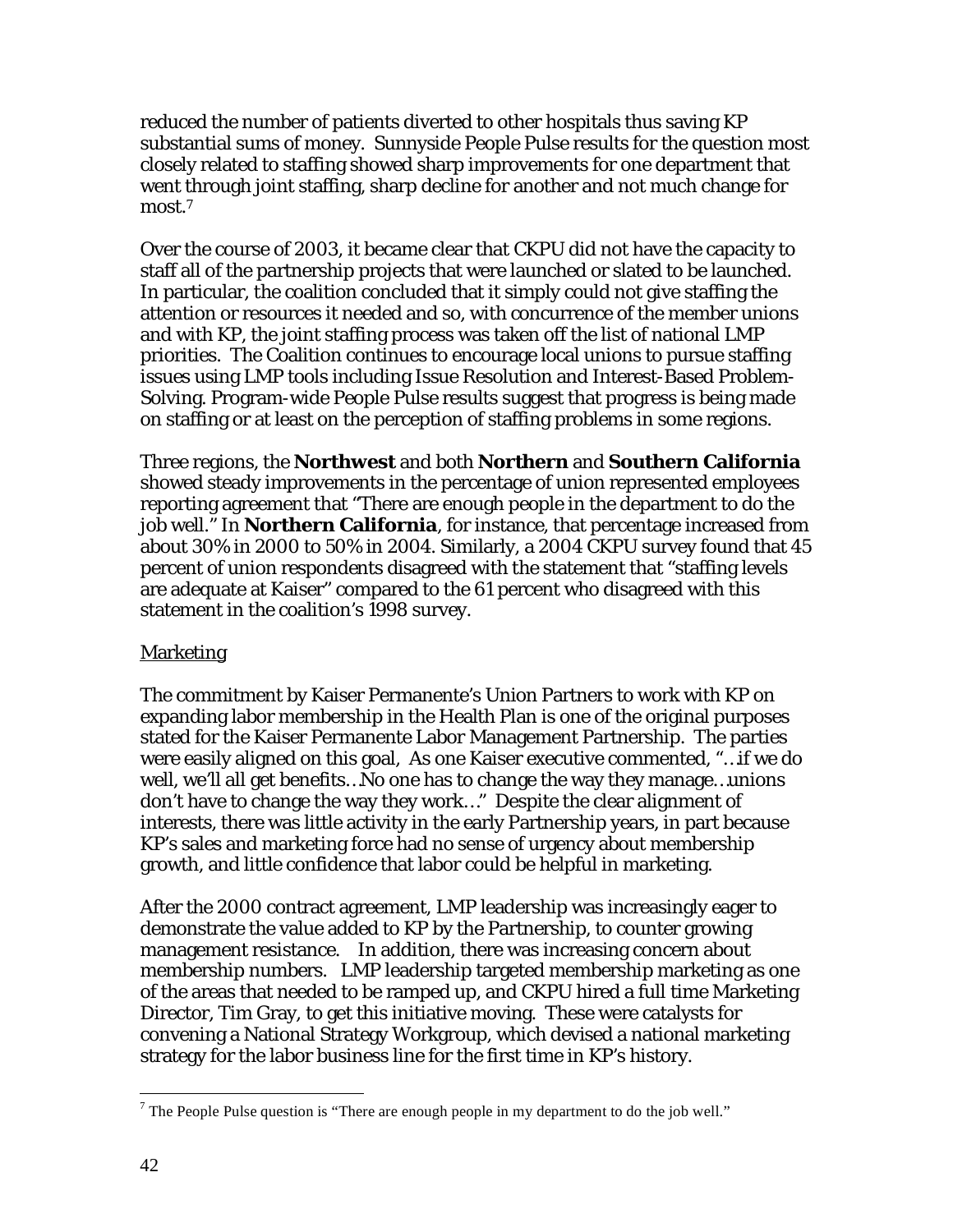Tim Gray's participation in this workgroup engaged CKPU in the center of this strategic work.

A comprehensive system and metrics are not yet in place to measure the results of the joint marketing initiative. However, membership enrollment is reported regularly, and in January 2005, KP grew by 90,479 members. Much of this growth was in strategic and large groups including labor trusts; in the **Northwest** region, there were significant open enrollment gains resulting from collaborative marketing initiatives with UFCW Local 555 and the Plumbers and Pipefitters union. The January figures are important because they reflect the results of the fall open enrollment period when employees are allowed to switch between health plans offered by their employees.

Interviews and reports revealed a number of ways that marketing activities by KP's union partners have produced increased membership. First, KP's unions have been able to open up a direct line of communication to employees who have the option of choosing KP. The resulting increases in enrollment suggest that this may represent "low hanging fruit" for the membership marketing initiative For example:

- Joint marketing material sent to UFCW members during an open enrollment drive resulted in 965 new Kaiser members in 2004, and another 565 added in January 2005. A letter to UFCW members from the union's officers urged them to choose KP as their health plan. In one of the testimonials included with this letter UFCW's collective bargaining director is quoted as saying "The bottom line is, Kaiser Permanente will save you money – without compromising on quality. The more I learn about Kaiser Permanente, the more I like what I see. And they're a great union partner." This marketing initiative, developed by UFCW and the KP Marketing Team, has led to a number of other groups expressing interest in working with KP on a joint communication project.
- A 28% increase (211) in members at Lockheed Martin in Atlanta in January 2005 followed joint marketing to IAM members. After meeting with IAM's local President, KP was able to mail directly to the union's members and attend a number of union hall meetings. The letter was cosigned by CKPU's National Coordinator Robert Hochberger, UFCW's local president, and the state federation president.

Second, KP's union partners have been helpful in selling new accounts:

• Approximately 1,800 new members were added in the **Mid-Atlantic States** Region (2003 and 2004) after a successful marketing effort that included KP union members showing Teamster representatives through one of the medical centers, and a meeting between KP union leaders and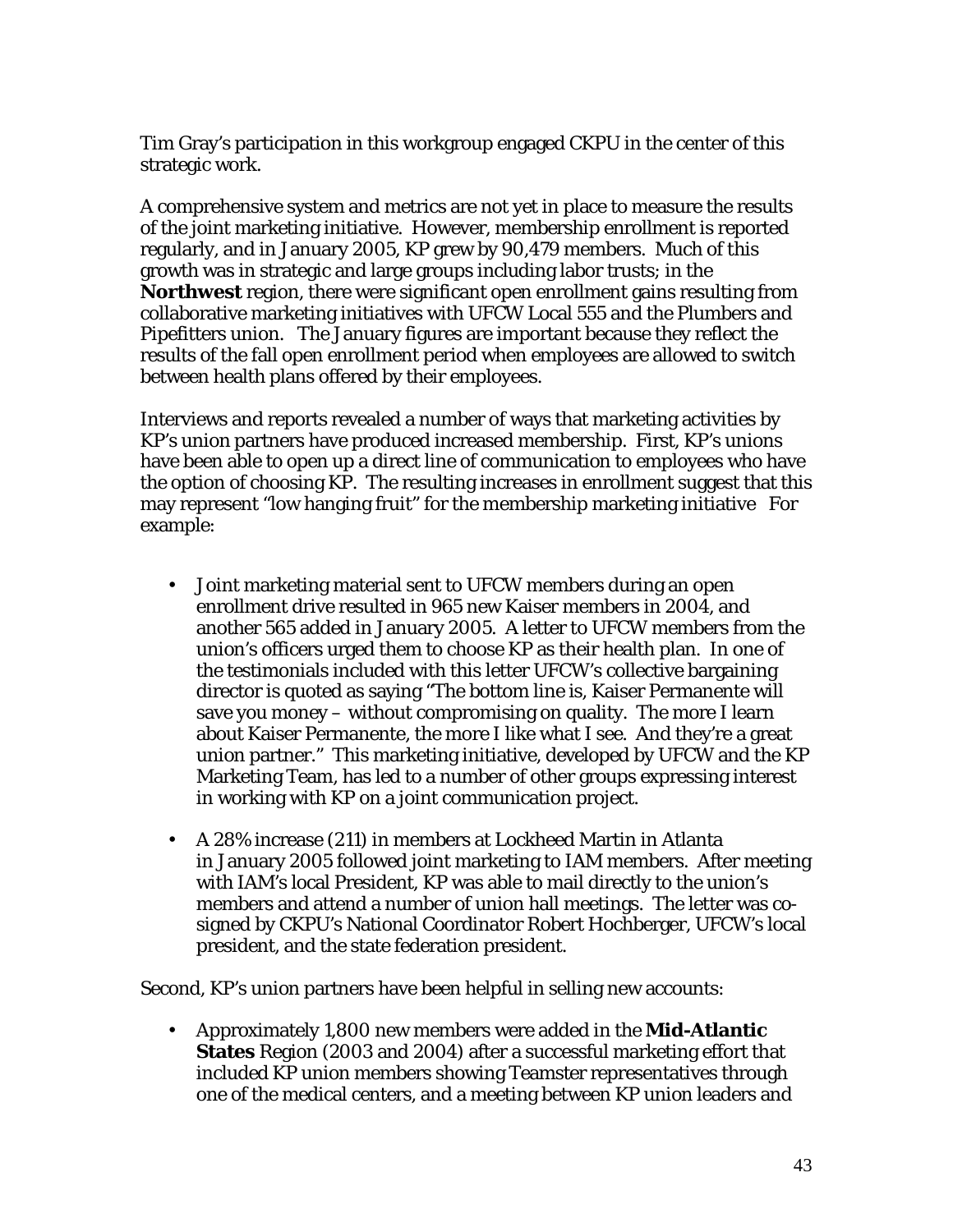Teamster leaders to talk about union affiliation. The Sales Executive for this account describes KP union involvement as important in helping the Teamsters decide to offer KP as a choice to its members.

• Union leaders have helped KP get "in the door" for new business: In 2003 KP made a presentation for the first time, after trying repeatedly, to the San Diego Hotel/Restaurant workers, after Walter Allen, Executive Director of Local 30, OPEIU spoke to the union. Similarly, KP was able to make its first presentation to Long Beach City, one of the few public employers in that region that doesn't offer KP as an option to its employees, after help from SEIU's David Bullock. In **Georgia**, union partners have opened the door to discussions with two different Trust Funds about offering Kaiser as an option.

Third, joint marketing has helped retain accounts that were in jeopardy. For example:

- When the employer for a long-term account in the **Southern California**  region, with about 590 KP members, notified KP it was not intending to renew because of price, union partners talked with SEIU labor leaders. The account was retained after some modifications in Kaiser's offering to close gaps in benefits.
- When **Fresno County** threatened to withdraw, management brought four stewards to the renewal negotiations and they were able, with the help of the Fresno county unions, to keep the business. As Medical Group Administrator and Director of Hospital Operations Corwin Harper commented, "The stewards understand the business, could answer all the questions, and provide valuable insight into the business"

Not all interventions like this by union partners are successful. Descriptions of ones where, despite labor's effort, the accounts were lost underline the importance of product and pricing, and suggest the limits of what labor can accomplish when called in to help after problems arise.

Thus, after a slow start, some substantive results have been achieved, and the experiences suggest ways to make more significant progress. In addition, a number of indirect results have been realized: a carefully designed national strategy for marketing to this segment; training conducted to develop skills to market to labor; and increased confidence on the part of KP sales and marketing executives that the union partners can play a role in expanding membership. With the hiring of KP's first National Director of the Labor and Trust Fund market, the parties are now well positioned to work together to attract new business.

KP HealthConnect and Workforce Planning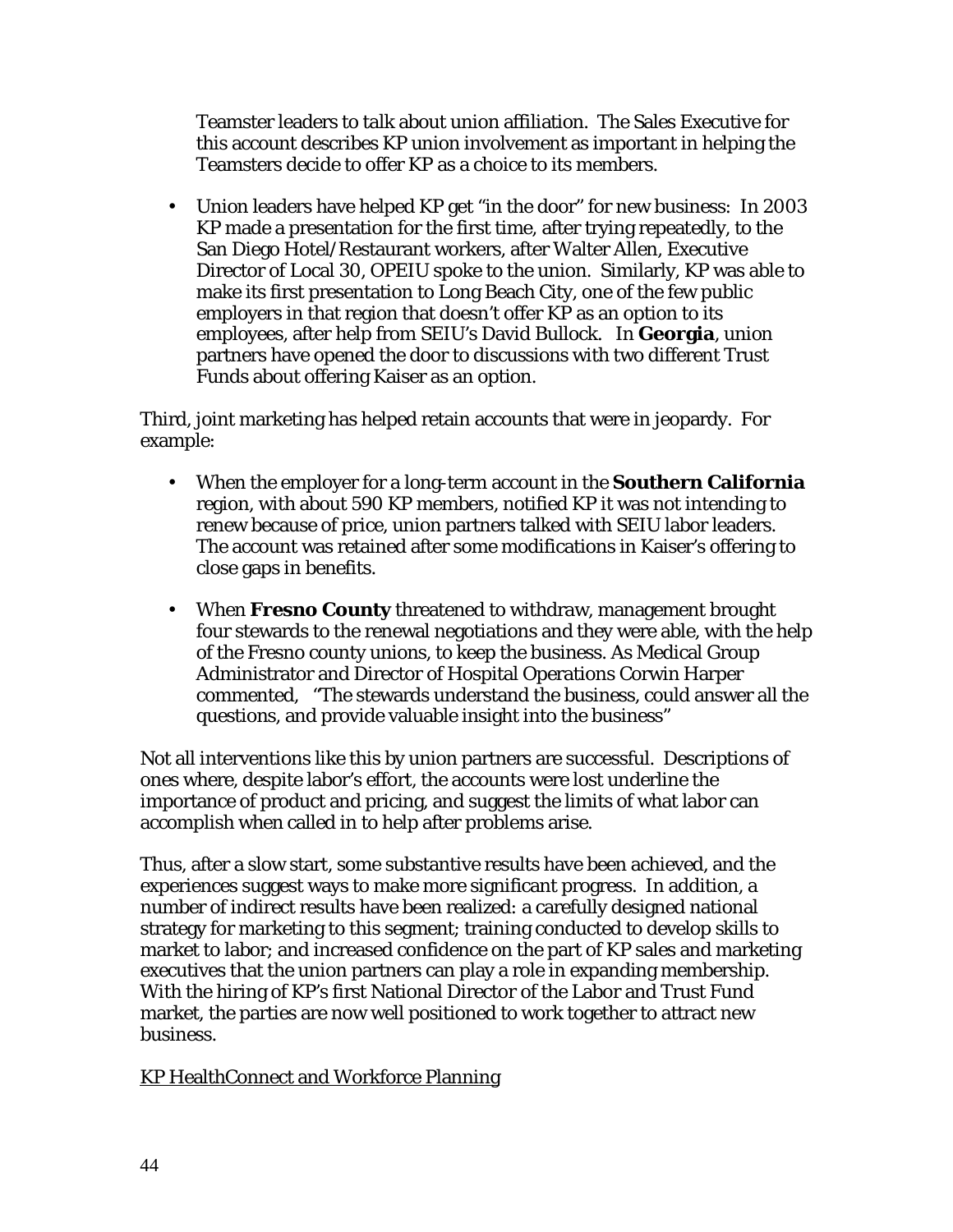*"The next major improvement in U.S. health care will result from the carefully designed and consistent use of AMR [automated medical records]…It's time for health care to join the rest of the professions in using the computer to directly improve performance. That will be a revolutionary development, and once it has been done well, we will all wonder how we ever functioned without it."8* 

The changeover from paper to electronic record keeping has become a major development throughout KP. As the quote from George Halverson and George Isham suggests, if done well, the introduction of automated medical records has the potential to improve dramatically the quality and efficiency of health care delivery. And, as they point out, it will change how health care professionals do their work and eliminate the jobs of many people.

KP uses the term "KP HealthConnect" to describe its new generation of information technology. KP HealthConnect has been implemented via a staggered roll out with the regions outside of California leading the way. As the potential impact on jobs became clearer to the parties, the union coalition successfully argued for dedicated labor coordinator positions for each region to work with the management lead for implementing this new technology. Further, the Partnership added a national focus on workforce planning, closely tied to KP HealthConnect. The hope was that workforce planning around KP HealthConnect will stimulate broader efforts within KP.

Maureen Sheahan, KP HealthConnect's Union Coordinator, sees this as an opportunity for the Partnership to move from being a parallel process to one that is directly involved in health care delivery.

"KP HealthConnect is an incredible opportunity to extend the Partnership into how KP does its business. The coordinators are not paid out of the LMP budget (except for one anomaly). We've gotten the regions to pay for the coordinators out of their [operations] budget, because we're saying this is value added; they're just another member of your team serving an important organizational function."

Early experiences in implementing KP HealthConnect were mixed and provided lessons that the parties have subsequently learned from and are committed to use in guiding future implementation projects.

**Colorado** was the first region with full time KP HealthConnect coordinators. But in its earliest stages implementation efforts were criticized by some union

 $\overline{a}$ <sup>8</sup> George C. Halverson and George J. Isham, Epidemic of Care, San Francisco: Jossey Bass, 2003, pp. 27, 246.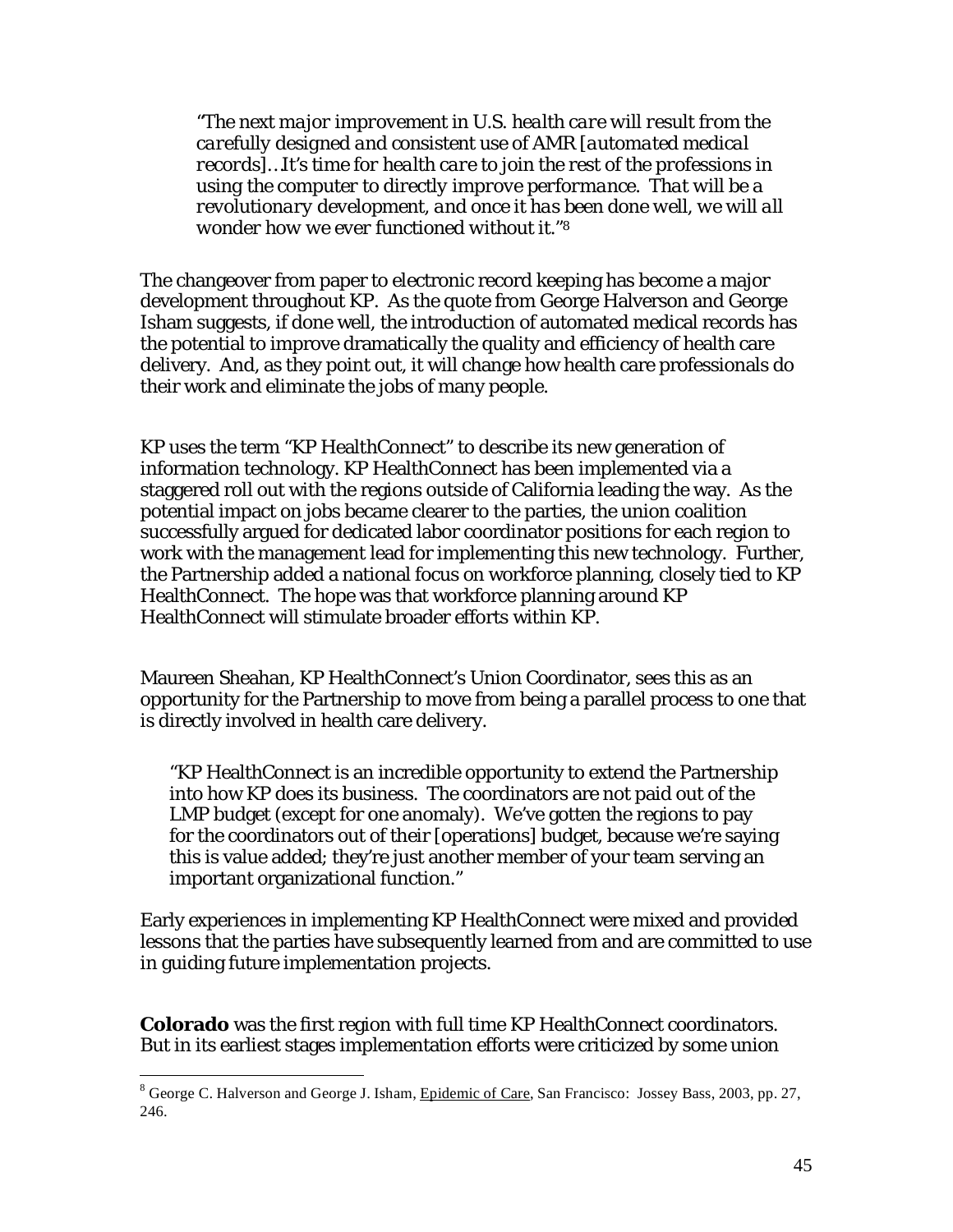leaders as being too narrowly focused on the technical software side of the new systems. In their view work flow re-design, scope of practice, next generation products, and health and safety were all seen as separate issues. Moreover, union leaders felt the coordinators had little or no contact with union or employee concerns about these issues. This led to considerable frustration.

KP HealthConnect staff indicate that the process for implementing these new systems does incorporate the full range of workforce and work process issues. In their view, while implementation of the new systems may have varied some in the early phases, current and future implementation projects will engage the technology and workforce issues directly.

In **Cleveland** Margaret Crawford, a union representative, was assigned to work on KP HealthConnect at an early stage of its development and implementation. In her view:

"Partnership involvement is a given. I have been given the opportunity to go behind the scenes and look at KP HealthConnect. It's important that people who use the program help to shape the program. [This includes] every detail down to where the computers are placed in the exam rooms. How the patient comes in and the new program is applied to that patient. What things do we see on the computer when it pops up? How is it configured? What's a better way to configure it? What do we do, now that we see the application?

[Another part of] my job, to put it quite frankly, is to make sure that the system doesn't screw labor**.** I am here to represent labor. The labormanagement partnership agreement states that no one will be laid-off. By the same token this Health Connect project is going to take away jobs. It's going to create them also, so my job is to make sure that when any job is taken away that person doesn't suffer and that any training needed to put that person into a new job is adequate."

KP's Director of Strategic Workforce Initiatives Bob Redlo is responsible for leading the LMP effort in coordinating workforce planning for new technologies including KP HealthConnect and the roll out of new products. Redlo agrees that implementation of new technology, training, and other workforce adjustment issues go hand in hand.

"Nobody affected by the new systems to date has been laid off and we don't expect this to happen. All employees are given job counseling and offered training needed for other jobs that are available. If for whatever reason employees choose not to be trained for the new jobs, they are covered by a new enhanced severance agreement recently negotiated through our LMP effects bargaining agreement. The new 'effects bargaining' agreement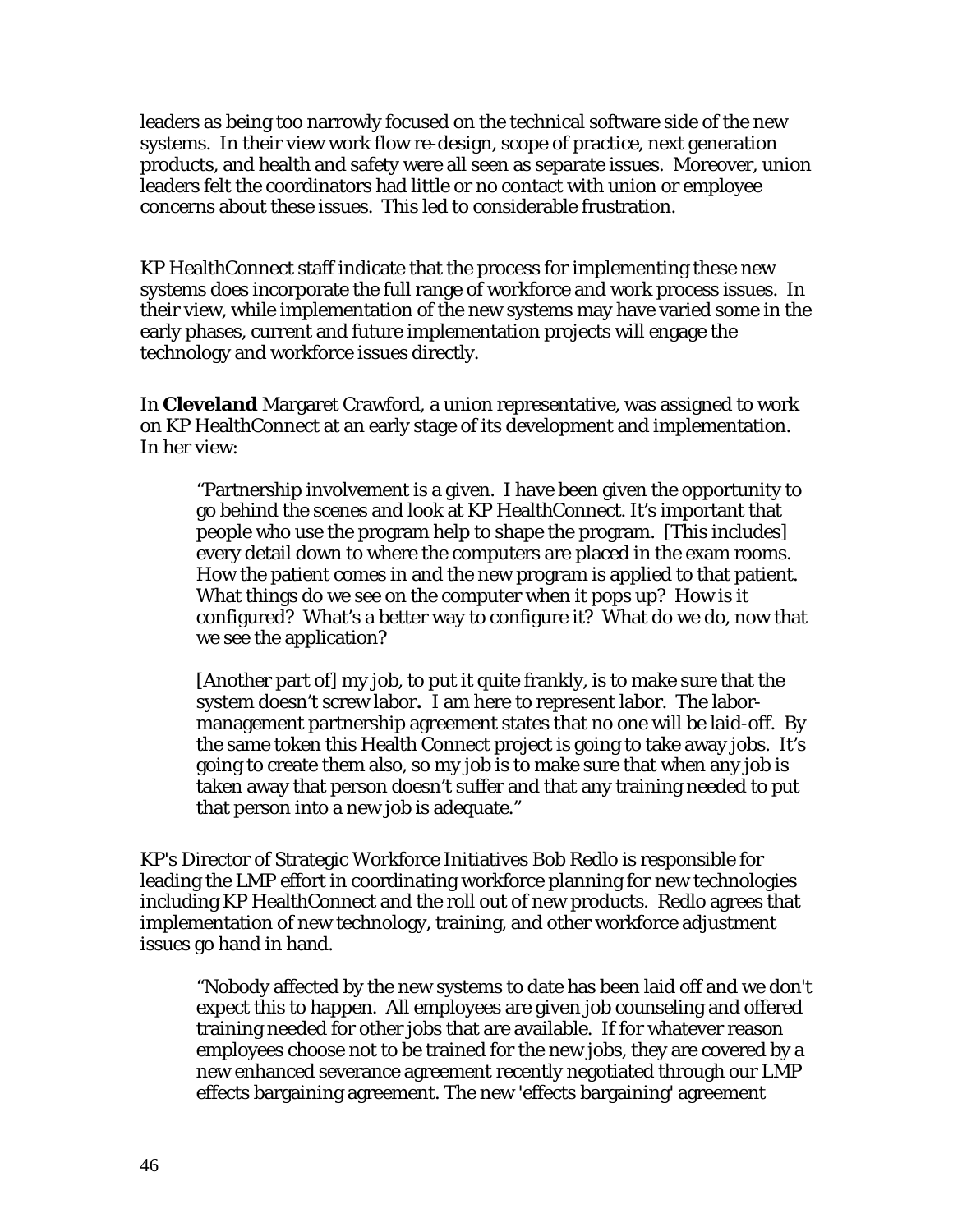spells this all out in even more detail as well as the enhanced benefits and assistance to employees that choose to be retrained. KP HealthConnect will use technology to create new opportunity for people. So far all staff, that have chosen retraining and that have learned new skills for our new technologies have been very successful. The new training programs are extensive and have paid off both for KP and its staff."

Crawford's prior experience helped her to recognize the importance of bringing employees into the design and implementation of new technologies:

 I worked at the hospital in Canton. They instituted a computerized charting program in the hospital, which in my opinion was a disaster, because you couldn't go back and read what you charted. You couldn't go back and proofread it to make sure everything was right or that you said the right word at the right time or gave the right temperature or blood pressure. The program came down from management who said, "This is what you are going to get," nobody who was using the program was able to turn around and say, "wait a minute, wait a minute, look at this, I can't read this." Even the physicians were saying, "This is terrible." Hopefully, seeing the [new technlogy], understanding it, and using it, is going to help us shape it.

The job displacement effects of KP HealthConnect will be substantial, especially among those who now handle record keeping. For example, employment in the chart rooms at **Napa/Solano** is expected drop from 90 to 8 positions. The transition will take place in the third quarter of 2006.

Considerable planning is already underway. One of the immediate issues is helping people prepare for transfer to other areas of the hospital while still maintaining enough experienced staff to get the current work done (twelve people have already left the department in anticipation of the introduction of KP HealthConnect). To quote the chart room manager:

What I tell [employees] is that they should know the keyboard; they should know something about Windows, and some basic computer programs. I have people who work with English as a second language; they need to take some ESL classes.

The employment and income security provisions of the Partnership agreement require the parties to help those displaced by the new technology find alternative work at KP. The management of this adjustment process will be a significant challenge for some time to come and will be one of the more visible aspects of the Partnership at work.

These examples illustrate three basic principles learned over the years in other industries about designing and introducing new technologies, gaining their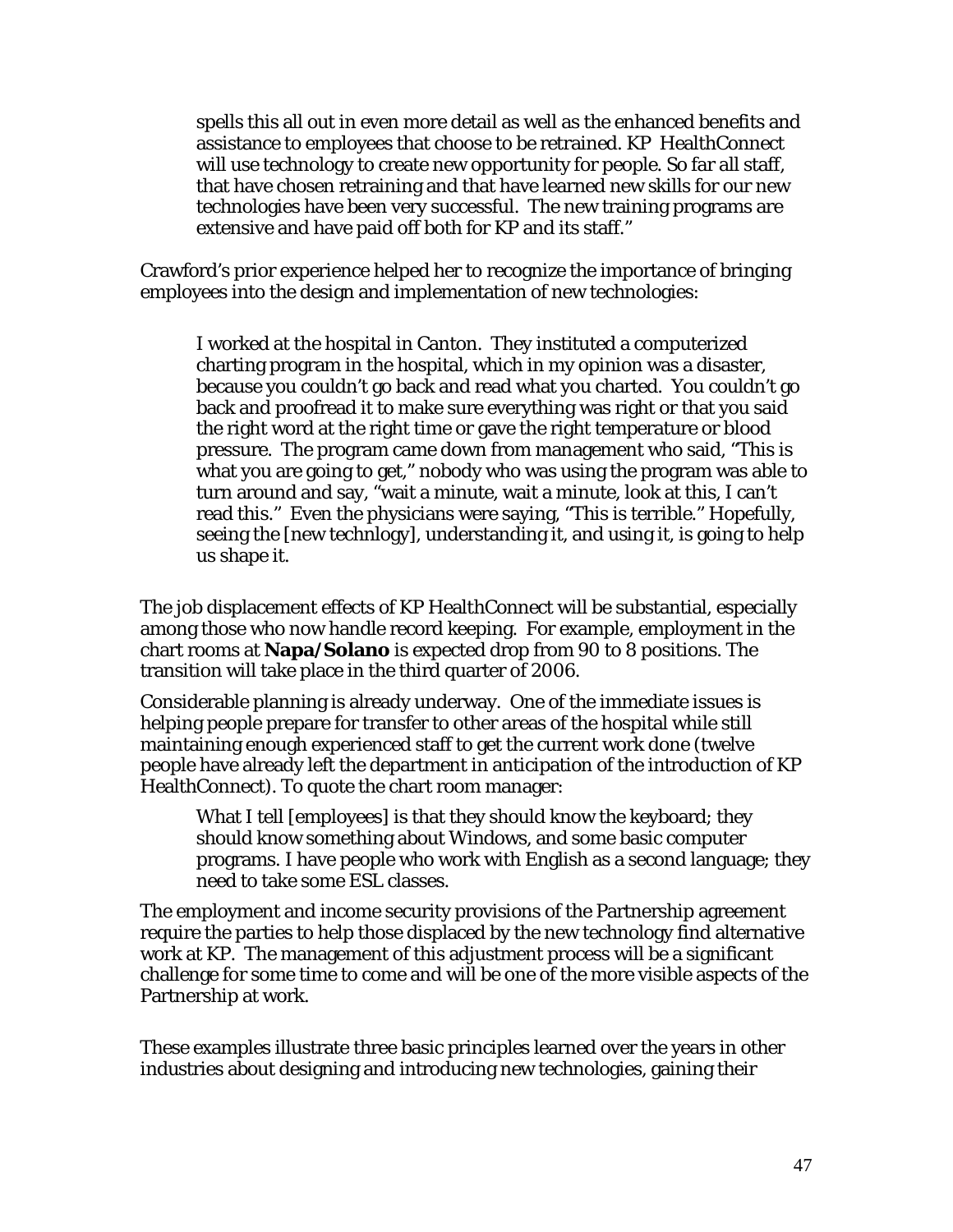acceptance and full use by the workforce, and translating them into performance improvements.

- 1. *The hardware and software features of the technology need to be integrated with the organization of work*. Performance improvements are maximized when there is an effective integration of technology, work organization, and workforce knowledge and skills. General Motors learned this the hard way in the 1980s. After spending more than \$60 billion on new manufacturing technologies it still found itself to have higher production costs than other American or Japanese automakers. It took the evidence from the New United Motors Manufacturing Company (NUMMI) and other companies to teach GM that the highest productivity and quality results were achieved in plants that effectively integrated new technologies with work system design and other human resource and labor relations practices.<sup>9</sup>
- 2. *Those who do the work need to be involved and influence both the early design features of the technologies as well as its implementation*<sup>10</sup> The Japanese designers of Toyota's world-class production system captured this principle best with the phrase: "Workers give wisdom to the machines." The failure of the re-engineering movement of the 1990s to follow this principle was best captured in the statement of one of its leading proponents, Michael Hammer as quoted in the Wall Street Journal:

"Dr. Hammer points out a flaw. He and others in the \$4 billion reengineering industry forgot about people. 'I wasn't smart enough about that…and was not sufficiently appreciative of the human dimension. I've learned that's essential.'"11

3. *Workforce planning needs to accompany the introduction of new technologies to ensure that those whose jobs are either* 

1

<sup>&</sup>lt;sup>9</sup> Paul S. Adler, "The New 'Learning Bureaucracy': New United Motors Manufacturing, Inc.," in Barry Staw and L.L. Cummings (eds.) Research in Organizational Behavior, Vol. 10, Greenwich, CT: JAI Press, 1992.John Paul MacDuffie and John F. Krafcik, "Integrating Technology and Human Resources for High-Performance Manufacturing: Evidence from the International Auto Industry," in Thomas A. Kochan and Michael Useem (eds.) Transforming Organizations, New York: Oxford University Press, 1992, pp. 209-226.

<sup>&</sup>lt;sup>10</sup> Robert J. Thomas, <u>What Machines Can't Do</u>. Berkeley: University of California Press, 1993.<br><sup>11</sup> Wall Street Journal, November 20, 1996, p.1.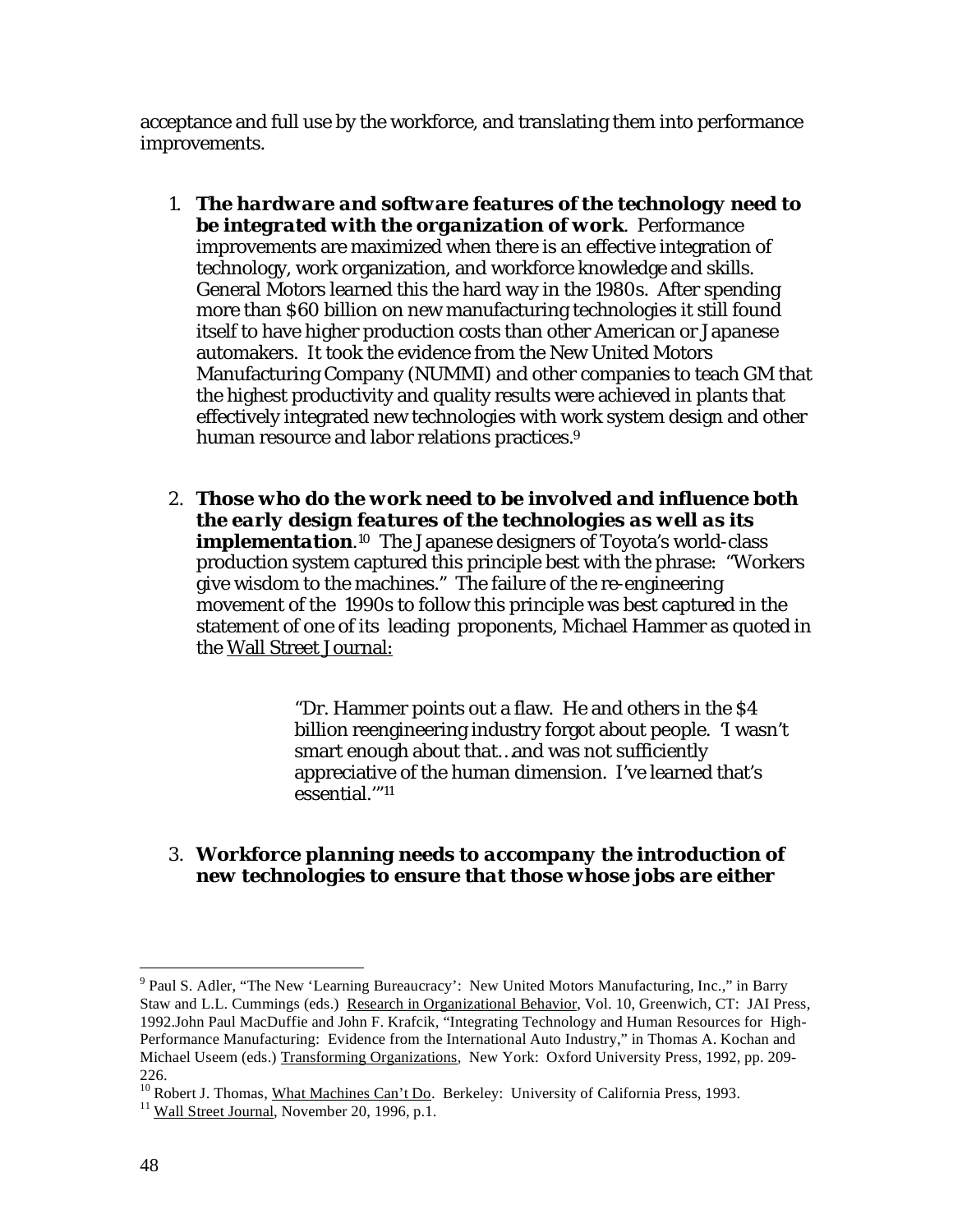## *changed significantly or eliminated are given the opportunity to be retrained and/or redeployed in an equitable fashio*n.12

KP appears to be learning these lessons as it goes along. Given its integrated health care model, it should be well positioned to demonstrate the potential value of information technologies. Following these well established principles will help KP and the LMP to realize this potential competitive advantage.

## **V. Summary and Future Directions**

The conclusions we reached from our research to date are listed at the beginning of this report and our recommendations for ways to address a number of the challenges illustrated in our cases were noted throughout the report. In this final section we will try to put these conclusions in context by reflecting on the prior, current, and potential future of the Partnership.

During its first five years the parties agreed on a set of goals and general vision for the Partnership, negotiated an historic national agreement, and began the task of learning how to implement Partnership principles to solve key problems. Partnership leaders also gained valuable experience in confronting and working through some difficult challenges or what we refer to as pivotal events, such as negotiation of the basic employment security agreement and the transition to a new CEO and management team for the KFHP/H.

In the Partnership's second phase (2002 through 2004) considerable progress was made in training and engaging more employees, union stewards and leaders, managers, and a small but significant number of physicians. Again the Partnership proved to be effective in responding to specific crises, particularly ones involving the need to reduce costs in response to membership declines. Moreover, the large number of new initiatives undertaken during this time period helped to clarify the factors needed to make Partnership projects successful. Our analysis suggests that specific partnership projects have their best chance of being successful when:

- 1. The parties are driven by a sense of urgency.
- 2. Leaders share a clear definition of the problem and vision of the goals they are trying to achieve.
- 3. Management, physician, and union leaders are held accountable for using partnership principles to achieve concrete results.

 $\overline{a}$ <sup>12</sup> George P. Shultz and Arnold R. Weber, Strategies for Displaced Workers, Westport, CT: Greenwood Press, 1966.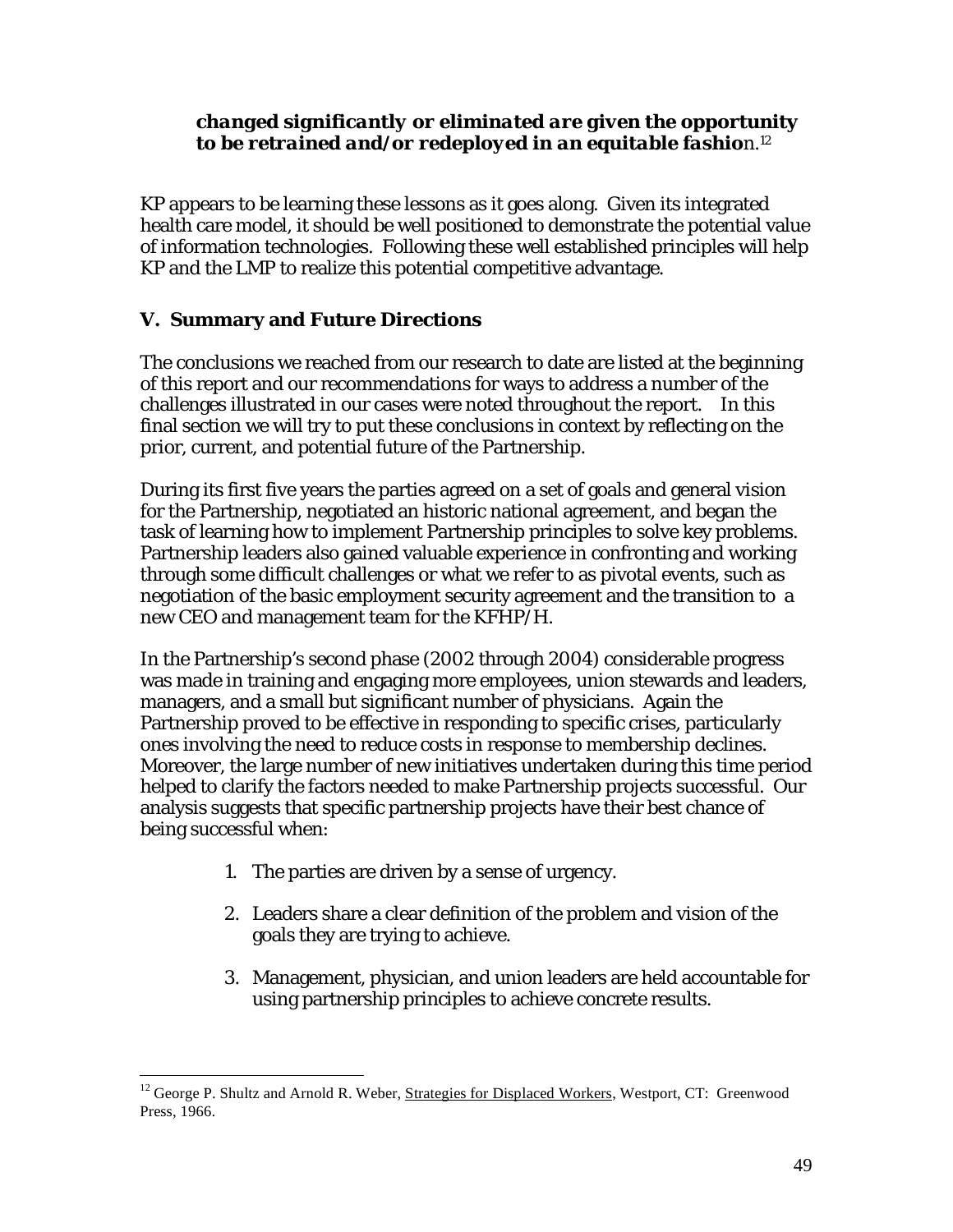4. The stresses on time and other resources required to engage in Partnership activities are managed and backfilled.

Attending to these issues will continue to be critical to the success of specific Partnership projects or initiatives. Moreover, as in the past the parties face some immediate challenges, or what we have referred to as pivotal events, including the negotiation of a new national agreement in the context of uncertainties and tensions associated with the debates over the future structure of the labor movement and the choice and transition to a successor to Peter diCicco. As in the past, the parties will need to put their Partnership principles and tools to work in meeting these challenges.

Looking beyond these immediate challenges, labor and management leaders have separately indicated their desire to transform the Partnership from being viewed and treated as an effective labor relations tool for responding to problems to become a core value and a defining feature of KP's health care delivery system. We believe this is the next major challenge and opportunity facing the Partnership and therefore lay out steps our research suggests would be needed to make this transition.

## **Moving from Top Down Partnership Projects to Generic Workplace Partnerships**

Most of the activities discussed so far in this report involve labor and management *representatives* working within the standard LMP committee structures and processes, usually on specific problems such as cost reduction, improving patient access, workplace safety, etc. Projects like these can serve as a launching pad for more direct use of partnership principles by managers, employees, supervisors, and physicians in doing their everyday work and driving continuous operational improvements. However, as we noted earlier, the parties have had only sporadic success in using LMP projects to do this. We see generation of more of these generic workplace level partnerships as the next frontier for the LMP.

Some of this is clearly already going on. In **Southern California**, for example, an initiative called the "Comprehensive Performance Improvement Program" was recently introduced and has gained significant support from union and management leaders. The idea is to create DBTs in all departments in a medical facility, provide them with training resources, and hold them accountable for improving performance using generic partnership principles while leaving the teams to make their own decision on how to interact and what to do. Earlier we described similar use of DBT's in **Baldwin Park**.

These types of activity encourage more bottom-up innovation and change. They allow for more local discretion and therefore will result in more variation in how the partnership plays out. This means that union and management leaders exert less control over the specific structures and processes used to engage employees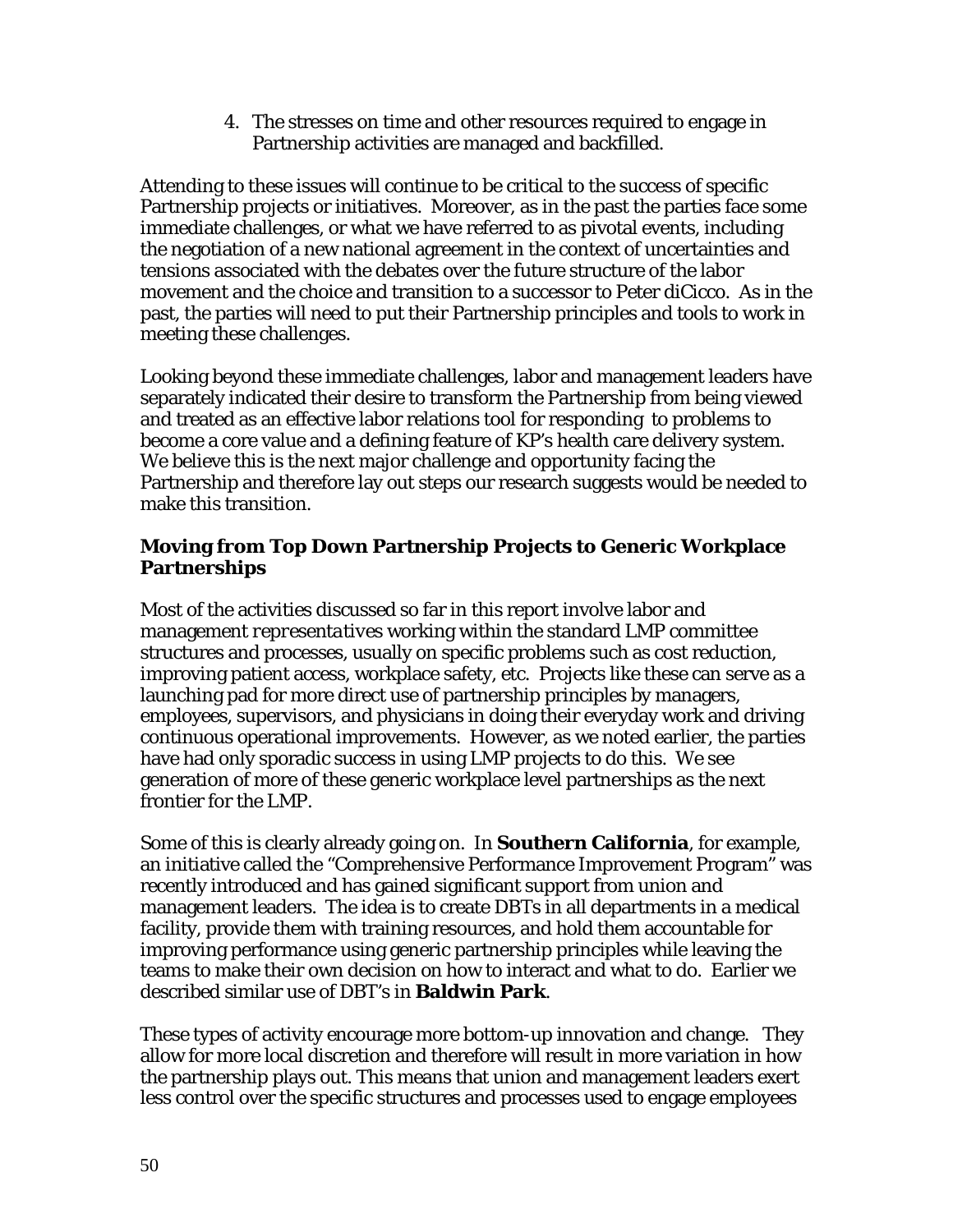and instead focus on monitoring results and holding local leaders accountable for using partnership principles in their everyday work. They also require that managers and employees are trained and skilled in leading and managing teams, meetings, and related participation processes.

This approach also requires collection and review of performance metrics that are critical to the operations involved. These data can then be used to set benchmarks for comparable units and to support the diffusion of lessons learned.

Experience in other partnership and change programs suggests that diffusion of lessons learned works best when done through personal peer networks. Written communications and electronic-based information systems can be useful supplementary tools for promoting learning and diffusion, but there is no substitute for personal networks for building a learning community. Those involved in these efforts need, from time to time, to travel to sister units and team members from units beginning these processes need to be able to visit benchmark setting units to see first-hand how they might adapt practices to fit their particular needs and settings.

## **America's Health Care Crisis: Threat or Opportunity?**

We end this report with a challenge. We believe the full potential of the LMP will only be realized if it helps KP demonstrate that its model of health care delivery can contribute to solving the health care crisis in America.

To put the issue most vividly we might ask: Will health care be the next airline industry? In airlines, the entry of low cost competition and customer resistance to high and complex airfares have produced an industry restructuring resulting in declining market shares, sustained financial losses, and several bankruptcies among incumbent firms and deep cuts in jobs, wages, and benefits for the incumbent workforce.

Health care is facing a similar crisis of rising costs and lack of insurance coverage for an estimated 45 million Americans. Given that some polls show the public sees this as the number one problem in the country, we can expect considerable efforts to address this issue in the near future, especially at the state level as governors and other politicians start building records on which they can run for President in the next election.

This poses both a potential threat and an opportunity to KP and the LMP. The threat lies in the likely growth of low cost insurance offerings that undercut KP products, services, quality standards, and employment conditions. The opportunity is that KP and the LMP have the potential to demonstrate to America that by working together their integrated health care model can deliver high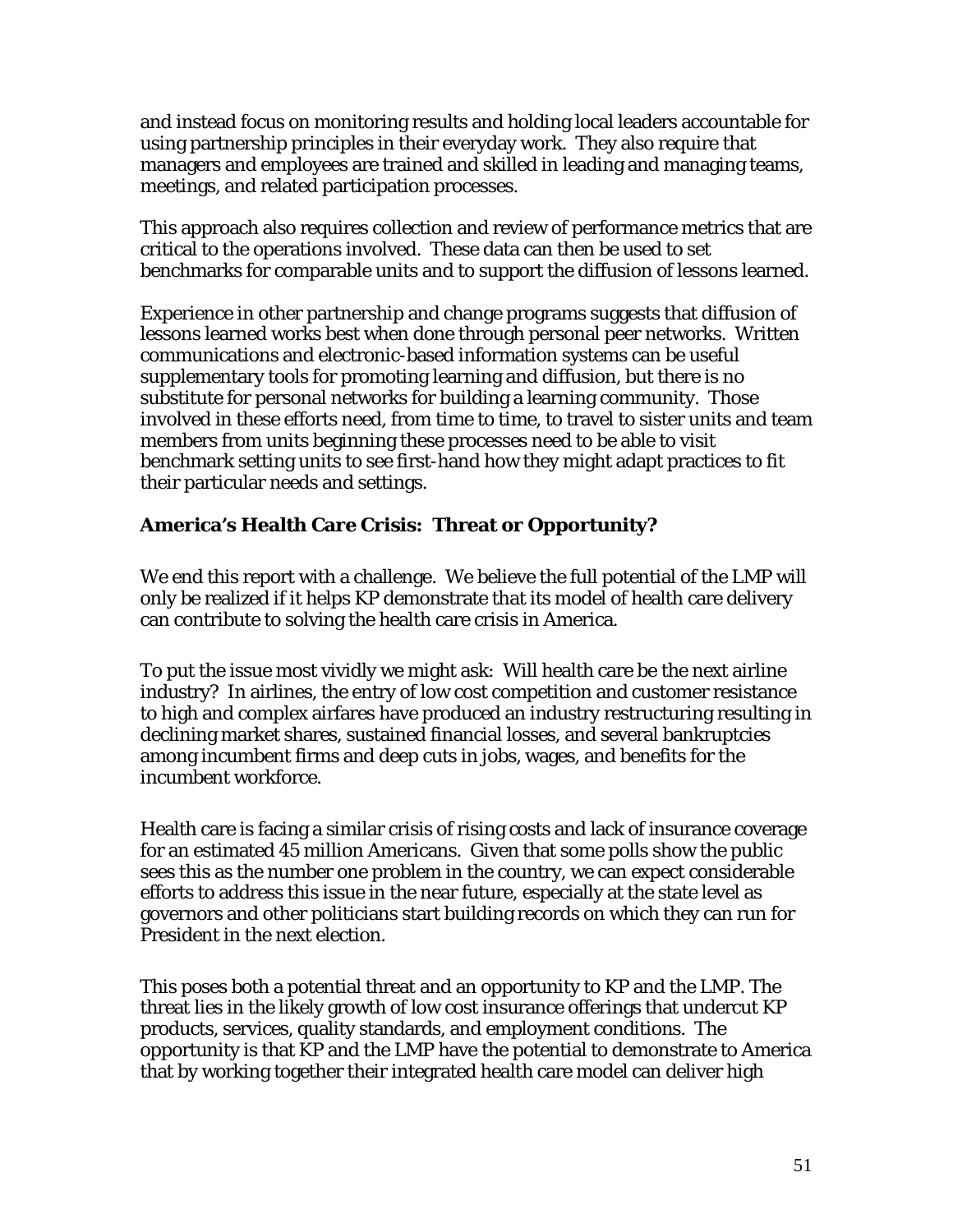quality health care efficiently *and* support good jobs and careers for health care employees.

As the model of organizational change used in this report suggests, meeting this challenge will require a broadly shared vision of the core elements in the KP health care delivery model and a strategy for leveraging the LMP to drive its success. Figure 7 below is a working draft of what we see as the key elements in this model and LMP's role in it. We present it as a draft for discussion and refinement by KP and LMP leaders and participants. It will only have value in guiding behavior if it is broadly accepted by leaders and employees as the core elements in the KP and LMP health care delivery model.

## **Figure 7**

## **KP'S HEALTH CARE MODEL THE LMP'S ROLE**

| Integrated organizational model                                                                                                 | Integrated, coordinated, partnerships                                                                                                                                     |
|---------------------------------------------------------------------------------------------------------------------------------|---------------------------------------------------------------------------------------------------------------------------------------------------------------------------|
| including prevention, insurance, and                                                                                            | among physicians, managers, and                                                                                                                                           |
| delivery of high quality health care                                                                                            | employees                                                                                                                                                                 |
| Extensive use of information<br>technology to increase coordination,<br>quality, and efficiency of patient care<br>and services | Implementation of KP HealthConnect<br>systems with attention to retraining and<br>redeployment of workforce and modern<br>principles of work and organizational<br>design |
| Respect for employees and their<br>representatives                                                                              | Fair wages, employment standards, and<br>career opportunities; partnership<br>employees and their unions and<br>professional associations                                 |
| Engagement and involvement of all                                                                                               | Workplace partnerships and practices                                                                                                                                      |
| employees in the delivery of patient                                                                                            | that achieve high quality, efficiency, and                                                                                                                                |
| and health care services                                                                                                        | patient satisfaction                                                                                                                                                      |
| Membership Growth                                                                                                               | Joint marketing of KP products and<br>services                                                                                                                            |
| Promotion of High Quality Health                                                                                                | Joint outreach to the public and policy                                                                                                                                   |
| Care in America                                                                                                                 | makers                                                                                                                                                                    |

## The KP Health Care Model

An integrated model of health care that includes prevention, insurance, and direct delivery of high quality health care has been KP's defining feature since its inception. More recently, KP has embarked on an ambitious strategy to use new information technologies (under the label of KP HealthConnect) to enhance the flow of information needed to deliver patient care efficiently. Throughout its history, KP has been committed to respecting its employees, their rights to representation, and their need for good jobs and careers. This respect for